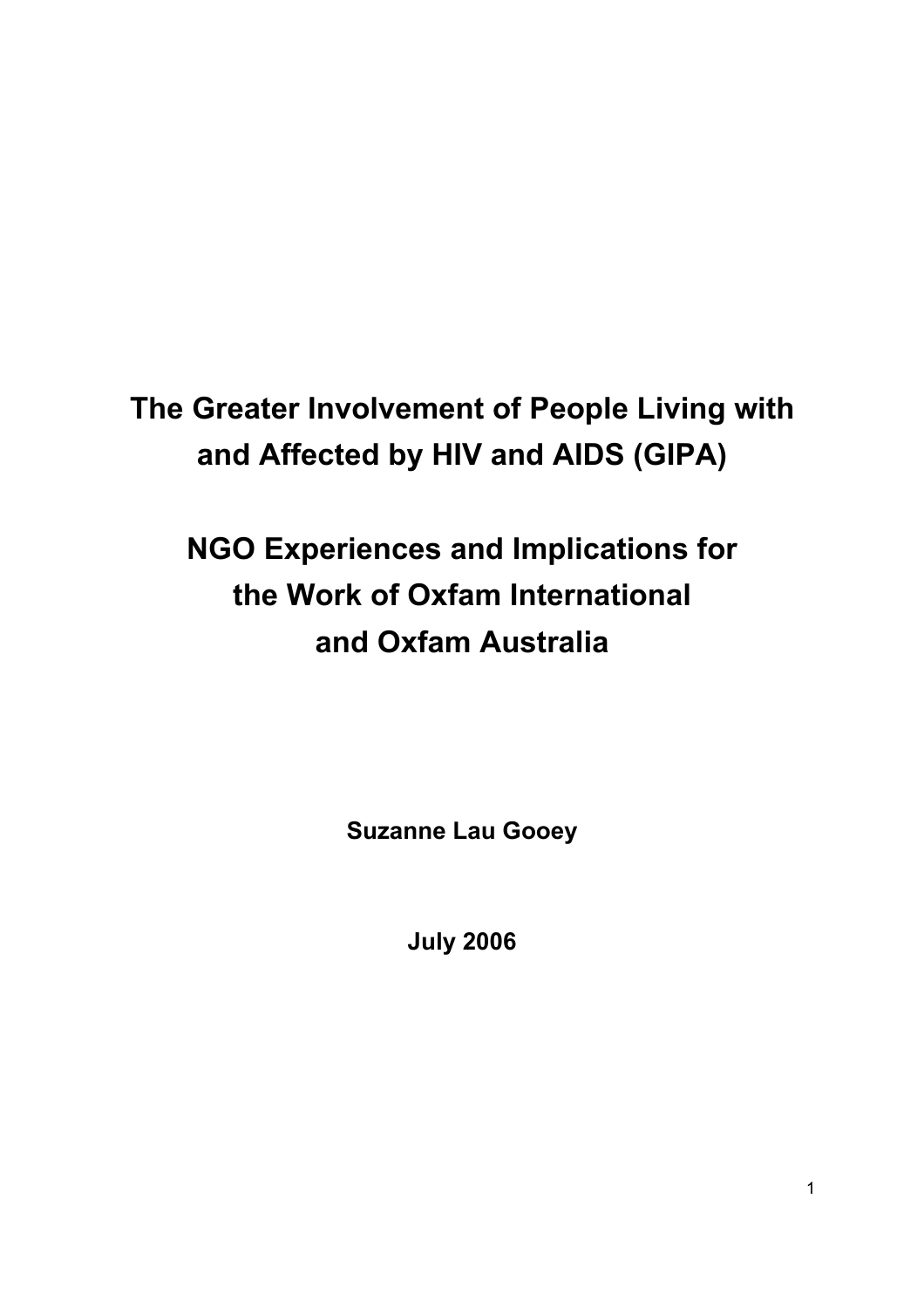# Table of Contents **Page**

|                                 | 1. Acronyms                                                                                                                                                                                                           | 3                                |  |
|---------------------------------|-----------------------------------------------------------------------------------------------------------------------------------------------------------------------------------------------------------------------|----------------------------------|--|
|                                 | 2. Executive Summary                                                                                                                                                                                                  | 5                                |  |
|                                 | 8<br>3. Methodology                                                                                                                                                                                                   |                                  |  |
|                                 | 4. Background to GIPA                                                                                                                                                                                                 |                                  |  |
|                                 | 5. Implementing GIPA                                                                                                                                                                                                  | 11                               |  |
| 5.1<br>5.2<br>5.3<br>5.4<br>5.5 | <b>Barriers to GIPA</b><br>PLHIV experiences of involvement with NGOs<br>PLHIV and service delivery<br>PLHIV involvement in policy<br>Capacity building of PLHA                                                       | 11<br>17<br>18<br>20<br>21       |  |
|                                 | 6. Expanding and Strengthening GIPA                                                                                                                                                                                   | 27                               |  |
| 6.1<br>6.2<br>6.3<br>6.4        | Education and information in the workplace<br>The involvement of PLHIV in workplace programs<br>Positive staff groups<br>Positive partnerships: PLHIV organisations and NGOs                                          | 31<br>32<br>33<br>34             |  |
| 7.1<br>7.2<br>7.3<br>7.4<br>7.5 | 7. Publications and Resources<br>International agreements and frameworks that support GIPA<br>Bibliography<br><b>Global PLHIV networks</b><br>PLHIV organisations – publications and resources<br><b>Contact list</b> | 39<br>39<br>40<br>44<br>46<br>49 |  |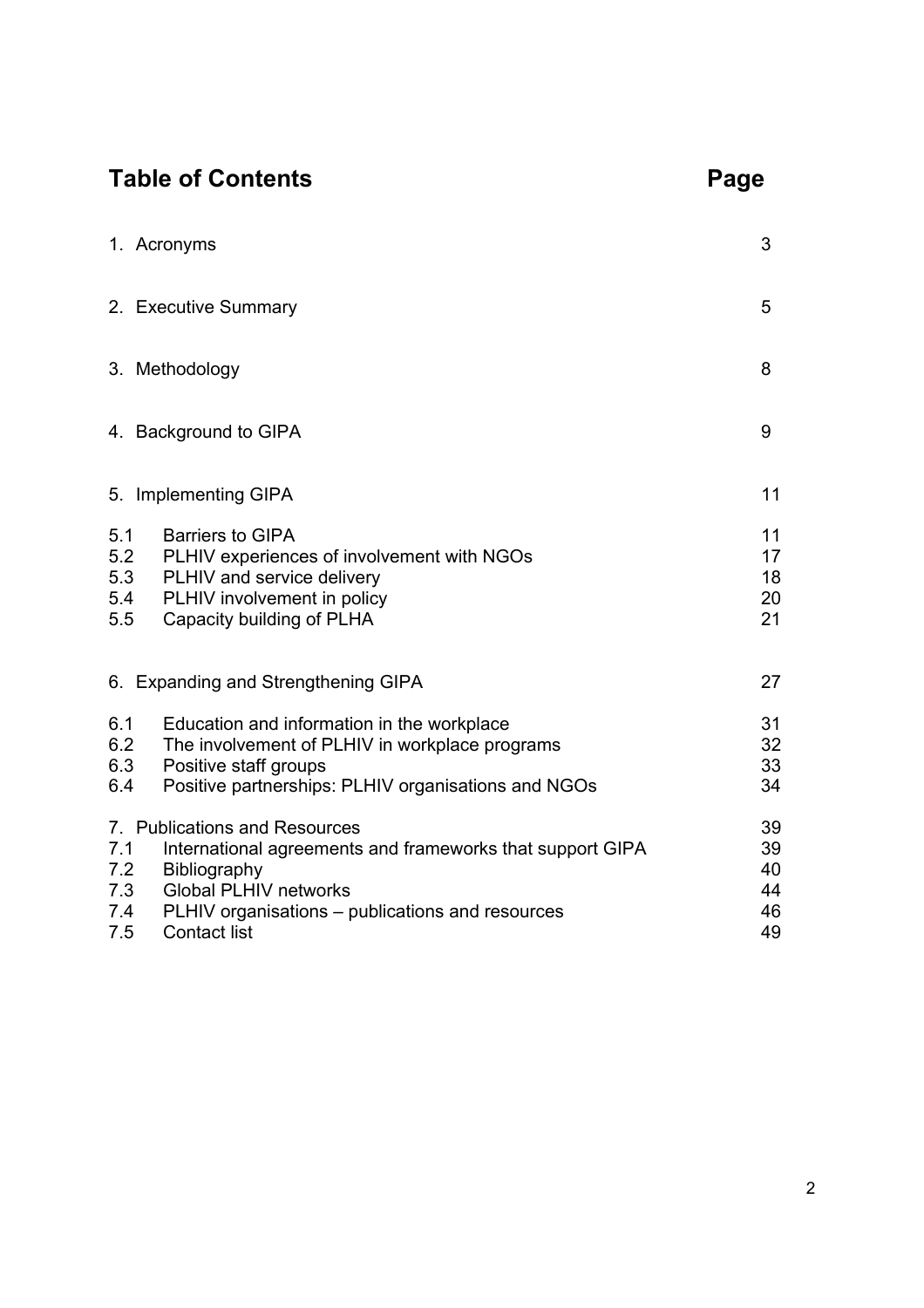# **1. Acronyms**

| <b>ACFID</b>  | Australian Council for International Development                    |
|---------------|---------------------------------------------------------------------|
| <b>AHAPI</b>  | AusAID HIV/AIDS Partnerships Initiative                             |
| <b>AIDS</b>   | Acquired Immunodeficiency Syndrome                                  |
| ANARELA+      | African Network of Religious Leaders living with or Affected by HIV |
|               | and AIDS.                                                           |
| APN+          | Asia-Pacific Network of People Living with HIV/AIDS                 |
| <b>APPRC</b>  | Asia-Pacific PLWHA Resource Centre                                  |
| <b>ARV</b>    | Antiretroviral                                                      |
| <b>ART</b>    | <b>Antiretroviral Therapy</b>                                       |
| <b>ASO</b>    | <b>AIDS Service Organisation</b>                                    |
| <b>AusAID</b> | Australian Agency for International Development                     |
| <b>CBO</b>    | Community-Based Organisation                                        |
| <b>CCM</b>    | <b>Country Coordinating Mechanism</b>                               |
| <b>CHEP</b>   | Copperbelt Health Education Project, Zambia                         |
| CPN+          | Cambodia National Network of People Living with HIV                 |
| <b>FBO</b>    | Faith-Based Organisation                                            |
| <b>GFATM</b>  | Global Fund to Fight AIDS, Tuberculosis and Malaria                 |
| <b>GFW</b>    | <b>GIPA Field Worker</b>                                            |
| <b>GIPA</b>   | Greater Involvement of People living with or affected by HIV/AIDS   |
| GNP+          | Global Network of People Living with HIV/AIDS                       |
| <b>HAART</b>  | <b>Highly Active Antiretroviral Therapy</b>                         |
| <b>HIV</b>    | Human Immunodeficiency Virus                                        |
| <b>IAC</b>    | <b>International AIDS Conference</b>                                |
| <b>ICW</b>    | International Community of Women Living with HIV/AIDS               |
| IDU           | <b>Injecting Drug Users</b>                                         |
| <b>IEC</b>    | Information, Education and Communication                            |
| <b>IFRC</b>   | International Federation of Red Cross and Red Crescent Societies    |
| <b>ILO</b>    | International Labour Organisation                                   |
| <b>INGO</b>   | International Non-Governmental Organisation                         |
| INP+          | <b>Indian Network for PLWHA</b>                                     |
| <b>ITPC</b>   | <b>International Treatment Preparedness Coalition</b>               |
| <b>JOHAP</b>  | Joint Oxfam HIV/AIDS Program in South Africa                        |
| <b>MSM</b>    | Men who have Sex with Men                                           |
| <b>NACCHO</b> | National Aboriginal Community Controlled Health Organisation        |
| NAP+          | Network of African People Living with HIV/AIDS                      |
| <b>NAPWA</b>  | National Association of People Living with HIV/AIDS, Australia      |
| <b>NGO</b>    | Non-governmental Organisation                                       |
| <b>NUNV</b>   | <b>National United Nations Volunteer</b>                            |
| OAus          | Oxfam Australia                                                     |
| <b>OGB</b>    | <b>Oxfam Great Britain</b>                                          |
| <b>OHS</b>    | Occupational Health and Safety                                      |
| <b>PATSIN</b> | Positive Aboriginal and Torres Strait Islander Network, Australia   |
| <b>PEP</b>    | Post-Exposure Prophylaxis                                           |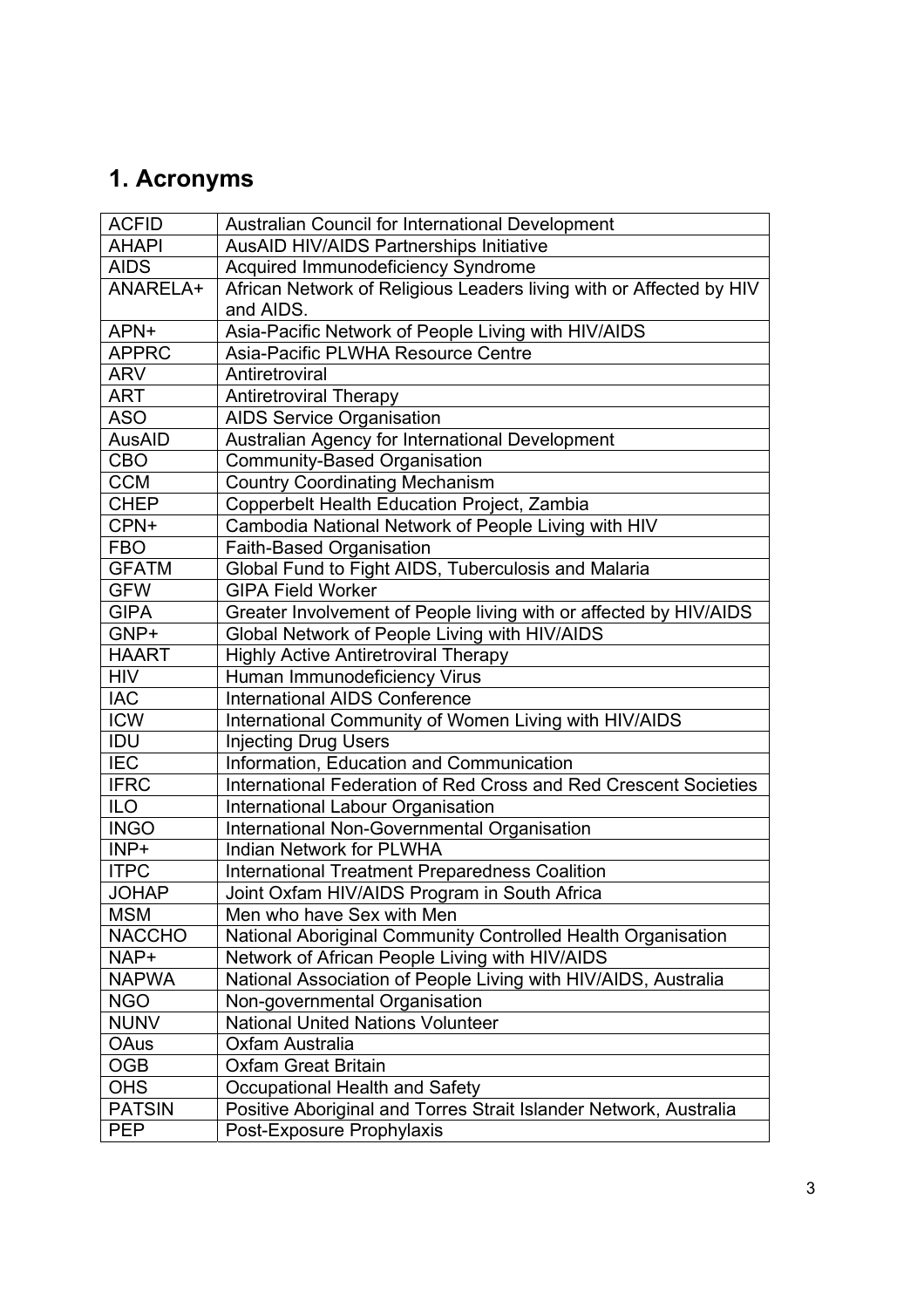| <b>PIAF</b>   | <b>Pacific Island AIDS Foundation</b>                         |
|---------------|---------------------------------------------------------------|
| <b>PLHA</b>   | People Living with HIV/AIDS                                   |
| <b>PLHIV</b>  | People Living with or Affected by HIV                         |
| <b>PMTCT</b>  | Prevention of Mother-to-Child Transmission                    |
| PWN+          | Positive Women's Network, Chennai, India                      |
| <b>RC</b>     | Red Cross or Red Crescent Society                             |
| <b>STI</b>    | <b>Sexually Transmitted Infection</b>                         |
| SW            | Sex Worker                                                    |
| <b>TAC</b>    | Treatment Action Campaign, South Africa                       |
| <b>TB</b>     | <b>Tuberculosis</b>                                           |
| <b>UNAIDS</b> | Joint United Nations Action Programme on HIV/AIDS             |
| <b>UNDP</b>   | United Nations Development Programme                          |
| <b>UNGASS</b> | United Nations General Assembly Special Session on HIV/AIDS   |
| <b>UNV</b>    | United Nations Volunteer Programme                            |
| <b>VACCHO</b> | Victorian Aboriginal Community Controlled Health Organisation |
| <b>VCT</b>    | <b>Voluntary Counselling and Testing</b>                      |
| <b>WHO</b>    | World Health Organisation                                     |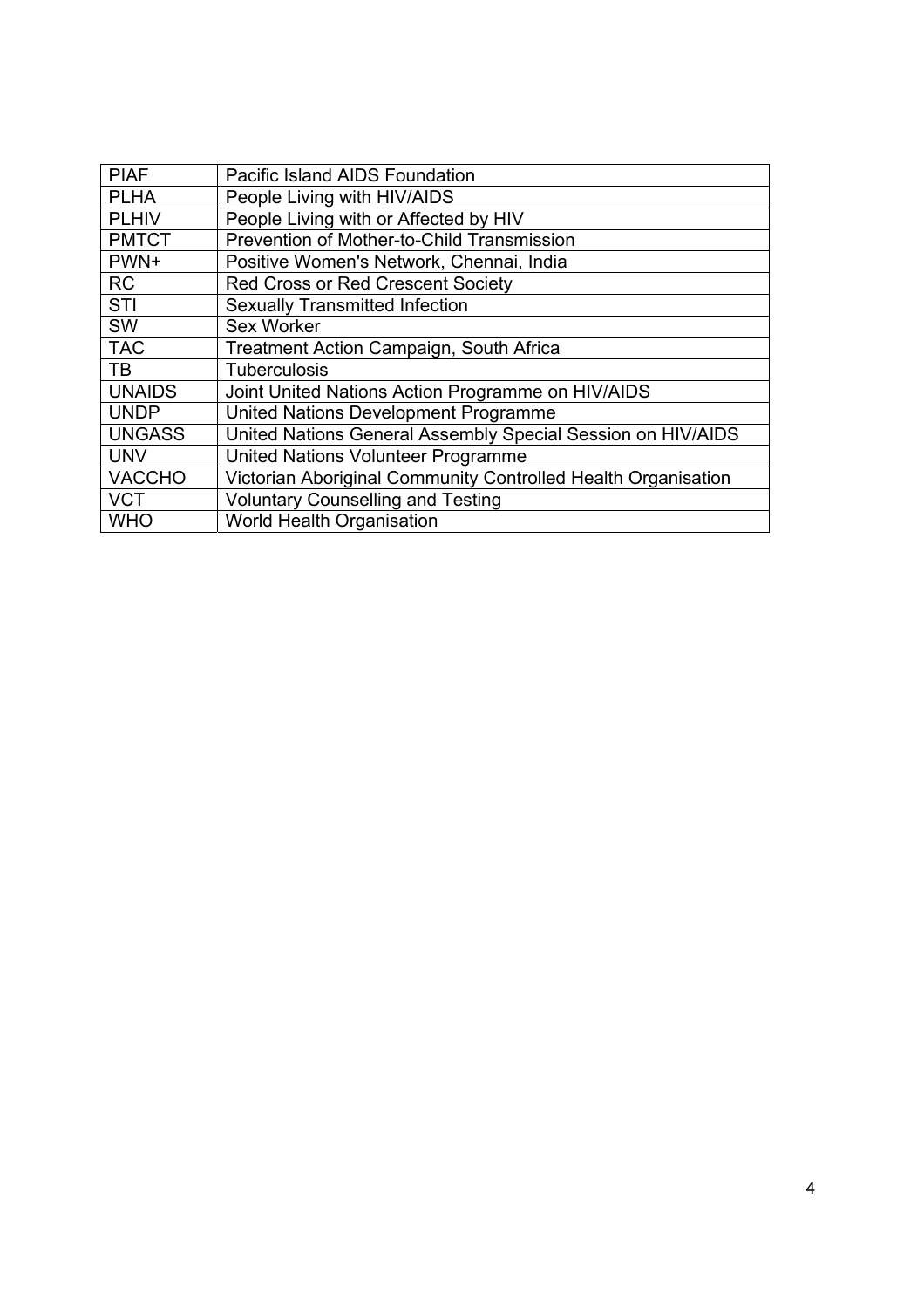# **2. Executive Summary:**

*"The Greater Involvement of People living with HIV/AIDS (GIPA) can reinforce an organisation or activity by exposing it to the unique perspectives that PLWHA's direct experience can bring"* 

*"GIPA should stand for the Genuine Involvement of people living with or affected by HIV and AIDS"* (INGO respondent)

An underlying principle that is widely supported as being crucial to an effective response to HIV and AIDS is the principle of the greater involvement of people living with and affected by HIV and AIDS (GIPA). GIPA means acknowledging and enabling the meaningful contribution of people living with HIV and AIDS (PLWHA) to addressing the HIV and AIDS epidemic.<sup>1</sup>

PLWHA have the greatest experience of dealing with HIV and AIDS and must be active participants in Oxfam's response to the epidemic. While the organisation has policies in place that address this, organisational commitment must extend to implementing policies to ensure that PLWHA are actively involved, that their leadership and advocacy capacity is built, and that enabling environments are created where they feel able to openly participate.

People living with HIV (PLHIV) and PLHIV organisations can be meaningfully involved in many levels of the response to HIV and AIDS, if given the skills, resources and opportunities to do so. PLWHA may be afraid to reveal their HIV status or seek treatment due to fear of stigma and discrimination from their families, friends, workplaces, communities, and health professionals. Stigma and discrimination can lead to rejection, abandonment, and homelessness, dismissal from work, and even physical violence or murder. Stigma and discrimination due to HIV status may add to any existing social stigma already faced by marginalised groups who are the most vulnerable to HIV, such as sex workers, injecting drug users and men who have sex with men

Findings from the research and case studies explored in this report include:

• Openly positive people do have the greatest impact in stigma reduction. However, open disclosure is rare in many resource-poor settings, resulting in the few openly public PLHIV carrying a large burden of responsibility, with risk of burnout. There is also the expectation that PLHIV should only work in the area of HIV and AIDS.

<sup>1</sup> <sup>1</sup> *Oxfam and the Greater Involvement of People Living with and Affected by HIV and AIDS.* Oxfam Australia document. Contact Advocacy Unit for more information.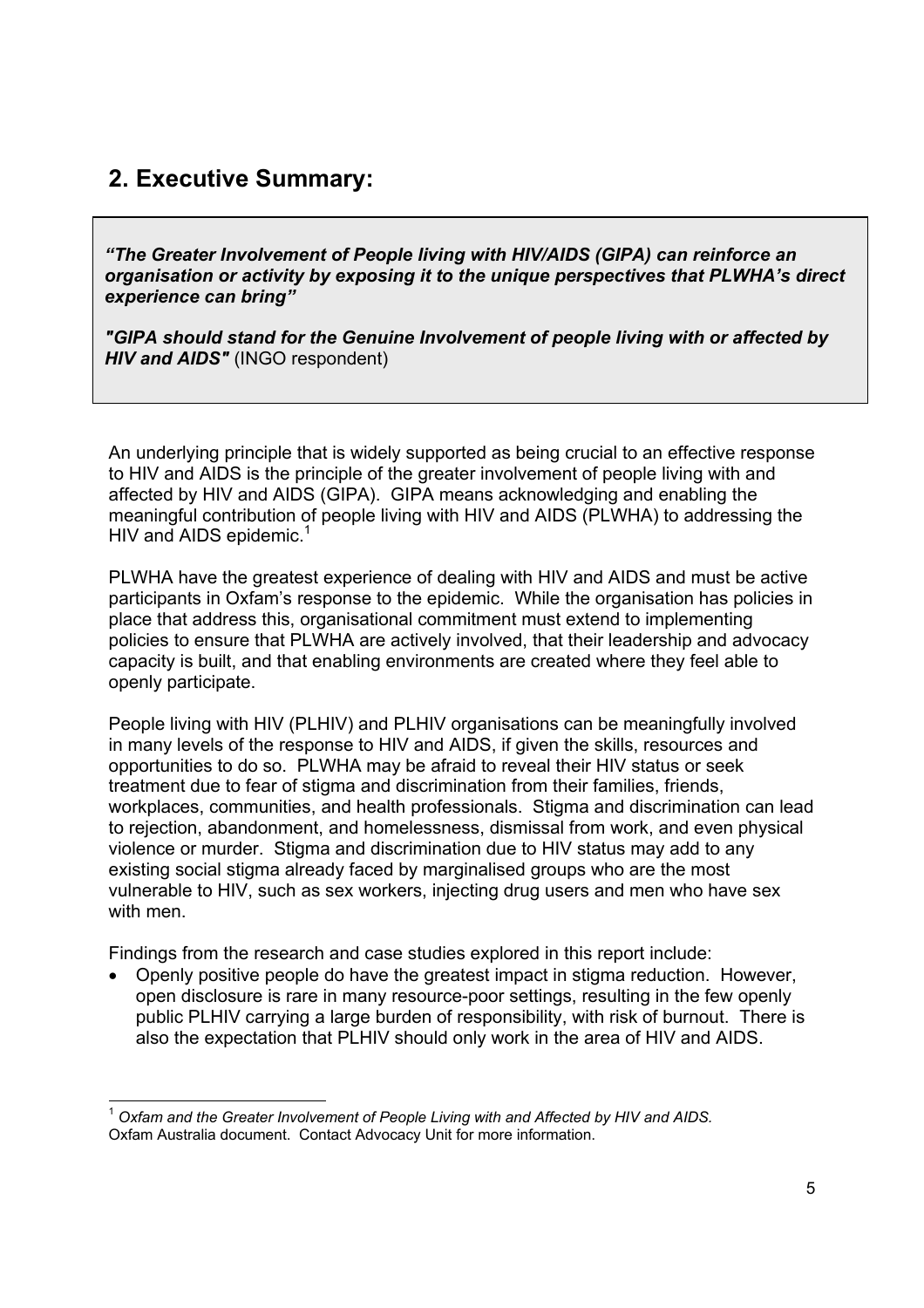- PLHIV are more likely to be involved at a higher or more meaningful level in PLHIV organisations or rights-based organisations. PLHIV organisations can provide a more sustainable and comprehensive response than individual PLHIV, but require organisational capacity building in order to do so. In development and health service NGOs, the lack of technical skills, and the non-supportive attitudes of NGO staff restrict PLHIV involvement.
- PLHIV involvement is both therapeutic for PLHIV as well as enhancing the effectiveness and the relevance of the NGO's work. More PLHIV need the skills and resources to take on greater roles. PLHIV working within NGOs need links with PLHIV organisations - for peer support, personal development and for sharing of collective expertise. Some PLHIV have initiated positive staff groups or positive involvement groups within NGOs.
- The personal attitudes and commitment of middle and senior management to GIPA are crucial. GIPA needs to be institutionalised in organisational policies and processes - not just dependent on an individual's goodwill and conscience. Applying GIPA within an organisation needs sustained development and effort, due to staff turnover and burnout. This resp0onsibility should be spread throughout the organisation.
- There are examples of successful partnerships and coalitions between PLHIV organisations and NGOs to mutual benefit. Since no single organisation can provide a complete response to the whole spectrum of needs and impacts of HIV and AIDS, NGOs need to develop effective collaborations with PLHIV organisations. This would then free up the expertise and resources of the NGO to focus on their core business, and provide mutual benefit to both the NGO and the PLHIV organisation. NGOs need to assess their current partnerships and ways of working with PLHIV organisations.<sup>2</sup> True collaborations may require major shifts in influence and resources from the NGO to the PLHIV organisation.

There are differing levels of awareness of the GIPA principle in the development sector, and confusion about its meaning and implementation. Case studies show that GIPA is mostly interpreted in a narrow manner, which reduces the motivation and opportunities for PLHIV to be involved.

NGOs need to work with PLHIV to promote a shared understanding of GIPA**,** which in inclusive of:

• Different levels of disclosure and activism**.** GIPA is not equivalent to open disclosure or visibility. Disclosure is a complex and individual issue. It is an

 2 VicHealth (2003) *The partnerships analysis tool for partners in health promotion: a resource for establishing, developing and maintaining productive partnerships.*  http://www.vichealth.vic.gov.au/assets/contentFiles/VHP%20part.%20tool\_low%20res.pdf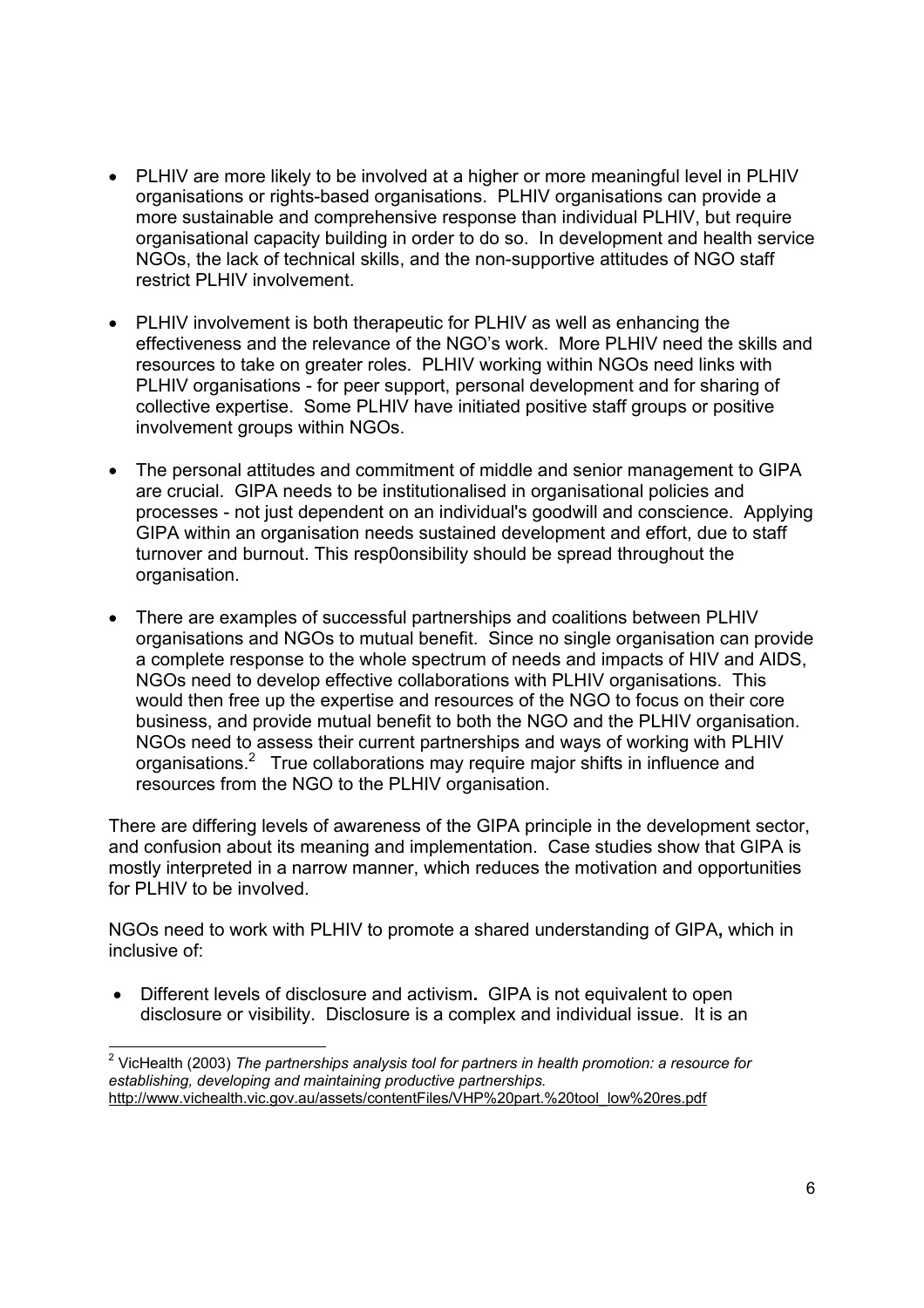individual choice to decide the extent of ones visibility or involvement. However, it is recognised that the visibility and active involvement of openly positive people does have the greatest impact on the reduction of stigma and discrimination and the creation of an HIV-friendly environment.

- Both HIV-infected and non-positive people, including those personally affected by HIV (such as partners and family), the peers of PLHIV, and other committed allies need opportunities to be involved.
- PLHIV are diverse*.*In particular, they can include marginalised groups such as women, injecting drug users (IDU) and sex workers (SW).
- There needs to be a diversity of roles for PLHIV. PLHIV can participate and provide positive role models in a variety of positions, and should not be restricted to working solely on HIV and AIDS.

NGOs have been more responsive to the impact of HIV and AIDS through their external work, but slower to deal with the effects on their own staff and volunteers. While NGOs want to recruit or more actively involve PLHIV, a more urgent priority is to support and retain existing staff who are infected or affected by HIV and AIDS.

NGOs can facilitate capacity building of individual PLHIV and PLHIV organisations and provide opportunities for PLHIV involvement in both NGOs' internal and external work. NGOs need organisational and cultural change to make a safe and supportive environment for PLHIV and create opportunities for PLHIV involvement. To achieve this, organisations need to:

- Recognise the value of employing openly HIV-positive people.
- Provide a confidential and non-discriminatory environment.
- Provide PLHIV with opportunities in different roles and with clear job descriptions.
- Institutionalise GIPA in the culture, policies and practices of the organisation, so that implementing the principles is not dependent on individual staff members' goodwill. Commitment needs to be demonstrated at all levels of the organisation, especially from senior and middle management.
- Ensure provision of adequate resources for: training NGO managers, staff, and volunteers; employing PLHIV (including wages and the provision of medical and/or other benefits); training and supporting PLHIV staff and volunteers; psychosocial support for both NGO and PLHIV staff/volunteers; assessing capacity and reviewing progress of GIPA implementation against the NGO Code of Good Practice<sup>3</sup> and/or other relevant instruments.
- Ensure internal mainstreaming that workplace policies and programs support and specify levels of PLHIV involvement or contain details of required consultation, practices and processes.
- Ensure external mainstreaming in programming (at all stages of the project cycle), advocacy, research, publications, media and networking.

<sup>1</sup> <sup>3</sup> *The Code of Good Practice for NGOs Responding to HIV/AIDS*. http://www.ifrc.org/cgi/pdf\_pubs.pl?health/hivaids/NGOCode.pdf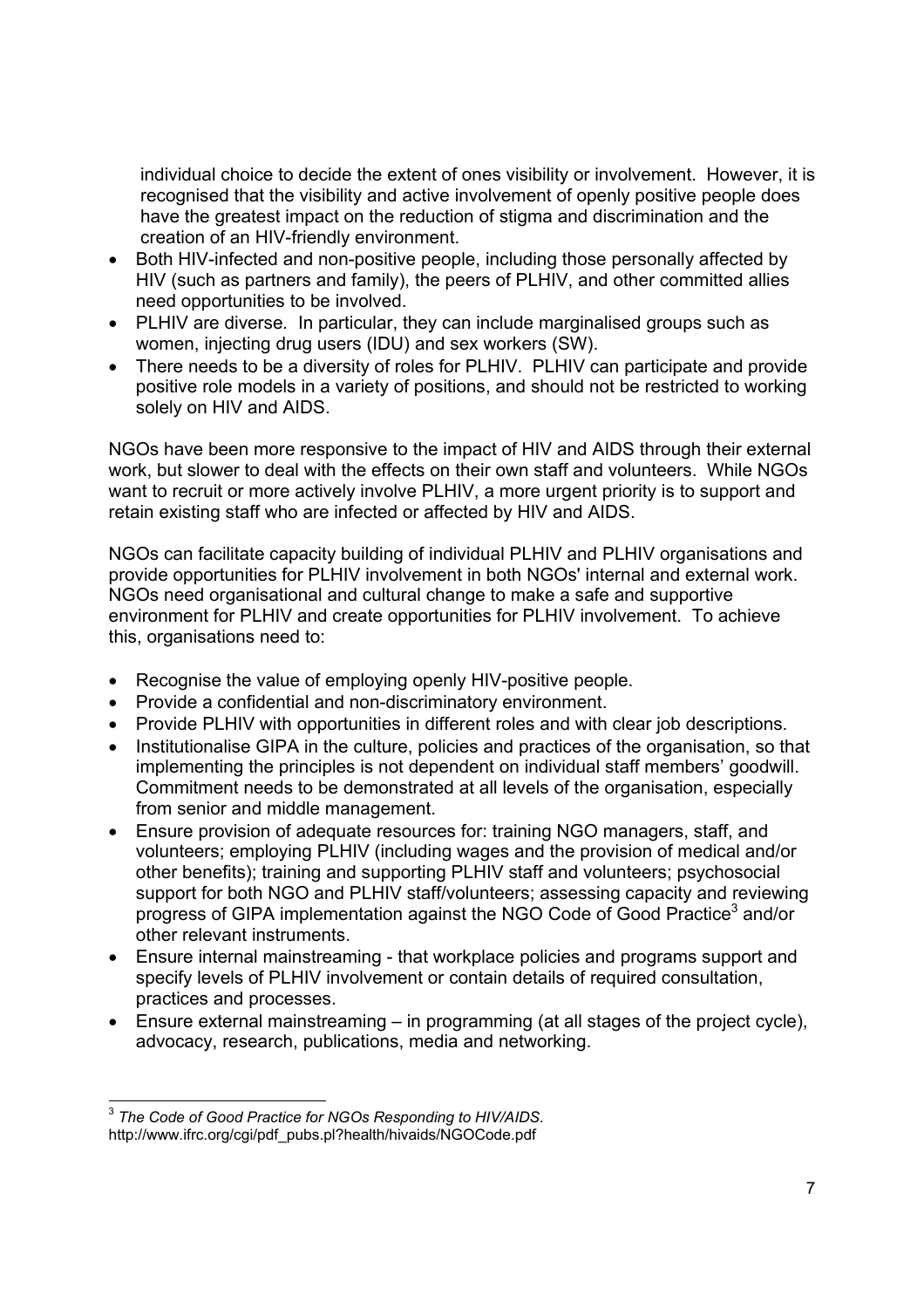A healthy and supportive workplace can be further enhanced through wellness policies which: respond to the whole spectrum of HIV/AIDS; encourage early diagnosis and positive living (for HIV and other health conditions); include medical benefits for other illnesses; provide training and information for staff on a wide range of health issues; and emphasise physical and mental wellbeing, including preventative health measures. Wellness policies can be applied in high prevalence and low prevalence settings.

The ultimate demonstration of GIPA is employing openly HIV-positive people as role models**,** preferably in managerial or leadership positions. Openly HIV-positive people can help create a safe and supportive working environment for other people infected or affected by HIV/AIDS. If it is not possible to employ openly positive people, then NGOs can create links and work together in regular and long-term partnerships with PLHIV organisations to the mutual benefit of both. In the long term, it may be more efficient and effective if some HIV-related activities are referred to, or outsourced to PLHIV organisations with appropriate capacity and resources.

PLHIV organisations have their own roles to play as social movements within civil society. The GIPA model can provide a framework to involve other marginalised groups, such as injecting drugs users, sex workers and MSM. NGOs can further facilitate the opportunities for PLHIV to contribute their voices, experience and expertise at all levels of the HIV/AIDS response. They can give PLHIV, and those affected by HIV and their organisations, the skills, resources and the opportunities for them to participate as equal partners in a sustained and comprehensive response to the HIV pandemic.

# **3. Methodology**

The purpose of this research was:

- To collect information on global initiatives on GIPA.
- To assess how other organisations and groups have collaborated with or meaningfully involved PLHIV.
- To analyse and make recommendations to inform Oxfam Australia and Oxfam International's approach to, and implementation of, GIPA in their programs, advocacy, humanitarian and communications work, as well as in administration and management practices.

This involved a desk-based research undertaken through literature reviews, telephone interviews and/or email communication with key individuals. These individuals include HIV-positive and non-positive people who work or have worked in NGOs and other agencies, as well as experienced practitioners, who have long been involved in the response to HIV/AIDS at many levels.

The scope of the research was limited by its short duration. It was also hindered by the unavailability of people who attended the follow-up meeting in New York on UNGASS -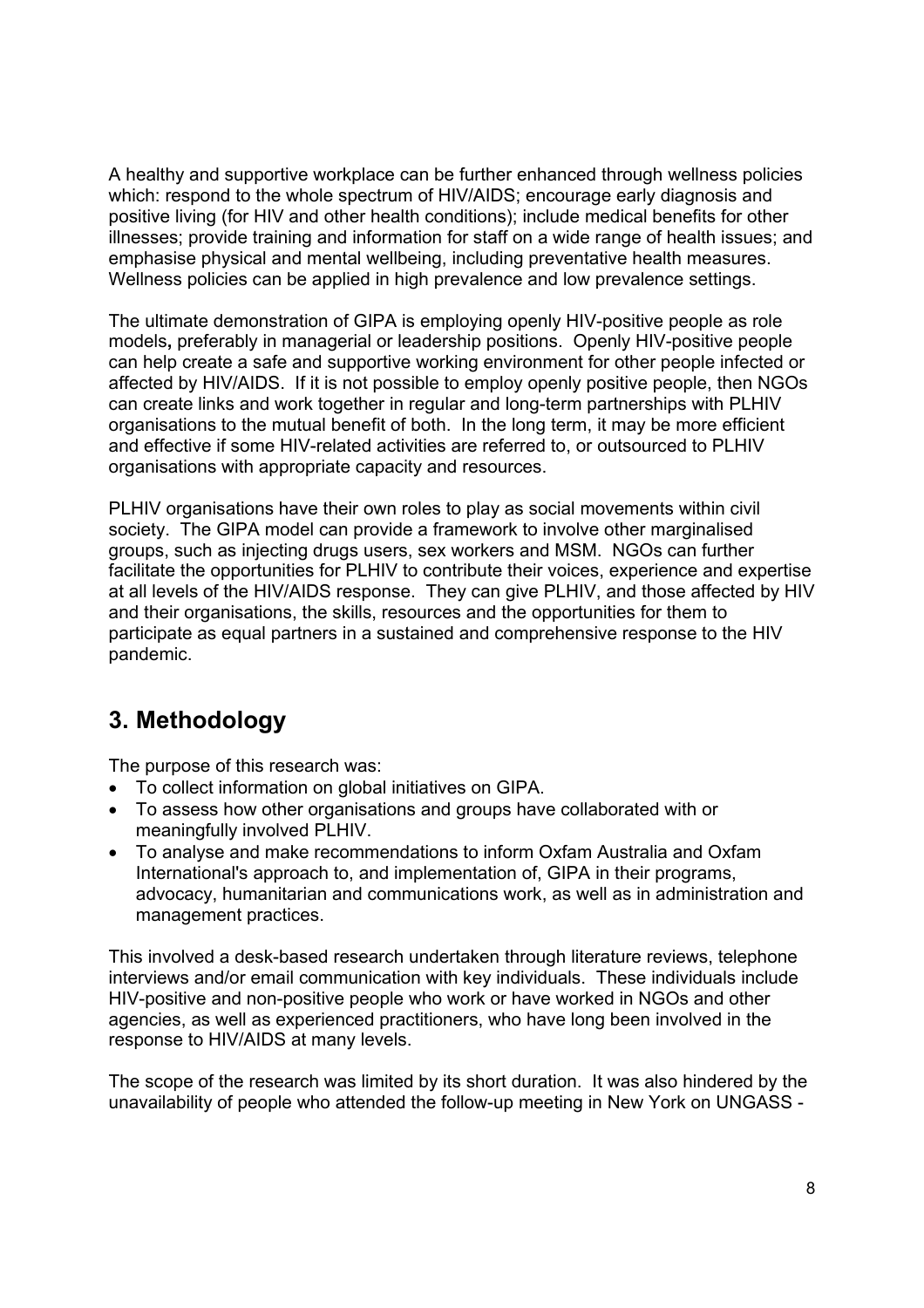the Implementation of the Declaration of Commitment on HIV/AIDS in June 2006.

Further follow-up is required because the short-time frame of this study excluded contact with ActionAid, and limited contact with the International HIV/AIDS Alliance - NGOs that both have affirmative action policies and specifically employ PLHIV. It would have been particularly useful to follow up HIV-positive staff at ActionAid in Africa, but OI can further explore this option in situ.

# **4. Background to GIPA**

-

The idea that the personal experiences of people living with HIV could and should be translated into helping to shape a response to the AIDS epidemic was first voiced in 1983 at a national AIDS conference in the USA. It was formally adopted as a principle at the Paris AIDS Summit in 1994, where 42 countries declared the Greater Involvement of People Living with or Affected by HIV/AIDS (GIPA) to be critical to the ethical and effective national responses to the epidemic.<sup>4</sup>

Today the GIPA principle is the backbone of many interventions worldwide. People living with, or affected by, the virus are involved in a wide variety of activities at all levels of the fight against AIDS; from appearing on posters, bearing personal testimony, and supporting and counselling others with HIV; to participating in major decision and policymaking activities. People living with HIV understand each other's situation better than anyone and are often best placed to counsel and advise one another and to represent their needs in decision and policy-making forums.<sup>5</sup>

At its most basic, GIPA means creating a space for individuals to:

- Use their experience of living with or affected by HIV/AIDS in the greater response to the epidemic, and
- Give a human face and voice to the epidemic in the minds of people not directly touched by HIV/AIDS.

Not all PLHIV have the same opportunity to participate meaningfully in the HIV/AIDS response. Women, MSM, SW, IDU, migrant workers, and Indigenous peoples are both disadvantaged in the wider community and within the PLHIV community.

Women with HIV/AIDS bear the greatest burden from HIV - as mothers and caregivers to the sick, the old and the young, while sacrificing their own health needs. Women living with HIV/AIDS face greater stigma and discrimination than men, especially in the health sector.<sup>6</sup> They have little time or energy, and the many cultural and economic

<sup>4</sup> UNAIDS (1999) *From Principle to Practice: Greater Involvement of People Living with or Affected by HIV/AIDS* UNAIDS/99.43E http://data.unaids.org/Publications/IRC-pub01/JC252-GIPA-i\_en.pdf http://www.unaids.org/en/Issues/Affected\_communities/gipa.asp

<sup>6</sup> APN+ (2004) *AIDS Discrimination in Asia* http://www.apnplus.org/doc/AIDS-asia.pdf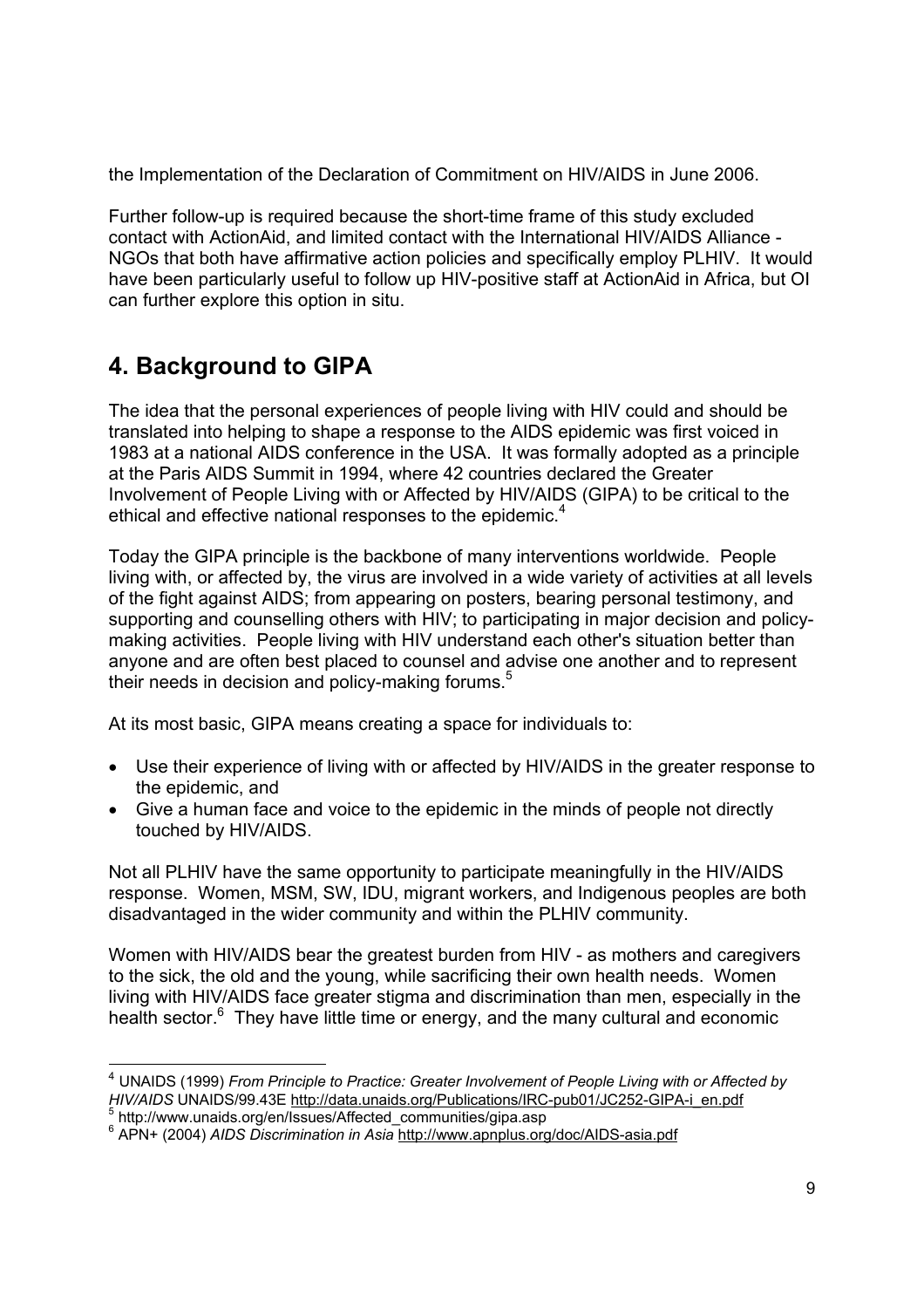factors that made them vulnerable to HIV and magnify its impact upon them also severely restrict their participation in leadership roles. In Sub-Saharan Africa and increasingly in Asia, women form the majority of support group members, although men dominate the leadership roles within PLHIV networks.<sup>7</sup>

Progress has been slow to make the GIPA principle a reality. Instead of being taken up by those responsible for national responses, GIPA has been most strongly promoted by individuals living with or affected by HIV/AIDS, often by "going public" about their serostatus in order to give a human face and voice to the epidemic.

GIPA itself, the meaningful involvement of PLHIV, is now more sustainable because HIV-related illness and deaths are starting to be reduced by the slow (and not nearly comprehensive enough) rollout of antiretroviral therapy in resource-poor countries.

Since 2000, the role of PLHIV has been increasingly recognized, in or mobilized through:

- **Action,** such as in the forefront of movements and coalitions for HIV treatment access and literacy. Examples include the Treatment Access Campaign in South Africa (TAC), the International Treatment Preparedness Coalition (ITPC) and the Collaborative Fund for HIV Treatment Preparedness.<sup>8</sup>
- **Frameworks,** such as the internal and external mainstreaming of HIV and AIDS into development and humanitarian work.<sup>9</sup>
- **Instruments** such as the **Declaration of Commitment on HIV/AIDS: Global Crisis, Global Action**, at the United Nations General Assembly Special Session on HIV/AIDS (UNGASS) 2001,10 and **The Code of Good Practice for NGOs responding to HIV/AIDS (2004).<sup>11</sup>** This was a joint initiative developed by many NGOs, including AIDS organisations, and was hosted by the IFRC.<sup>12</sup> GIPA is a central principle to the Code.

Paxton and Welbourn (2004) *"Oh. This one is infected!": Women, HIV, and Human Rights in the Asia-Pacific Region*. Expert Meeting on HIV/AIDS and human rights in Asia-Pacific 23-24 March, Bangkok. http://www.icw.org/tiki-download\_file.php?fileId=79<br>7 Kelle, K. (2006), Anglysing Civil Society Perticipat

 Kalla, K. (2006) *Analysing Civil Society Participation in Country-level HIV/AIDS UNGASS 2006 Reviews.* CARE International http://www.care.ca/downloads/publ/HIV/care\_10-5.pdf

Paxton, S. (2005) *Steps to Empowerment: Challenges to the Greater Involvement of People Living with HIV in response to AIDS in Cambodia.*

http://www.policyproject.com/pubs/countryreports/CAM\_StepsToEmpower\_en.pdf

Nairobi Think Tank (2005) *Revitalizing the Global Movement of People Living with HIV/AIDS* Report, Nairobi Think Tank meeting of people living with HIV 28030 November 2005.

http://www.gnpplus.net/cms-downloads/files/Nairobi\_meeting\_report.pdf

http://www.hivcollaborativefund.org/

UK.<br><sup>10</sup> http://www.unaids.org

11 http:// www.ifrc.org/what/health/hivaids/code/<br><sup>12</sup> NGO HIV/AIDS Code of Practice Project (2004). *Renewing our voice: Code of good practice for NGOs responding to HIV/AIDS.* The complete text and list of signatory organisations is available at www.ifrc.org/what/health/hivaids/code/.

<sup>9</sup> Holden, S. (2003) *AIDS on the Agenda: Adapting development and humanitarian programmes to meet the challenge of HIV/AIDS*. Published by Oxfam GB, in association with ActionAid and Save the Children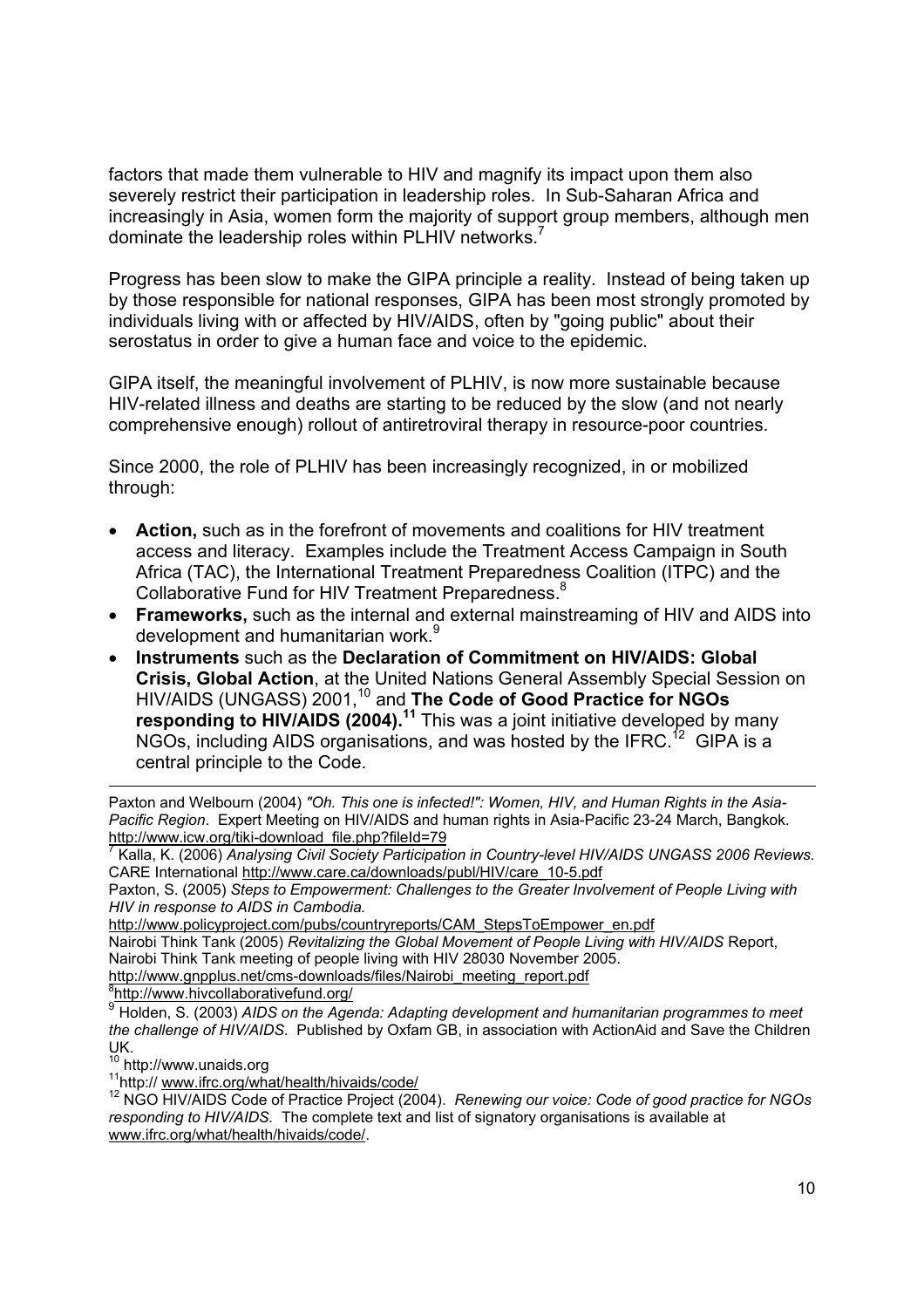While the seminal UNAIDS (1999) document focuses more on the individual person living with or affected by HIV, the NGO Code of Good Practice spells out more clearly how GIPA should be a prominent organisational principle and how it applies to individuals and to PLHIV networks.<sup>1</sup>

# **5. Implementing GIPA**

PLHIV are involved in HIV responses at different levels and in different sectors. They have a particular role to play in specific activities such as peer education, support and counselling, advocacy, public education, program planning and implementation, and public health policy and legislation.<sup>14</sup>

Most GIPA focus has been on the individual person living with HIV/AIDS. GIPA requires capacity building of both PLHIV and NGOs and the development of opportunities. PLHIV typically begin at the lowest level of involvement, as beneficiaries or as service users. Given the appropriate environment, skills, experience and opportunities, PLHIV can be more meaningfully involved, with wide-ranging benefits to HIV/AIDS responses at all levels.

# **5.1 Barriers to GIPA**

There are barriers to GIPA that can prevent the involvement of individual PLHIV.<sup>15</sup> APN+ and the Asia-Pacific Council of AIDS Services Organisations have developed a GIPA Toolkit called "Valued Voices" which identifies the barriers to GIPA in the Asia-Pacific region as (A) social, (B) institutional and (C) personal factors.

# **(A) Social Barriers to GIPA**

• Stigmatization and discrimination.

<sup>1</sup> 13 NGO HIV/AIDS Code of Practice Project (2004). *Renewing our voice: Code of good practice for NGOs responding to HIV/AIDS.* (Section 3.2 Involvement of PLHA and affected communities p41-42 www.ifrc.org/what/health/hivaids/code/. See also Annex 10.5<br><sup>14</sup> APN+ (2004). APN+ Position Paper No2: GIPA http://www.ahrn.net/library uploadfile/file1777.pdf

<sup>15</sup> APN+ and the Asia-Pacific Council of AIDS Services Organisations (2005). "Valued Voices" GIPA *Toolkit: A Manual for the Greater Involvement of People living with HIV/AIDS*, p.24.

http://www.7sisters.org/resource\_centre/common/apn\_gipa.pdf. This section of the toolkit is based closely on the International HIV/AIDS Alliance (2002) Involvement of people Living with HIV/AIDS in the delivery of community-based, prevention, care and support services in Maharashtra, India – a diagnostic study

http://synkronweb.aidsalliance.org/graphics/secretariat/publications/ipl0602 India\_PLHA\_study\_report.pd f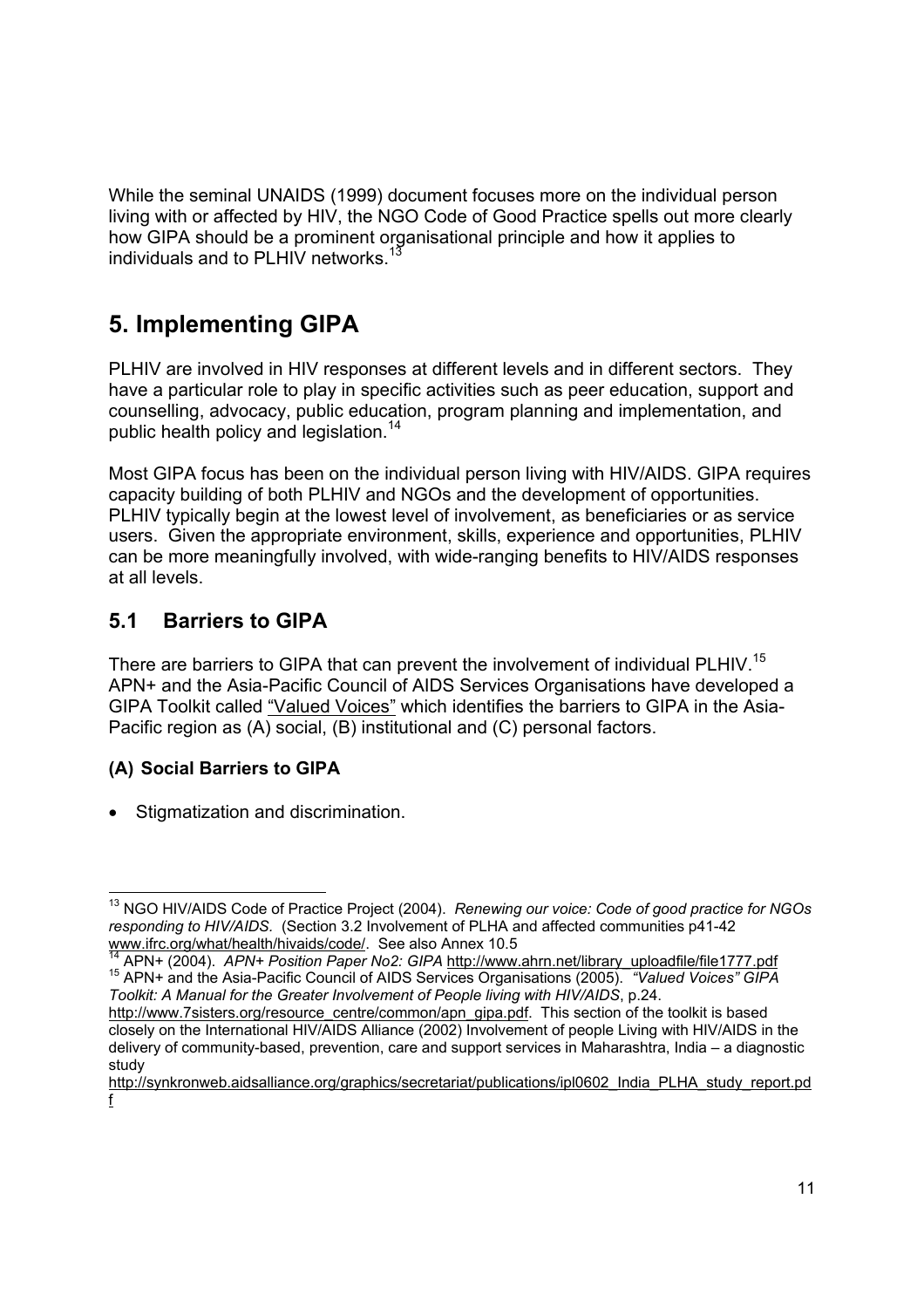- Poverty and underdevelopment: most Asian and Pacific PLHIV are poor and lack access to education. Many do not have a telephone or access to communication tools such as email.
- Gender: In some Asian-Pacific countries, women PLHIV may be less free to travel outside their homes or work with men outside their own families.
- Discrimination against marginalized groups that are most affected in the region, such as sex workers, IDU and MSM.
- Lack of solidarity amongst PLHIV themselves, reflecting the prejudices of wider society.

### *CARE International Study*

The potential of GIPA, the Code of Good Practice for NGOs responding to HIV/AIDS, and the UNGASS Declaration of Commitment as tools for PLHIV involvement was one of the issues explored in a CARE International study of civil society involvement in the country reports it prepared for UNGASS in 2006.16 The six countries studied were Cambodia, Kenya, Malawi, Thailand, United Kingdom and Vietnam.

Civil society respondents generally felt that they did not fully participate in the process. When governments did involve civil society, women and networks of PLHA were usually represented in the process although most of the leadership and senior/middle management of PLHIV networks was undertaken by men. Stigma continues to be a barrier to the participation of PLHIV and other vulnerable and marginalised groups, such as SW, IDU, and MSM.

The GIPA principle was the "instrument" best known and understood by most civil society respondents.<sup>17</sup> GIPA was interpreted as non-discrimination or the visibility of PLHIV. Several NGOs stated that GIPA meant PLHIV involvement in the design, implementation, monitoring and evaluation of interventions. However, some respondents misunderstood the GIPA principle to mean that PLHIV should work only in the field of HIV/AIDS.

The NGO Code was unknown to most organisations, because it had been established at an international level and had not yet been properly introduced at the country, local or grassroots level. One respondent noted that implementation of the Code needed a high level of capacity, and that the ability to support that level of programming was not always available or well developed in civil society organisations.

Recommendations included forming coalitions involving PLHIV and other marginalized groups as an essential component of strengthening civil society involvement at national and local levels, and that the education and use of GIPA and instruments such as the NGO Code and the Declaration of Commitment should provide a framework.

1

<sup>16</sup> Kalla, K. (2006) *Analysing civil society participation in country-level HIV/AIDS UNGASS 2006 Reviews* CARE International http://www.care.ca/downloads/publ/HIV/care\_10-5.pdf<br><sup>17</sup> Ibid, p21.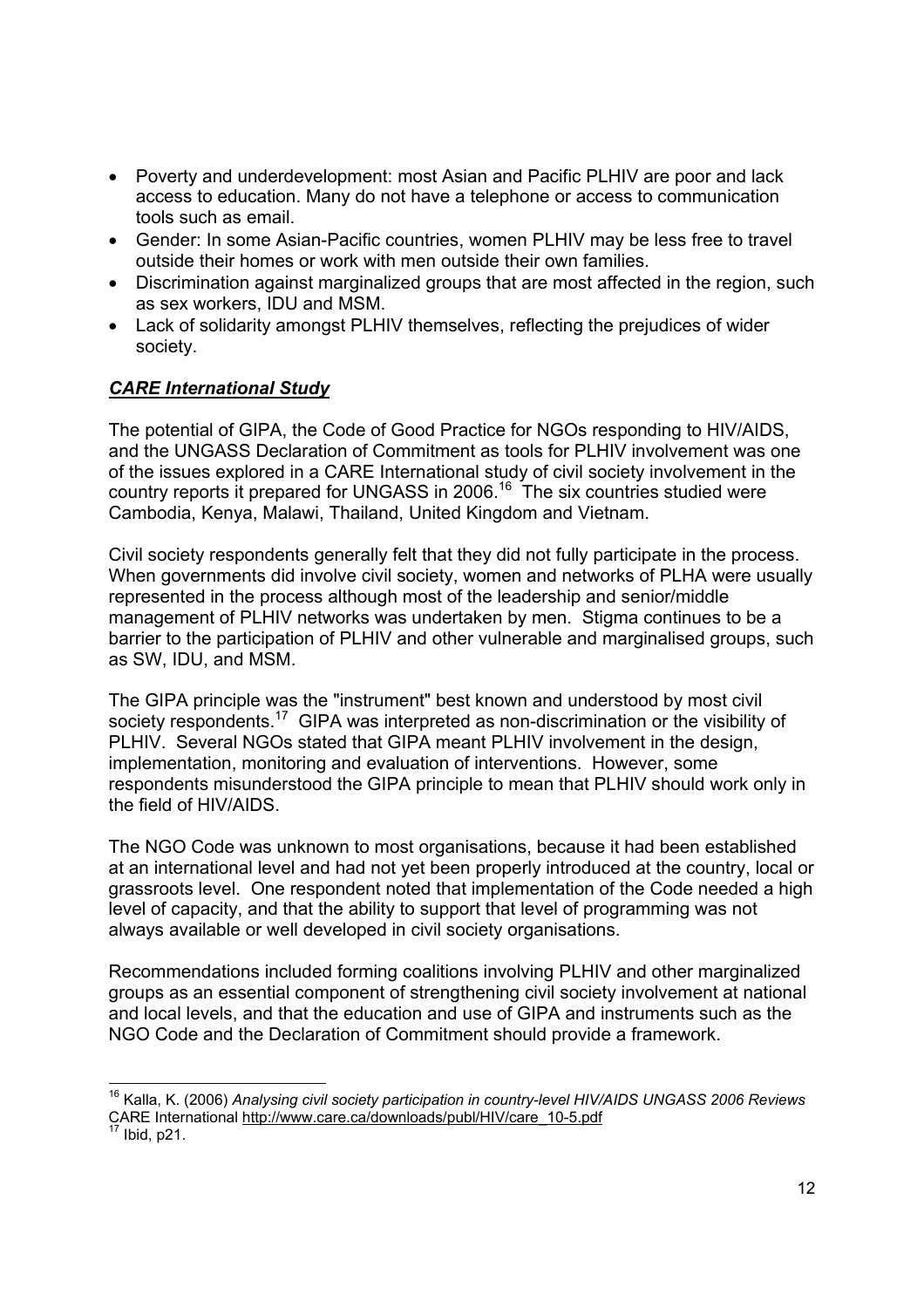In some countries, such as Vietnam, there were additional barriers to GIPA, because central governments closely control and limit the development of civil society and legislative frameworks and may not accommodate the formation and participation of any civil society groups, not just PLHIV.18 These same countries usually also marginalise groups such as SW, IDU, MSM by branding their behaviour as "social evils" and through punitive legislative environments.

### **(B) Institutional Barriers to GIPA**

- Lack of information about ways to contribute.
- Policies that discriminate against PLHIV involvement e.g. mandatory testing for HIV during recruitment and travel restrictions on PLHIV.
- Lack of policies to encourage PLHIV involvement such as affirmative employment policies, confidentiality and disclosure policies, sick leave and health insurance policies.
- Lack of funds to support volunteer PLHIV involvement e.g. to reimburse travel expenses, pay for childcare, or cover loss of earnings while contributing.
- Patronizing attitudes of staff, boards of directors or donors looking down on PLHIV and seeing them only as patients or victims.
- Lack of role models to positively influence and inspire more PLHIV to get involved.

Interviews conducted by the author provided further illustrations of these points. Comments about the variety of roles for PLHIV and the different expectations about what work PLHIV should do included: $19$ 

- "Being at UNAIDS as an out positive person is ok, but one thing that irritates me is that because you are living with HIV you are expected to take responsibility for educating and training the rest of the staff on the issues. Also, sometimes people tend to see you as a person living with HIV but do not also recognize that you are a professional - very irritating!"
- Pressure to become a focal point for all PLHA issues or programming, because of either positive status, or more experience with these issues.
- Being openly positive resulted in being burdened with any HIV issue, even when it was unrelated to their official job description.
- PLHIV employed in PLHIV positions, often related to NGOs external work (e.g. GIPA or PLHIV focal point), but felt that they had a limited impact on the NGO's internal work. Volunteers especially felt exploited, and were not given the chance to be employed in other roles as managers, project officers, directors etc.
- One positive respondent told of an HIV-positive woman working in an Asian office of an INGO. She was quiet, kind, well-liked and a very capable finance officer, who also had links with the local or national positive women's network. While she was

<sup>1</sup> 18 POLICY Project and CARE (2003). *Moving forward: Operationalising GIPA in Vietnam.*

http://www.policyproject.com/pubs/countryreports/VIE\_FinalGIPA.pdf Also Kalla (2006) as above. <sup>19</sup> This section includes comments from both HIV-positive and non-positive contributors.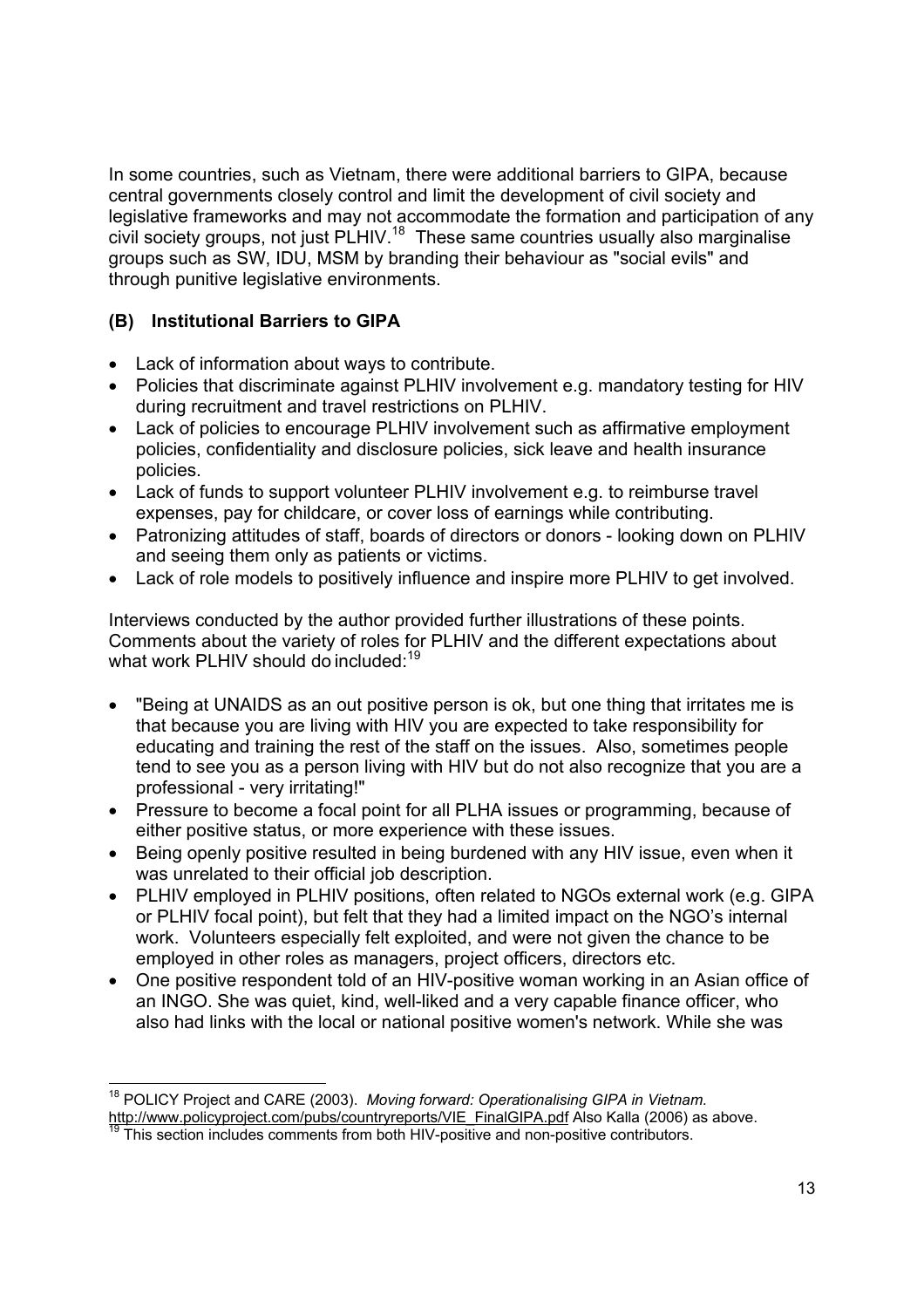willing to link with the positive women's network, she really felt happiest and most useful being a good finance officer.

- "I know a number of highly placed staff (not HIV workers), who have been on ARVs the last 5 years plus. They are well adjusted to care and treatment, and their work input is above standard. They are not PLWA activists, not at all, they have done minimal/ selective disclosure to family and friends, and they are contributing to development from a different perspective."<sup>20</sup>
- One HIV-positive adviser in an advocacy and policy NGO in Vietnam said that he and three other PLHIV made up about half the staff. "We knew that they were open about their HIV status. That's why we recruited them because we wanted advocates."

Responses to organisational issues about PLHIV involvement included:

- PLHIV being limited to certain roles.
- Feeling not fully free to be an activist, because of the need to keep to the NGO's mandate.
- Dependent on the personal commitment of managers.
- Direct managers not interested in HIV/AIDS work, despite potential synergies with other crosscutting issues e.g. with gender.
- Feeling unsupported not getting more training to improve their work capability, not getting opportunities to train-up staff.
- NGOs need to show commitment to develop the skills and capacity of PLHA once employed, rather than just showing that they have PLHA on staff.
- There are differences between NGOs having a good policy on paper, and practicing what they preach e.g. PLHIV not being consulted in program design or implementation.

A general comment on disclosure was that:

• Within UNAIDS, there are four openly positive staff in Geneva and about 51 in the field, including two UNAIDS Country Coordinators.21 Otherwise, very few PLHIV openly disclose their HIV status, even within NGOs with positive policies and which provide safe and supportive environments.

Reasons for non-disclosure or selective disclosure included:

- Stigma, stereotypes and class differences within the PLHIV community
- Privacy and the prevailing culture about to whom and whether one discusses personal matters.
- Only on a-needs-to-know basis (for example to access medical benefits).
- Expectations of PLHIV to play a public or activist role, or do certain kinds of work. . "Most people are not keen on being high-profile activists: why should being HIV+

<sup>&</sup>lt;sup>20</sup> Dr Harriet Kivimbi, Oxfam International, Uganda.

<sup>21</sup> Emailed 19/6/06 by Kate Thomson, Partnership Adviser, UNAIDS, Geneva.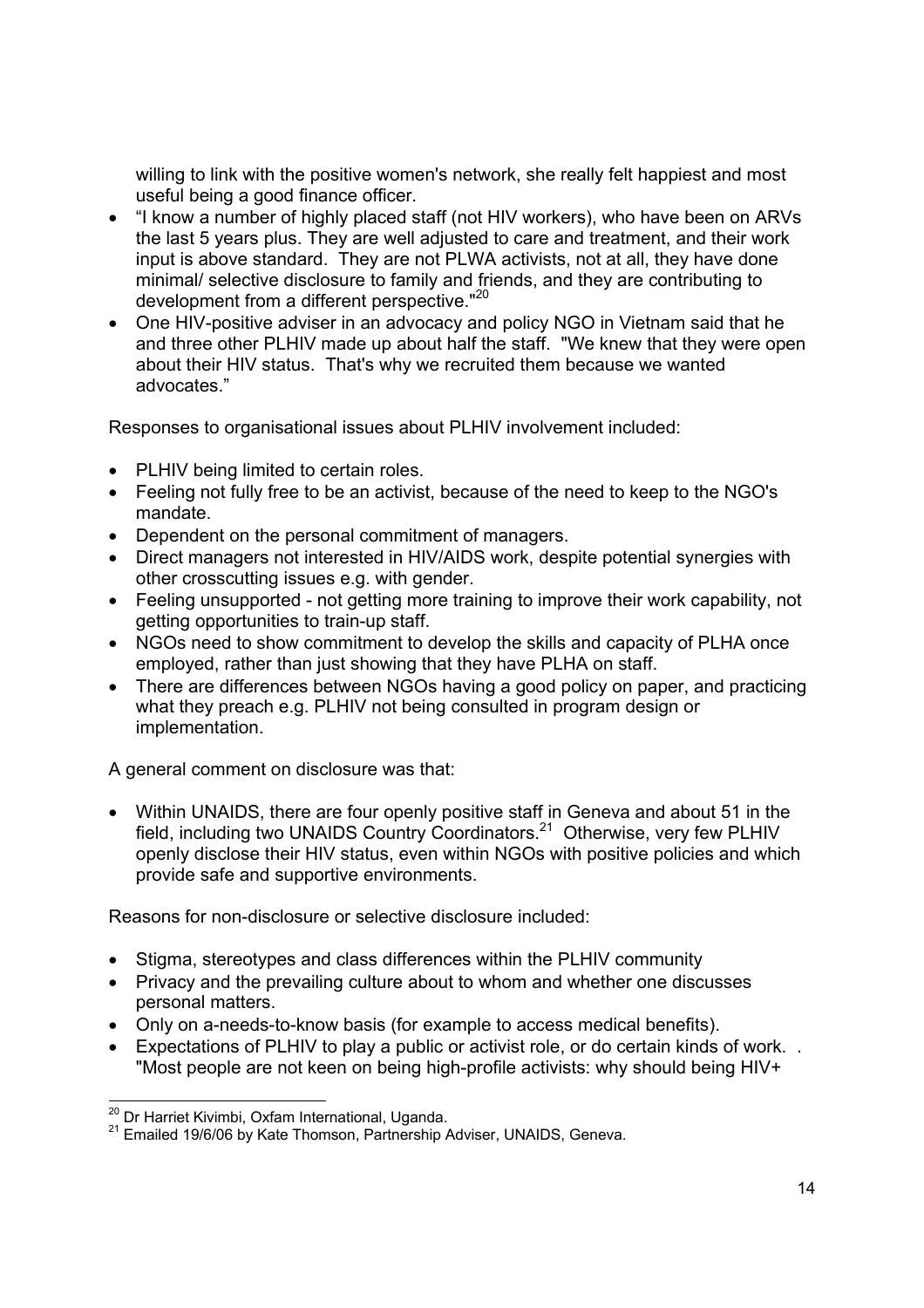make any difference? There are plenty who are already members of support groups and are looking for suitable outlets for their talents apart from public activism. "<sup>22</sup>

- Disclosure is a very individual matter, with no hard or fast reasons. Some people find it easier than others - depending on their personality and personal experience.
- Keeping a personal and individual identity and avoiding being stereotyped by an HIV label.
- Varied with level of responsibility and need. Often PLHIV in senior positions were less likely to disclose.
- "Fear of stigma and discrimination could be a barrier to joining (the positive staff group). But staff seem less likely to join if they work outside the HIV or health areas, and therefore think that they have less to contribute."

Many respondents commented that few PLHIV could safely disclose and become activists, and that there must be ways to be inclusive of less public PLHIV in a variety of roles, and opportunities spanning a spectrum of involvement:

- "Do not assume that activists and those who publicly disclose always represent the voice of PLHIV. Recognise that the opinions of all staff in the workplace may already be those of PLHIV or reflective of their experiences as affected people. Create a culture that encourages respect for the spectrum. "<sup>23</sup>
- "Redefine GIPA broadly to mean affected communities. Work with activists who are openly active about their HIV status. Also work with grassroots communities, using open approaches on identifying the chronically ill PLWA, to give opportunities to the not so vocal PLWA to articulate their needs….and for the group of positive persons who distance themselves from HIV/AIDS openly, we should accept them as they are, and just keep our ears open. We should not drag them into HIV work. Or if they prefer private confidential input into HIV work, we should accept it as such "<sup>24</sup>

The range of these contributions provides many insights. It is not only a safe environment that encourages PLHIV participation, but also being offered opportunities and appropriate support. PLHIV can make huge contributions from their experience as counsellors and treatment educators. However, PLHIV can contribute in a diverse range of roles, not just as activists, and not only in HIV/AIDS work. The level of disclosure and degree of involvement is an individual choice and must be protected and respected. This includes a clear role for positive people to ensure that they are not burdened by the expectations of providing support and education to colleagues and managers.

### **(C) Personal Barriers to GIPA**

- Fear of stigma and violence.
- Lack of a support system.

<sup>-</sup> $^{22}$  Glen Williams, Strategies for Hope series editor. He states that Rev. Gideon Byamugisha makes a similar point in their video, 'What can I do?'<br><sup>23</sup> Bridgette Thorold, Oxfam Australia.

<sup>23</sup> Bridgette Thorold, Oxfam Australia. 24 Dr Harriet Kivimbi, Oxfam International, Uganda.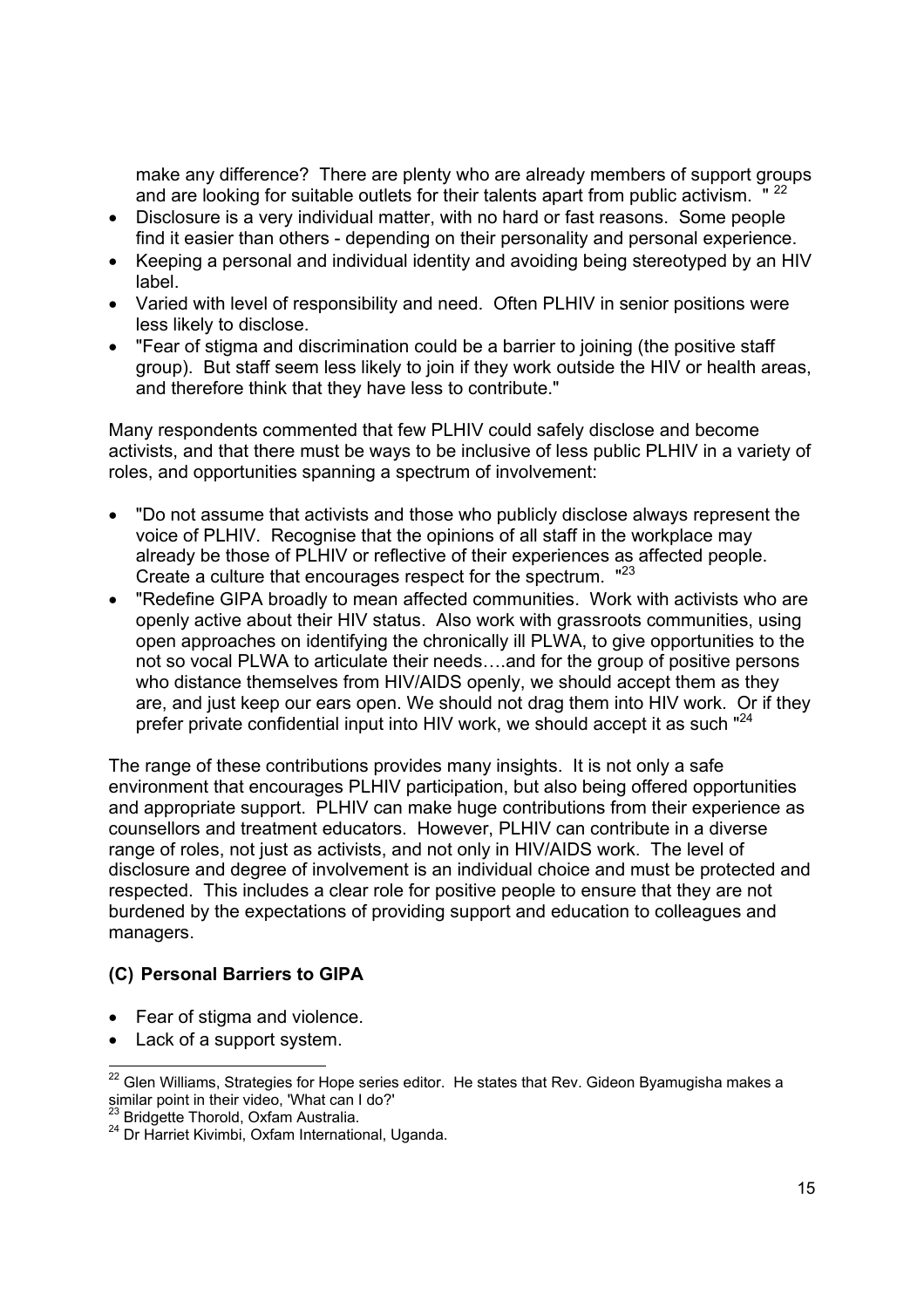- Poor health causing inability to meet commitments and be consistently involved.
- Concern about the risk of exposure to opportunistic infections such as TB, or the risk of psychological impacts.
- Language barriers, including not being able to read or only knowing a minority language(s).
- Lack of education or relevant technical skills.
- Poverty and the need to earn a living that makes it impossible to take time off work, or to afford transport or childcare or other practical measures affecting the ability to contribute.
- Lack of confidence in the ability to contribute, or the lack of motivation to do so.

GIPA and current leadership paradigms are mostly focused on individuals as leaders. However, there also needs to be recognition of the limited scope of individual leadership and a move made to include organisational leadership, as part of more sustainable and extensive change. For example, PLHIV support groups are often set up by charismatic leaders or by the first PLHIV to go public. However the groups and their activities may be difficult to sustain after the departure or death of that individual. TASO (Uganda), SASO (Malawi)  $\frac{25}{5}$ , and Spiritia (Indonesia)<sup>26</sup> are examples of how, with appropriate resourcing, time, support and development, individual leadership can be transformed into organisational leadership, so that PLHIV organisations have the capacity to be major stakeholders and contributors in the HIV sector.

### *Case Study: TASO*

The AIDS Support Organisation  $(TASO)^{27}$  in Uganda has been successful in contributing to the reduction in the country's HIV/AIDS prevalence. One of the keys to this success has been community initiatives and the active participation of PLHIV at both an individual and organisational level.

TASO was founded in 1987 by 16 volunteers, including 12 PLHIV, to provide support for families affected by AIDS through counselling, medical and nursing care, material and social assistance. It also pioneered the concept of "Living Positively with AIDS" to counteract the fear, denial and stigma resulting from existing prevention education campaigns at that time. It has been a major contributor to the change in community attitudes and openness about HIV and AIDS.

Two British NGOs, ActionAid and World in Need, provided start-up financial support for TASO with the assistance of other international agencies. It was also endorsed by the Ugandan government. As a result, TASO became one of the most influential NGOs in

<sup>1</sup> 25 UNDP (2006) *Evaluation of UNDP's role and contributions in the HIV/AIDS response in southern Africa and Ethiopia*. Evaluation Office, UNDP May 2006, page 51, Text box 3.6 http://www.undp.org/execbrd/pdf/Evaluation%20of%20HIV%20AIDS%20Programme%20-

<sup>%20</sup>May%2023.pdf 26 APN+ (2004) *APN+ Position Paper No2: GIPA*

http://www.ahrn.net/library\_uploadfile/file1777.pdf page 13, Textbox: Spiritia - A GIPA Model in Indonesia 27 Kaleeba, N et al (2000). *Open Secret: People facing up to HIV and AIDS in Uganda*. Strategies of Hope No.15. ActionAid, UK, p21-23.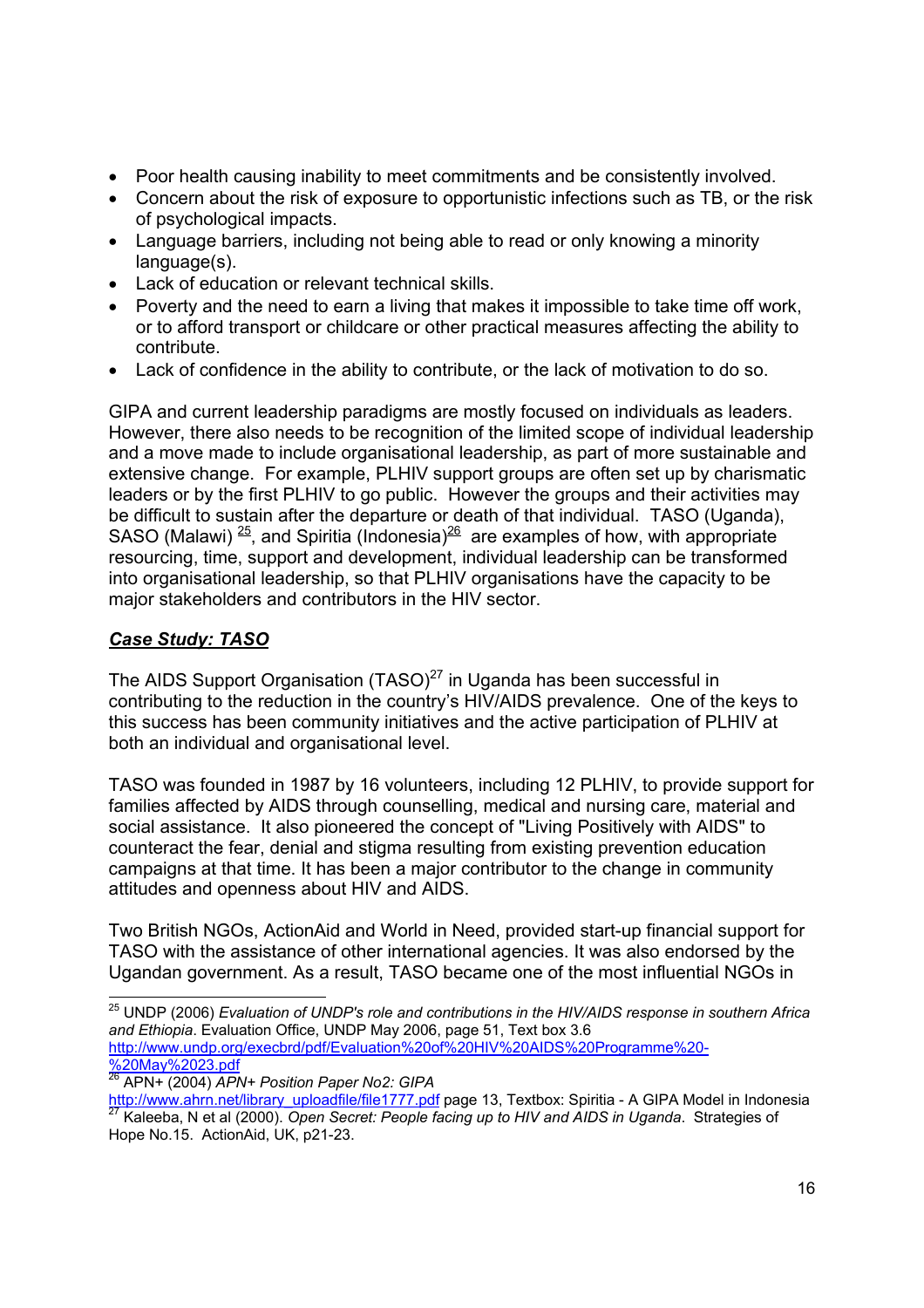Uganda, training health workers and establishing counselling services and special treatment clinics in government and non-government hospitals. In 1995, TASO decided not to expand its operations further, but to replicate its approach with a focus on training, supervision and ongoing support to other NGO and government organisations involved in HIV/AIDS care and support work.

## **5.2 PLHIV Experiences of Involvement with NGOs**

Fear of stigma and discrimination poses a major barrier to disclosure of HIV-positive status. It therefore reduces the opportunities to access services and become more meaningfully involved in the HIV response.

Susan Paxton's' research has described the benefits of public disclosure of HIV-positive people, not only within the community in terms of breaking down fear and prejudice, but also at an individual level in terms of freeing PLHIV from the burden of secrecy and shame. $^{28}$  She describes the paradox of coming out openly:

 *"The very thing that seems the most dangerous to do, openly confronting stigma and facing possible discrimination and rejection, ultimately can be the most liberating".*<sup>2</sup>

Disclosure is a complex process, to be carefully negotiated as the individual weighs up the possible benefits and harms. Some people may lead parallel lives to hide their status, with their HIV/AIDS life separate from their normal everyday life with their family.

Support groups are an essential component of positive living with HIV/AIDS. The peer support group provides a safe space for PLHIV, to learn personal coping skills and the collective experience shared by other PLHIV. Over time, a person can become a role model, to mentor and support others.

Being meaningfully involved in HIV/AIDS responses provides many therapeutic benefits for PLHIV. Many PLHIV evolve from service users (beneficiaries) to becoming service providers – mostly as counsellors, educators and trainers within AIDS organisations, health services and support groups. They are usually volunteers and do not receive adequate or regular training, or resources, thus limiting their ability to work effectively. In addition, being involved with AIDS NGOs or HIV support groups may bring some risk of being identified as PLHIV. Often PLHIV would like to play a greater role outside of HIV work or to work in different areas or organisations. However, few are offered the opportunities for further employment or for training to develop skills.

Even skilled PLHIV, who have lost their jobs through discrimination or after prolonged illness, but have since recovered their health after starting ART, may need further training to update their job skills and restore their confidence in returning to work. There

 $\overline{a}$ 

<sup>28</sup> Paxton, S (2002). *The impact of using HIV-positive speakers in AIDS education*. AIDS Education and Prevention, 14(4), p.282-294.

<sup>29</sup> Paxton, S (2002). *The paradox of public HIV disclosure.* AIDS Care, 14 (4), p.559-567.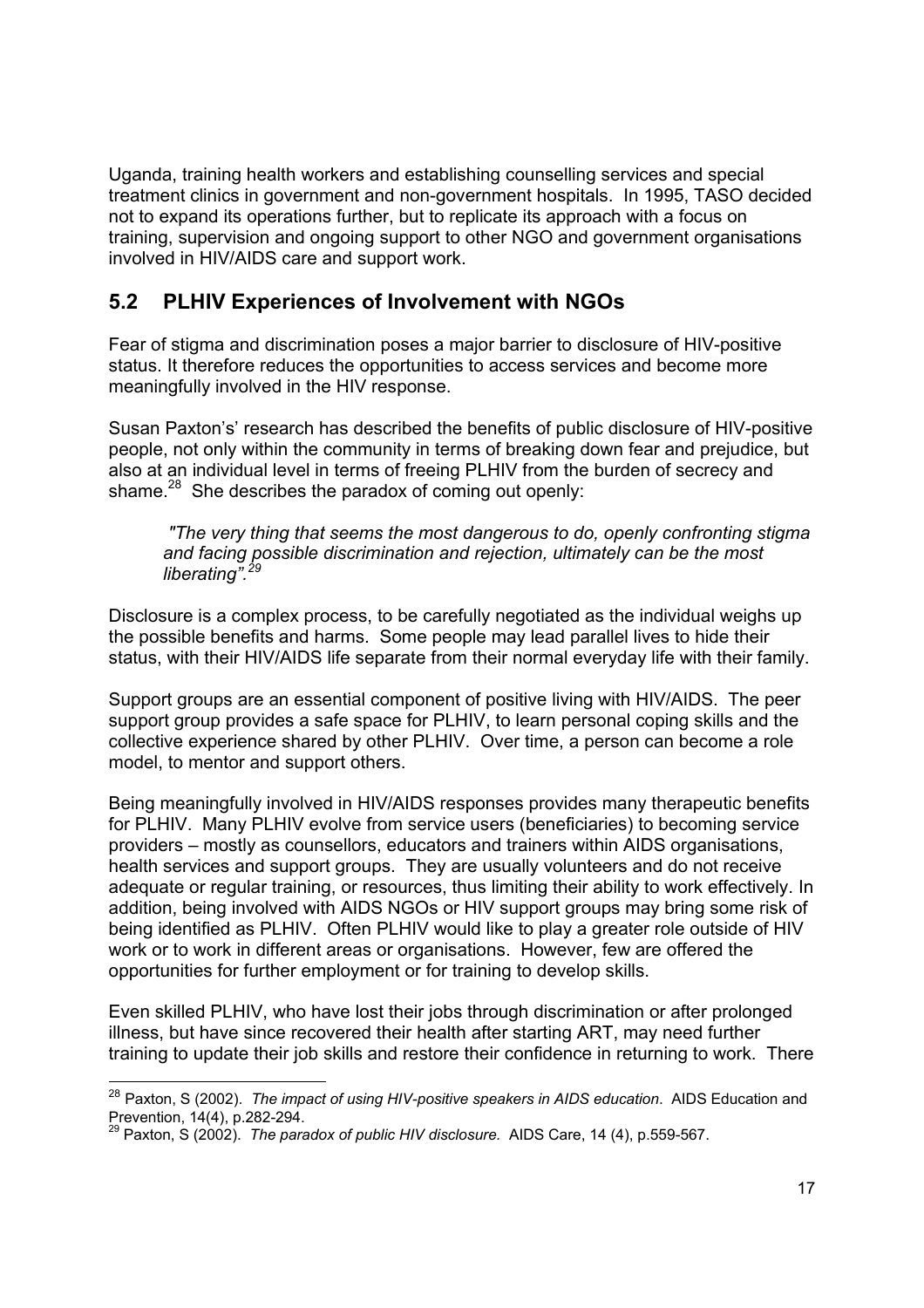are also PLHIV who have given up professions or well-paid jobs, which provided greater financial security but much less personal satisfaction than work in HIV/AIDS, who volunteer in AIDS organisations. The experience of GIPA and PLHIV in the workplace is not well documented, mostly because many PLHIV choose not to disclose their HIV status.

PLHIV experience in the NGO or ASO workplace is rather more diverse and complex, as shown by the comments from those contacted by the author.<sup>30</sup> Comments included:

- Meaningful involvement can be varied, depending on what knowledge, skills or experience the person has and what opportunity is given to the person.
- As an openly positive person, you can be a good role model to others.
- Enjoyed the experience in a big technical organisation and felt useful. Problems encountered were unrelated to HIV status. However, suggestions to consult more widely or involve positive people were ignored.
- PLHIV staff are accessing treatment through Oxfam workplace benefits. However, only a few have openly expressed thanks or appreciation, as most only selectively disclose, or do this through anonymous claims. In some countries, staff still face barriers to ARV access, arising from, among other things, poor infrastructure and lack of confidentiality (OGB, Central and Eastern Africa).
- Working in HIV/AIDS and bringing about change can be very therapeutic rebuilding self worth, leading meaningful and fulfilling lives.
- People who have been deprived by HIV/AIDS of their traditional roles in society such as women who, through choice or chance, have no partner or who have remained childless - find benefit and comfort in new roles.
- People from marginalized groups, such as IDU, gained respect and credibility with their local communities, from their involvement in peer groups, which were part of, or supported by, INGOs.

# **5.3 PLHIV and Service Delivery**

### *Inter-Country Study of PLHIV Involvement in NGO Service Delivery*

The most comprehensive study of PLHIV involvement in community-based programs was undertaken jointly by the International HIV/AIDS Alliance and the Population Council (Horizons Project). The study was conducted in four countries with different patterns of HIV - Burkina Faso, Ecuador, Zambia and Maharashtra State, India<sup>31</sup>. PLHIV are highly stigmatized in all four countries.

http://synkronweb.aidsalliance.org/graphics/secretariat/publications/ipl0703\_PLHA\_International\_report.pdf

<sup>&</sup>lt;sup>30</sup> This section includes comments from both HIV-positive and non-positive contributors.

<sup>&</sup>lt;sup>31</sup> Most of this section is based on the research summary Horizons (2002.) Greater Involvement of PLHA *in NGO service delivery: Findings from a four-country study Research summary.* 

http://synkronweb.aidsalliance.org/graphics/secretariat/publications/hsum0602\_Horizons\_PLHAstudy\_su mmary.pdf However, the International HIV/AIDS Alliance (2003) was also accessed and is highly recommended for further reading and research. International HIV/AIDS Alliance (2003). *The involvement of people living with HIV/AIDS in community-based prevention, care and support programs in developing countries – a multi-country diagnostic study.*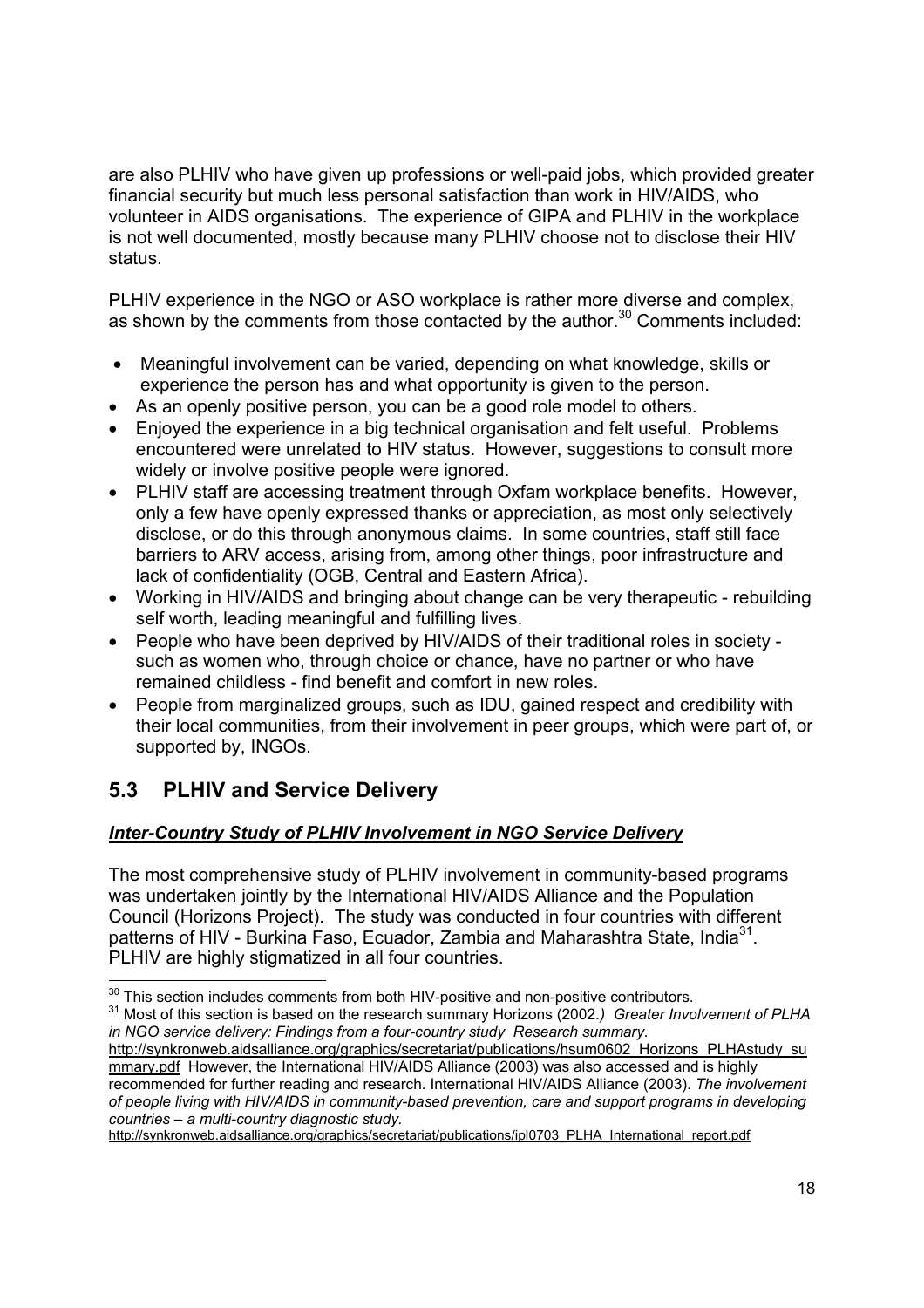This study provides a useful model for other NGOs in being able to identify, analyse, and increase PLHIV involvement at higher levels, to the benefit of both the PLHIV and the NGO. For more information, OAus and OI should refer to the individual studies for Zambia<sup>32</sup> and Maharashtra, India<sup>33</sup>, as these are the most relevant to Oxfam's regions of work. A tool, based on the Maharashtra study, to help NGOs increase the involvement of positive people is currently being developed.<sup>34</sup>

All the 17 selected CBOs focussed on HIV prevention, care and support and represented different types of organisations and levels of PLHIV involvement. The study interviewed 745 individuals, including HIV-negative and positive service users, NGO staff, volunteers and other important people. Approximately 55% of study participants in India were PLHIV, 50% in Zambia, 35% in Ecuador and 15% in Burkina Faso. Only those PLHIV who had disclosed their HIV status at some level were included.

The research examined PLHIV involvement in NGOs in terms of:

- Time spent on activities and regularity of input.
- Remuneration: financial (salary, allowances, reimbursement of travel costs), material (food, medicines), technical (training) or psychological (social support and counselling).
- Skills contributed.
- Skills development provided by the organisation.
- Scope and autonomy of decision-making.
- Level of visibility: internal (within the NGO) and external (outside the NGO)**.**

The research noted four distinct types of PLHIV involvement.<sup>35</sup> Higher levels of involvement and participation were more common in rights-based and/or self-help NGOs that PLHIV had set up with other affected people, or health or social workers. PLHIV were also service users. Lower levels of involvement were more common in

International HIV/AIDS Alliance (2002). *Involvement of people living with HIV/AIDS in the delivery of community-based, prevention, care and support services in Zambia – a diagnostic study.*

 $\frac{33}{33}$  International HIV/AIDS Alliance (2002). Involvement of people living with HIV/AIDS in the delivery of *community-based, prevention, care and support services in Maharashtra, India – a diagnostic study.* http://synkronweb.aidsalliance.org/graphics/secretariat/publications/ipl0602\_India\_PLHA\_study\_report.pdf 34 The Alliance's office in India, which was one of the study partners, requested the development of some

 $\overline{a}$ The individual country studies may also be found in the International HIV/AIDS Alliance publications on<br>civil society development at http://www.aidsalliance.org/sw7442.asp<br>32 International UN/AIDS Alliance 2002.2003

tools for NGOs/CBOs to increase the involvement of positive people. These tools are being edited, designed and produced in India at the moment, but the Alliance plans to adapt and further develop these tools for wider audiences (Email communication, Pam Decho 11/5/06).

 $35$  International HIV/AIDS Alliance (2003) p.90. The study also identified two types on non-involvement -Tokenism and Exclusion. Although none of the studied NGOs practiced exclusion, the researchers were aware of other prevention-focussed NGOs and CBOs that excluded PLHIV. They believed that people who were already infected had no need of any form of prevention and ignored the potential contribution of PLHIV in effective outreach education.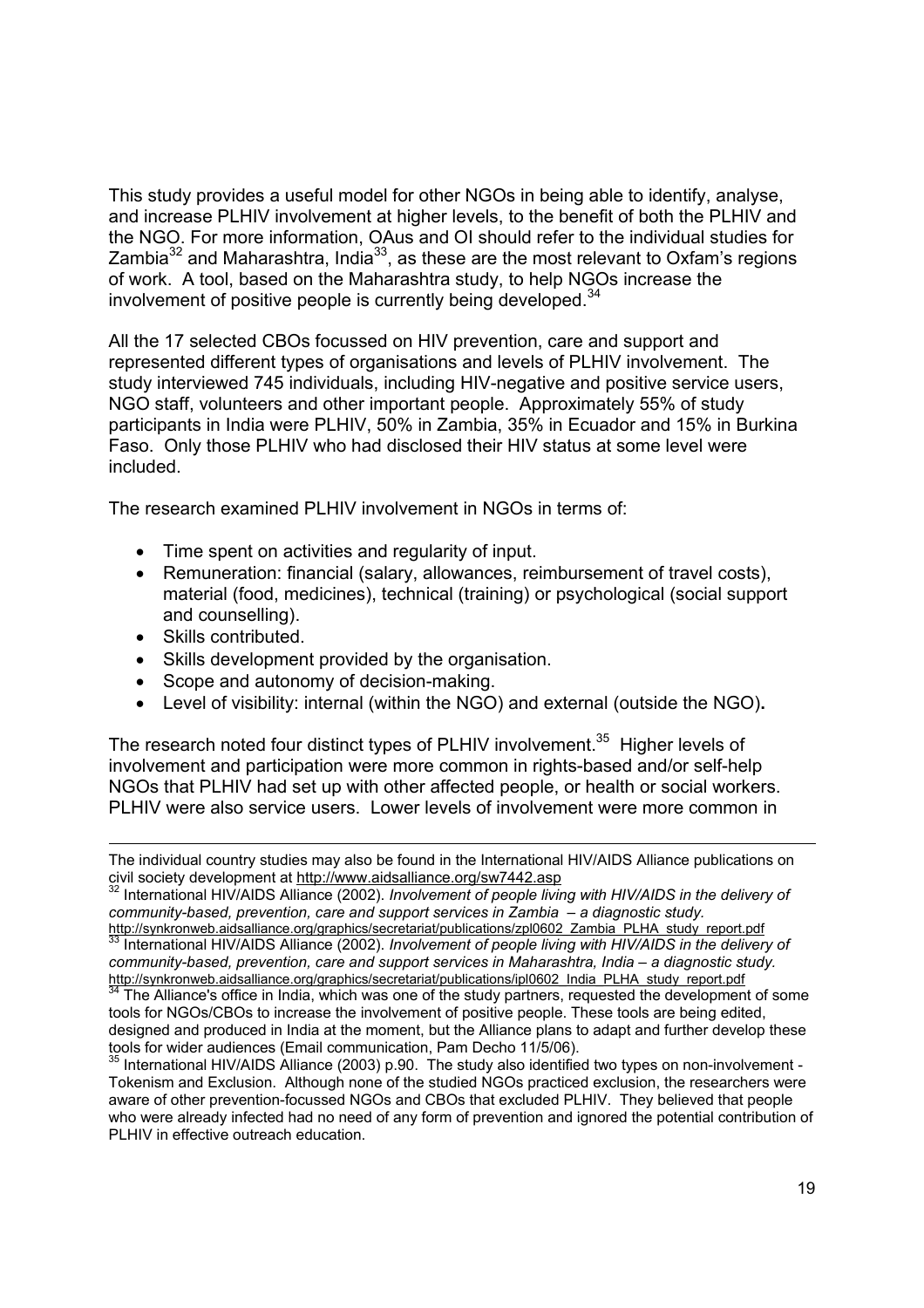service delivery NGOs, where specific professional qualifications or technical skills were required.

The study found that accessing certain services could provide an entry point to empower PLHIV and foster further involvement within an NGO - through positive living and life-skills courses, counselling, and support groups<sup>36</sup>. However, unless there was a clear policy within the organisation, accessing services rarely led to greater involvement. In one development NGO, greater involvement was achieved by recruiting PLHIV, who were not service users but were already visible and had the experience and skills to be involved in formal service delivery and/or management.

The research showed that PLHIV involved in management, policy making and strategic planning had completed secondary education and came from middle-income socioeconomic groups. Most had been involved in the fight against the HIV epidemic for many years, had considerable training, represented PLHIV perspectives in different forums and were often part of advocacy efforts in national or regional networks of PLHIV (these characteristics were also true of the PLHIV respondents contacted for this research project). The fear and reality of stigma and discrimination was the most commonly reported reason mentioned for limited involvement.

The study concluded that NGOs can overcome many of the organisational factors that limit PLHIV involvement in service delivery by implementing the following recommendations:<sup>37</sup>

- Promote positive and non-discriminatory attitudes and policies toward PLHIV.
- Build the capacity of PLHIV to enable involvement.
- Offer psychological support, including peer support.
- Promote material support to PLHIV who have few resources.
- Network with other organisations and services to foster PLHIV involvement.
- Form and sustain PLHIV support groups.

# **5.4 PLHIV Involvement in Policy**

#### *Policy Project Study of PLHIV Involvement in Policy*

A decade after the 1994 Paris Summit, POLICY project conducted a study of PLHIV involvement in policy formulation in five countries, with different HIV epidemics, national responses and PLHIV communities. These countries were Benin, Brazil, Cambodia, South Africa, and the Ukraine.<sup>38</sup> The importance of PLHIV networks and the institutionalisation of GIPA were found to be key to PLHIV involvement in policy.

http://www.policyproject.com/pubs/workingpapers/WPS14.pdf

<sup>&</sup>lt;sup>36</sup> See p.77-80. International HIV/AIDS Alliance multi-country study (2003).

<sup>&</sup>lt;sup>37</sup> See the Horizons (2002) research summary and the International HIV/AIDS Alliance (2003) multicountry study for more detail.

<sup>38</sup> Stephens, D (2004). *Out of the Shadows: Greater involvement of people living with HIV/AIDS (GIPA).*  POLICY Working Paper series No.14. The POLICY Project.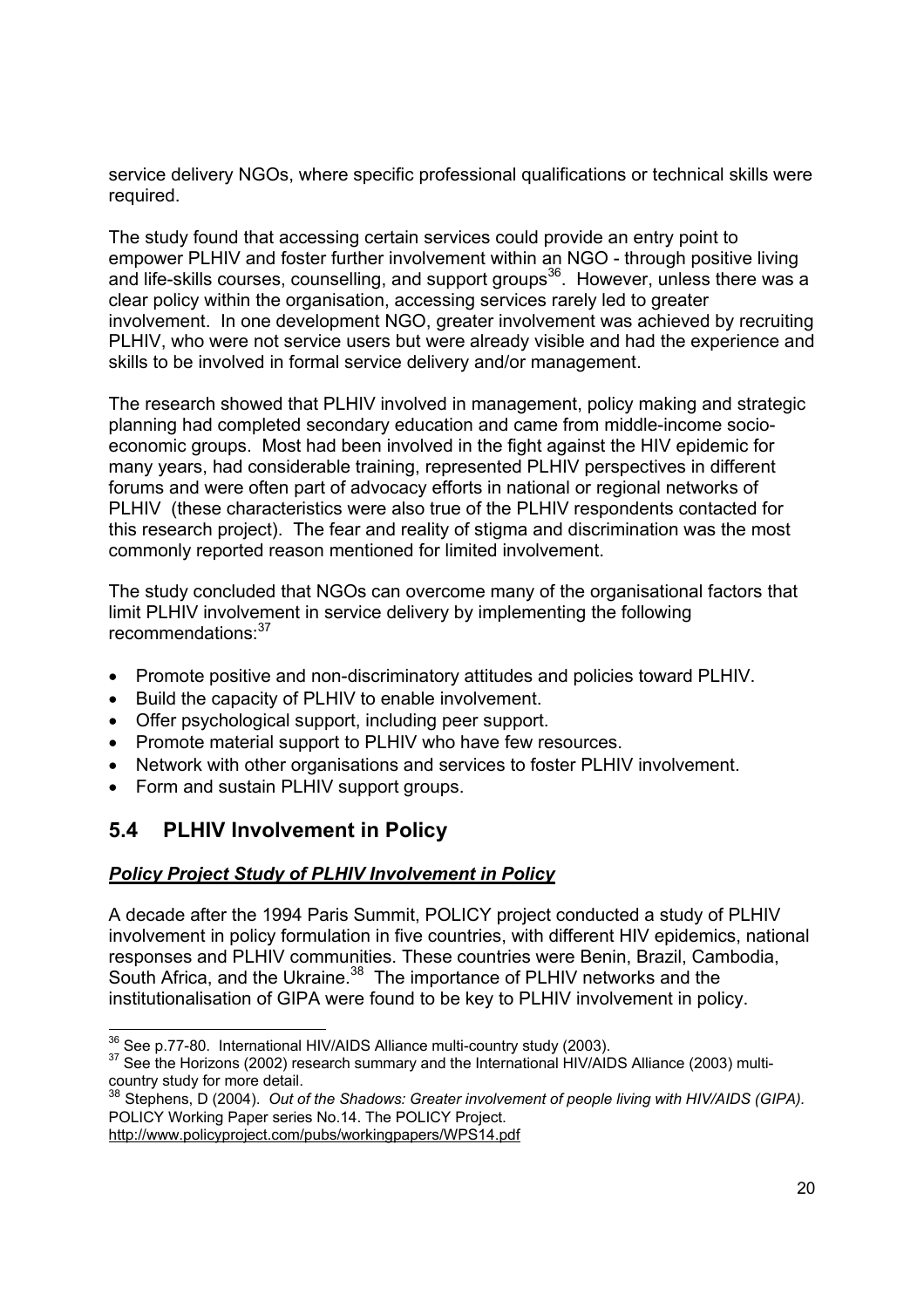The project found that the majority of senior policy makers and national PLHIV leaders were aware of the principles of PLHIV involvement that GIPA represents, and how these relate to policy and program design, planning, implementation and evaluation. Respondents specifically referred to the need to have PLHIV voices and opinions heard and integrated into decision-making processes.

Levels of PLHIV involvement in the development of and implementation of national HIV/AIDS strategies, legislation and other relevant HIV/AIDS policy instruments varied between countries. Participation was achieved through advocacy or invitation, then formalized through HIV/AIDS structures and processes. PLHIV involvement was the most extensive in South Africa, both in principle and through action in the development of strategic plans and through the UN's GIPA Workplace Model. PLHIV involvement benefited individual PLHIV in re-establishing a feeling of self-worth and ending social isolation.

Stigma remained the greatest barrier to GIPA in all five countries, as well as the lack of appropriate skills and experience and the lack of support for GIPA in policy or legal frameworks. The project found that PLHIV needed to understand and be able to articulate the personal and collective experience of HIV/AIDS. They needed basic knowledge about HIV and its impact at both a personal and policy level, as well as policy negotiation skills and familiarity with the national HIV/AIDS response.

The study found that leadership and legitimacy of representation was a major issue. This was because there were very few PLHIV open about their serostatus, who then bore a heavy burden in trying to represent the diversity of PLHIV. Some PLHIV groups insisted upon membership and representation based on a positive serostatus, while other PLHIV groups recognised the need to involve non-positive people, who may have been personally affected by HIV, or simply committed allies. For example, Group Pela Vida, a Brazilian PLHIV group includes both positive and non-positive members, based on a core set of ethical, political and ideological principles supported by PLHIV. A "mixed" membership also addresses the concerns of PLHIV who are unwilling to disclose their HIV status.

# **5.5 Capacity Building of PLHA**

### **Capacity Building of Individual PLHIV**

 $\overline{a}$ 

PLHIV need an extensive skill-set for involvement in programming and policy.<sup>39</sup> At a basic minimum, PLHIV need resources to build self-confidence and to strengthen

<sup>&</sup>lt;sup>39</sup> Stephens, D (2004). *Out of the Shadows: Greater involvement of people living with HIV/AIDS (GIPA).* POLICY Working Paper series No.14. The POLICY Project. http://www.policyproject.com/pubs/workingpapers/WPS14.pdf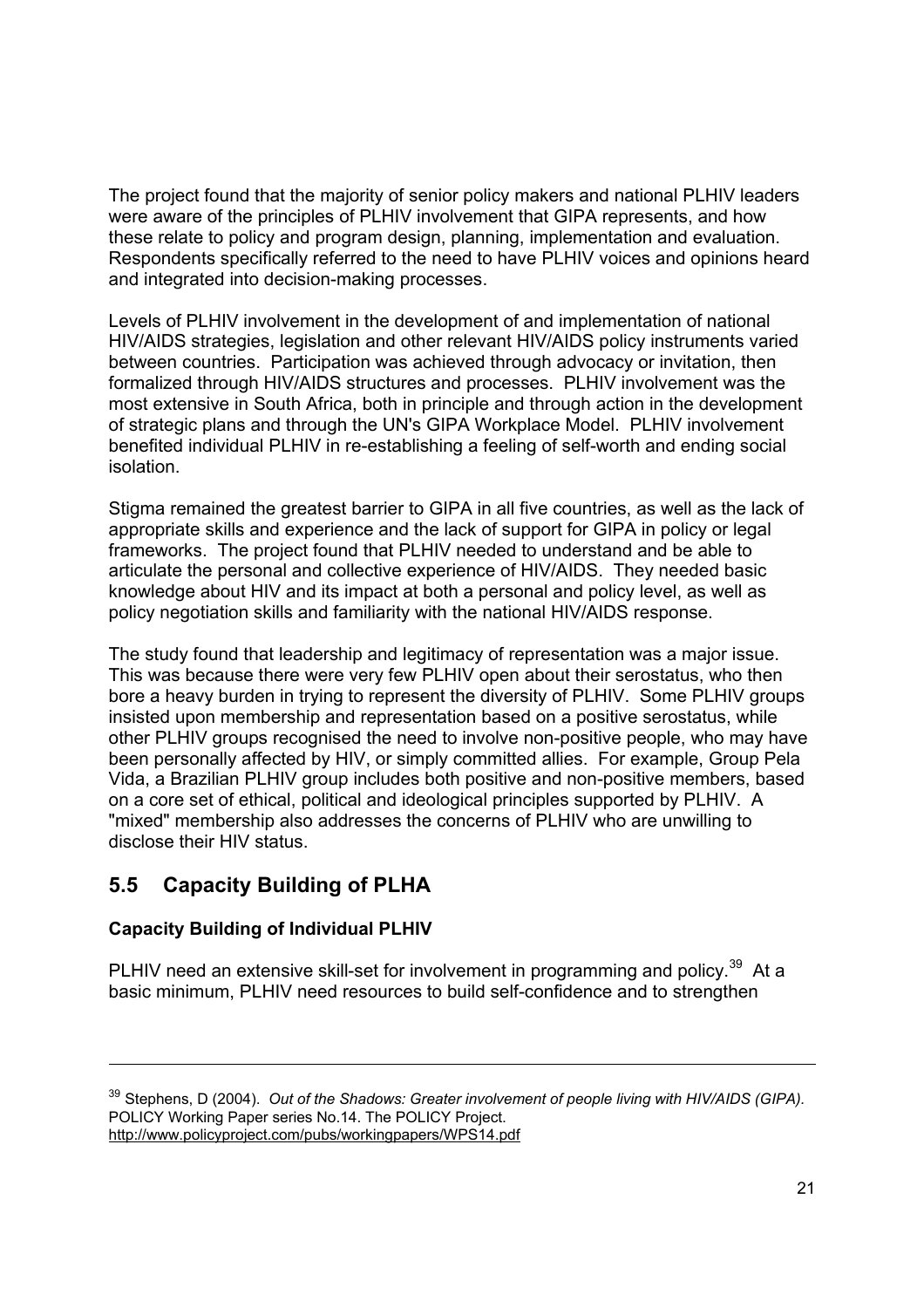personal coping mechanisms. At an organisational level, they need skills in public speaking, computer literacy, advocacy and negotiation. At an operational level, they may need:

- Policy analysis training and mentoring support for policy involvement.
- Technical support (e.g. HIV/AIDS treatments, human rights advocacy and social research skills).
- Language skills to be able to participate in national and international forums (preferably English language skills).
- Proposal and report writing skills.
- Strategic planning skills.

NGOs (and governments) can be involved in capacity building of PLHIV by:<sup>40</sup>

- Building skills to enhance the expertise of HIV positive people and develop policies to mentor them into positions of responsibility.
- Supporting the development and employment of teams of HIV-positive AIDS educators, treatment educators and counsellors.
- Establishing groups of accredited HIV-positive speakers whose expertise can be employed to speak out in health care settings, schools and communities, and via village leaders and religious leaders, in order to reach youth and mobile populations.
- Training HIV-positive people as peer counsellors and treatment educators and encouraging their employment at all testing centres.
- Supporting autonomous HIV-positive women's associations to become models in collective sustainability and positive advocacy.

PLHIV peer support groups are essential to the individual and collective growth and development of PLHIV. In industrialized countries, these have coalesced into vigorous advocacy movements, speaking out against stigma and discrimination, the rights of PLHIV and their access to care and treatment services.

However, in resource-poor settings, PLHIV organisations are challenged by:

http://www.policyproject.com/pubs/countryreports/CAM\_StepsToEmpower\_en.pdf

GNP+ (2005) *Challenging, changing and mobilizing: A guide to PLHIV involvement in country coordinating mechanisms.* Pages 38-40.

http://www.gnpplus.net/cms-downloads/files/handbook-EN.pdf

Nairobi Think Tank (2005). *Revitalizing the Global Movement of People Living with HIV/AIDS Report*. Nairobi Think Tank meeting of people living with HIV 28030 November 2005. http://www.gnpplus.net/cms-downloads/files/Nairobi\_meeting\_report.pdf

<sup>0</sup> Paxton, S (2005). *Steps to Empowerment: Challenges to the greater involvement of people living with HIV in response to AIDS in Cambodia.* The POLICY Project.

http://www.policyproject.com/pubs/countryreports/CAM\_StepsToEmpower\_en.pdf

Paxton, S (2005). *Steps to Empowerment: Challenges to the greater Involvement of people living with HIV in response to AIDS in Cambodia.* The POLICY Project.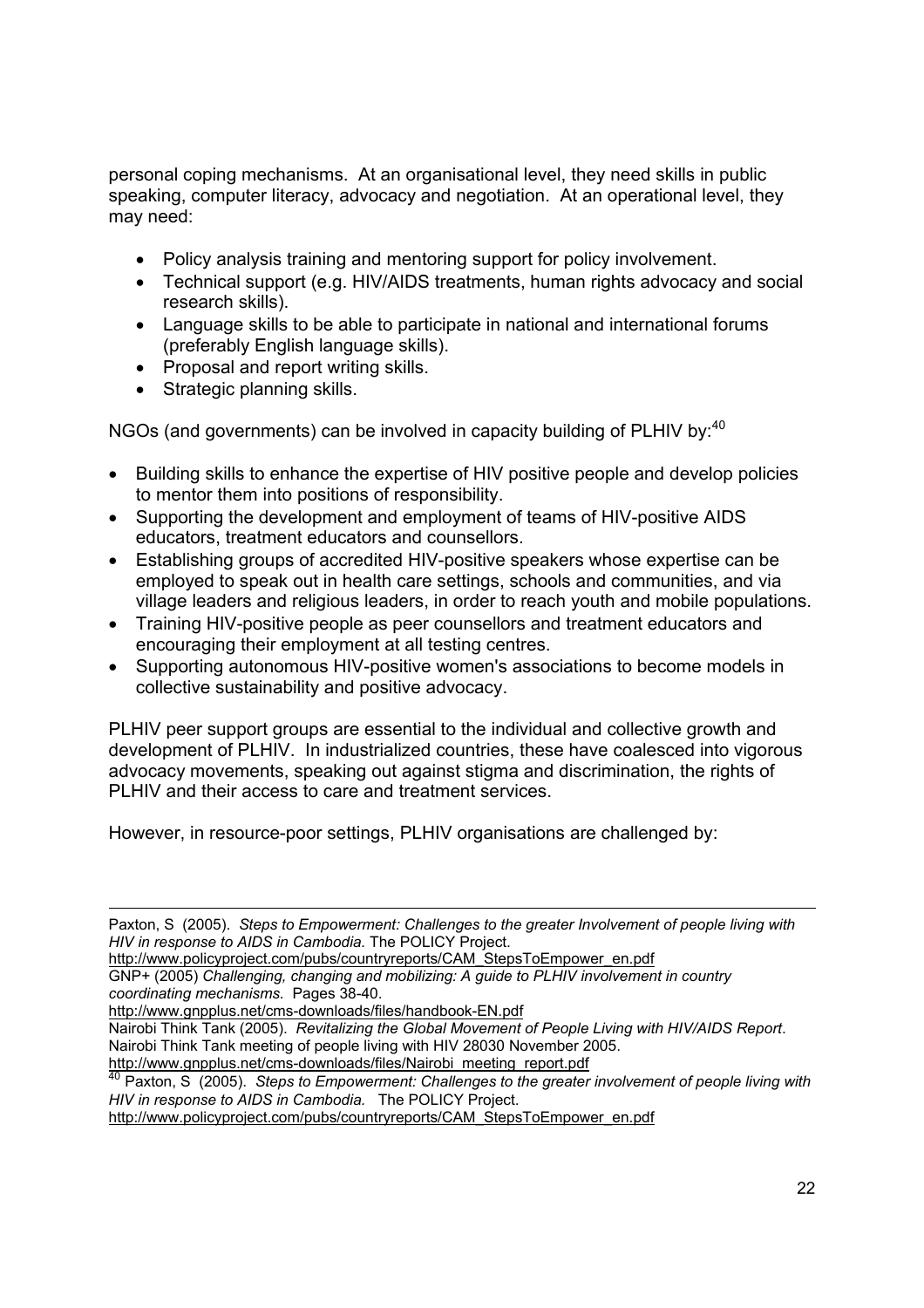- Stigma and discrimination where vulnerable groups lack a safe and supportive environment - especially MSM, SW, IDU and migrant workers.
- Poverty and poor health of PLHIV the lack of access to services and resources, and the need for skills and a living wage.
- Poor capacity lack of skills, funding, resources and the loss of leadership through the deaths of PLHIV leadership.
- An unwillingness of governments and other funders to invest in capacity building and resourcing.

These barriers are further exacerbated by the lack of access to life-saving ARV treatment. In many resource-poor countries, PLHIV organisations remain fragmented and have no voice at a national, regional or global level. Legitimacy of representation is a major challenge and is linked to a number of issues. $41$  These include the shortage of skilled PLHIV and leaders, questions over the role of non-positive people, inadequate governance and networking, and the need to represent a diversity of PLHIV populations.

#### **PLHIV Organisational Perspectives**

Many NGOs do work with PLHIV organisations, but reports about these relationships from PLHIV respondents were mostly negative<sup>42</sup>. Comments included:

Tokenism and Lack of Awareness:

- $\circ$  NGOs unaware of PLHIV organisations their existence, activities, capacity, resources and therefore the PLHIV organisations were not invited to meetings.
- o PLHIV organisations were not consulted by NGOs at all or consulted only when everything had been planned.
- $\circ$  PLHIV organisations were not included in the conceptual design and planning phase of projects – they were only invited to participate when everything was set to go.
- o PLHIV organisations were not given adequate notice and information before meetings – which limited their ability to attend and participate.

http://www.policyproject.com/pubs/workingpapers/WPS14.pdf

.http://www.policyproject.com/pubs/countryreports/CAM\_StepsToEmpower\_en.pdf GNP+ (2005). *Challenging, changing and mobilizing: A guide to PLHIV involvement in Country Coordinating Mechanisms.* Pages 38-40 http://www.gnpplus.net/cms-downloads/files/handbook-EN.pdf

Nairobi Think Tank (2005). *Revitalizing the Global Movement of People Living with HIV/AIDS Report.* Nairobi Think Tank meeting of people living with HIV 28030 November 2005.<br>http://www.gnpplus.net/cms-downloads/files/Nairobi\_meeting\_report.pdf

<sup>1</sup> <sup>41</sup> Stephens, D (2004), *Out of the shadows: Greater involvement of people living with HIV/AIDS (GIPA).* POLICY Working Paper series No.14, The POLICY Project.

Paxton, S (2005). *Steps to Empowerment: Challenges to the greater involvement of people living with HIV in response to AIDS in Cambodia*

Oxfam does work with and involve PLHIV and PLHIV organisations in their internal and external work in Eastern and Central Africa. Please note that the comments in this section originate from non-African PLHIV because there were no African PLHIV interviewed.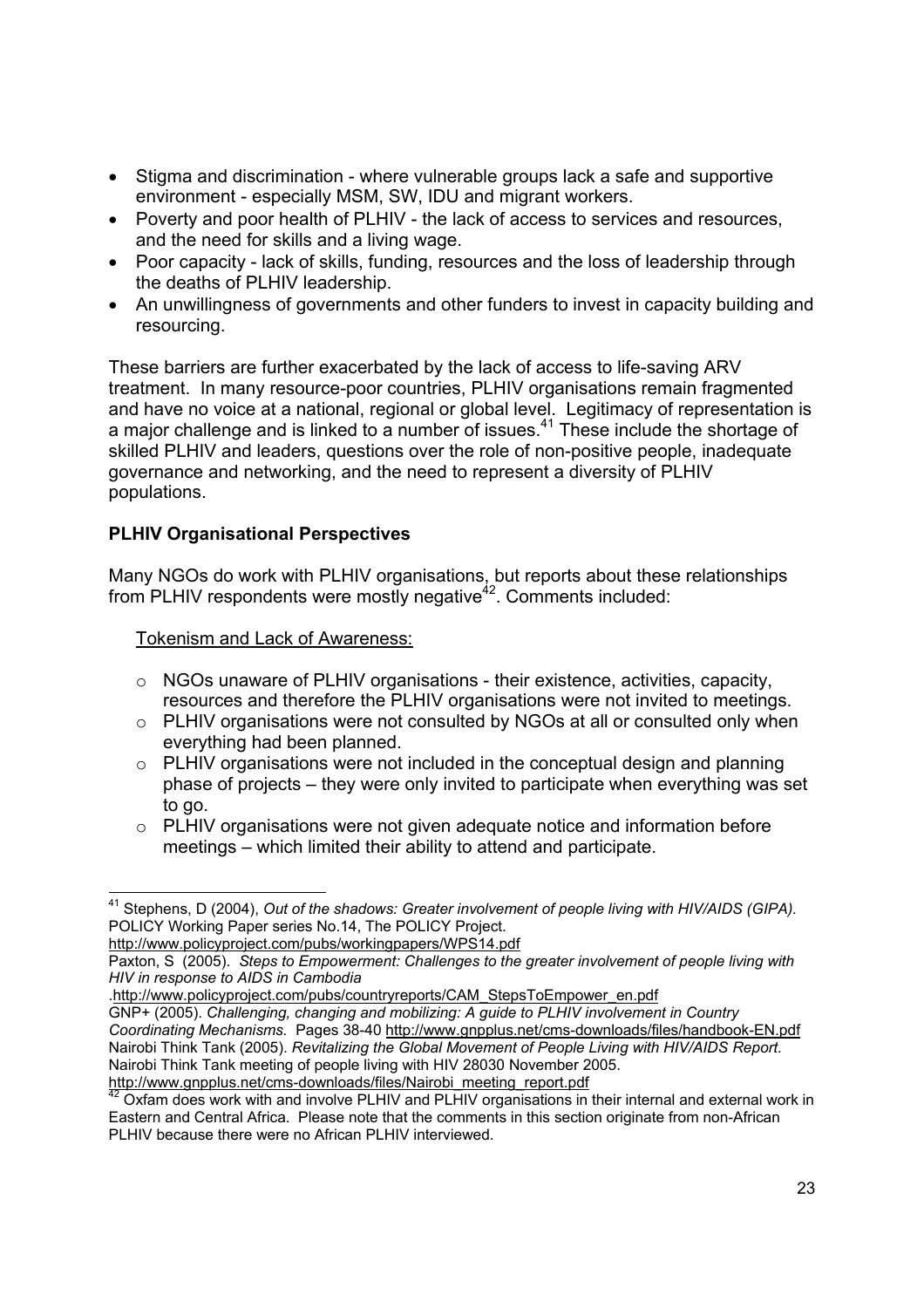- o PLHIV organisations were not treated as equal stakeholders in meetings; the NGOs had already set the agenda.
- o PLHIV organisations had nominal partnerships with NGOs, but often the initiatives came to be seen as owned by the NGO.
- $\circ$  NGOs took control and didn't listen to what the PLHIV organisations had to say.
- o Some individual staff and managers very aware, inclusive and sought contributions from PLHIV, but this was highly dependent on individual goodwill.
- o If there was no visible PLHIV within an NGO, the NGO did not take the initiative to seek advice from outside the NGO from PLHIV groups.
- o PLHIV got more recognition from some academic research institutions, than from NGOs.
- $\circ$  NGOs didn't recognize the fact that PLHIV organisations also have real-life expertise and experience in health, advocacy and community development.
- o NGOs didn't fund PLHIV/PLHIV organisations in order for them to provide technical assistance to other PLHIV organisations.

Lack of NGO Funding to Support PLHIV Organisational Capacity:

- o Funding was usually only for activities and time-limited by project cycles.
- o No core funding was provided for: staff salaries and other entitlements, extra staff needed for program coordination and management, rent, utilities or legal liabilities (e.g. insurance, work cover)
- o PLHIV were expected to be volunteers no funding was provided for incentives or financial or material benefits. Volunteers' expertise needed to be recognised and compensated.
- $\circ$  There was no funding given to develop capacity of staff training, attending conferences etc
- o There was no funding given for staff to attend meetings, workshops or to support travel and accommodation (including meetings organized by the NGO). If a PLHIV did attend such a meeting, this lack of support failed to acknowledge the opportunity cost of the PLHIV representative doing something else in lieu of attending the meeting.
- o There was no funding given to establish, develop or support better national PLHIV networks - to reach higher or lower level PLHIV groups - especially grassroots groups in rural areas.

#### Competition:

- o NGOs were aware of the benefits of increased availability or sources of funding if PLHIV were involved.
- o As PLHIV organisations gained more capacity, they were sometimes seen as competing with NGOs for funding and "territory".
- o NGOs had the resources to attract skilled PLHIV, who needed to earn a living and could not afford to be a volunteer at a PLHIV group.

#### **Capacity Building of PLHIV Organisations**

Most PLHIV groups may need assistance and support in the form of: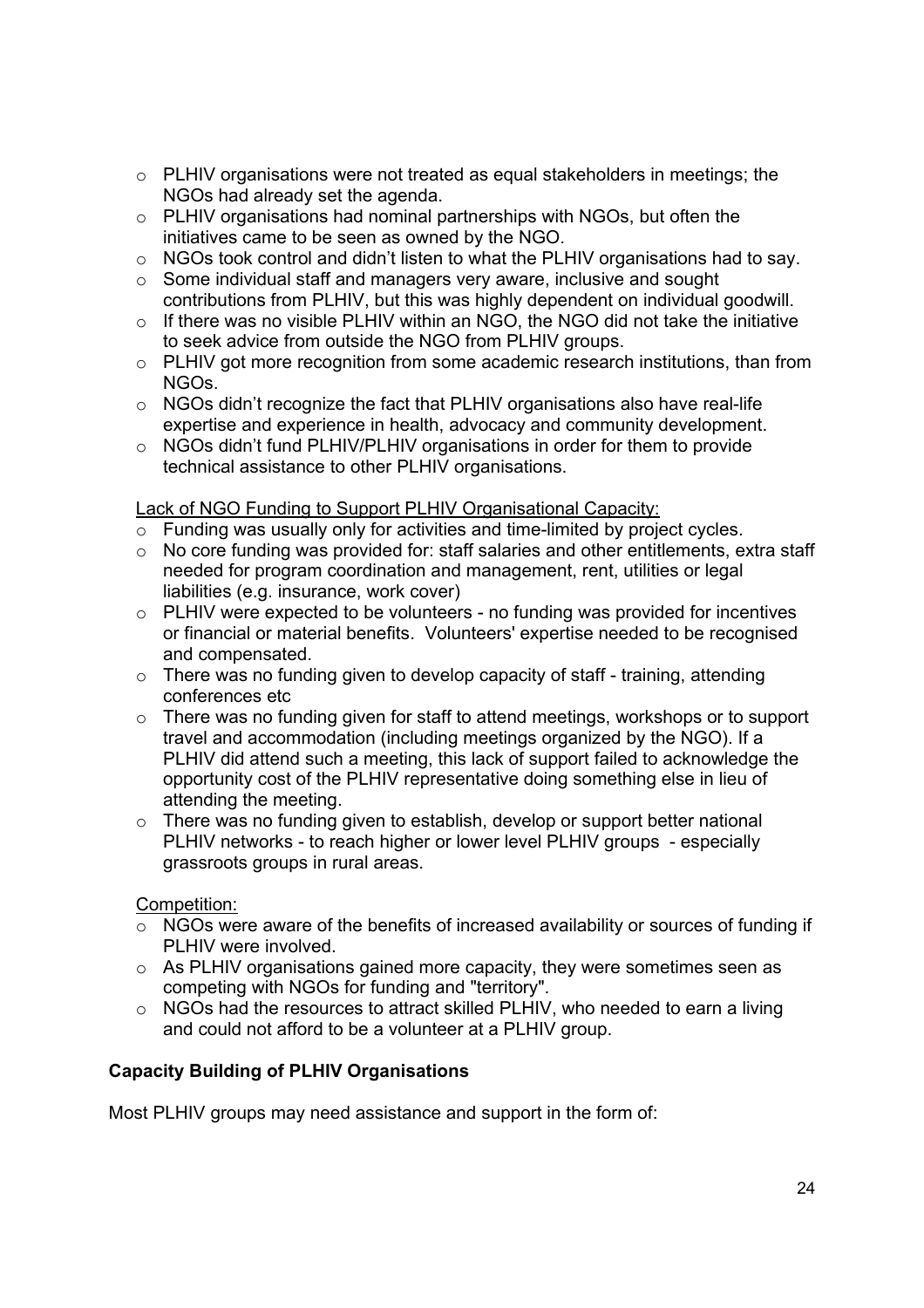- Skills development.
- Funding and resources.
- Mentoring.
- Ways of accommodating the diversity of PLHIV (probably require separate groups for women, MSM, IDU, SW etc).
- Organisational development, such as:
	- o Developing accountable and transparent management, including financial management.
	- o Forming a board of management elected by HIV-positive people.
	- o Developing clear processes for election of Board representatives, as well as for representatives of national and regional boards/committees.
	- o Mentoring of HIV-positive people on national committees.
	- o Improving two-way communication between national, provincial and local-level support groups about national, regional and global issues affecting PLHIV.

Where there is no PLHIV organisation, NGOs and other PLHIV organisations can encourage and support its development. In order for this to happen, there needs to be consideration of the following:

How is the capacity-building best delivered?

- Individually or through PLHIV organisations?
- o Individual development versus collective development.
- o The need to train as many PLHIV as possible.
- $\circ$  All PLHIV need the knowledge and skills to cope personally with HIV or AIDS.
- o Those PLHIV who show the talent and /or interest can undergo further training.
- o More effective for PLHIV to train PLHIV in a group and to train PLHIV to deliver ongoing training.

By whom? By NGOs or PLHIV or PLHIV organisations?

- NGOs and PLHIV can complement each other.
- NGOs have an in country-presence with the skills, experience and resources in programming. They can also train and employ PLHIV and can develop ways of working with PLHIV and PLHIV organisations.
- PLWHA groups and networks are the best placed to provide specific technical assistance to other PLHIV organisations through peer mentoring and peer support, and can offer other specific skills such as advocacy.

Many PLHIV organisations already have considerable technical capacity,  $43$  but few have documented their achievements, due to lack of organisational capacity. Global and regional PLHIV networks<sup>44</sup> have also produced many resources<sup>45</sup>, either alone or jointly

-

<sup>&</sup>lt;sup>43</sup> For example, see ICW website www.icw.org

Also APN+ (2006) *Who we are, what we've done, where we're going…1994-2006 and beyond.* APN+, Bangkok, Thailand. Email:info@apnplus.org<br><sup>44</sup> See page 47: Global PLHIV Networks.

<sup>&</sup>lt;sup>45</sup> See page 49: PLHIV Organisations - Publications and Resources.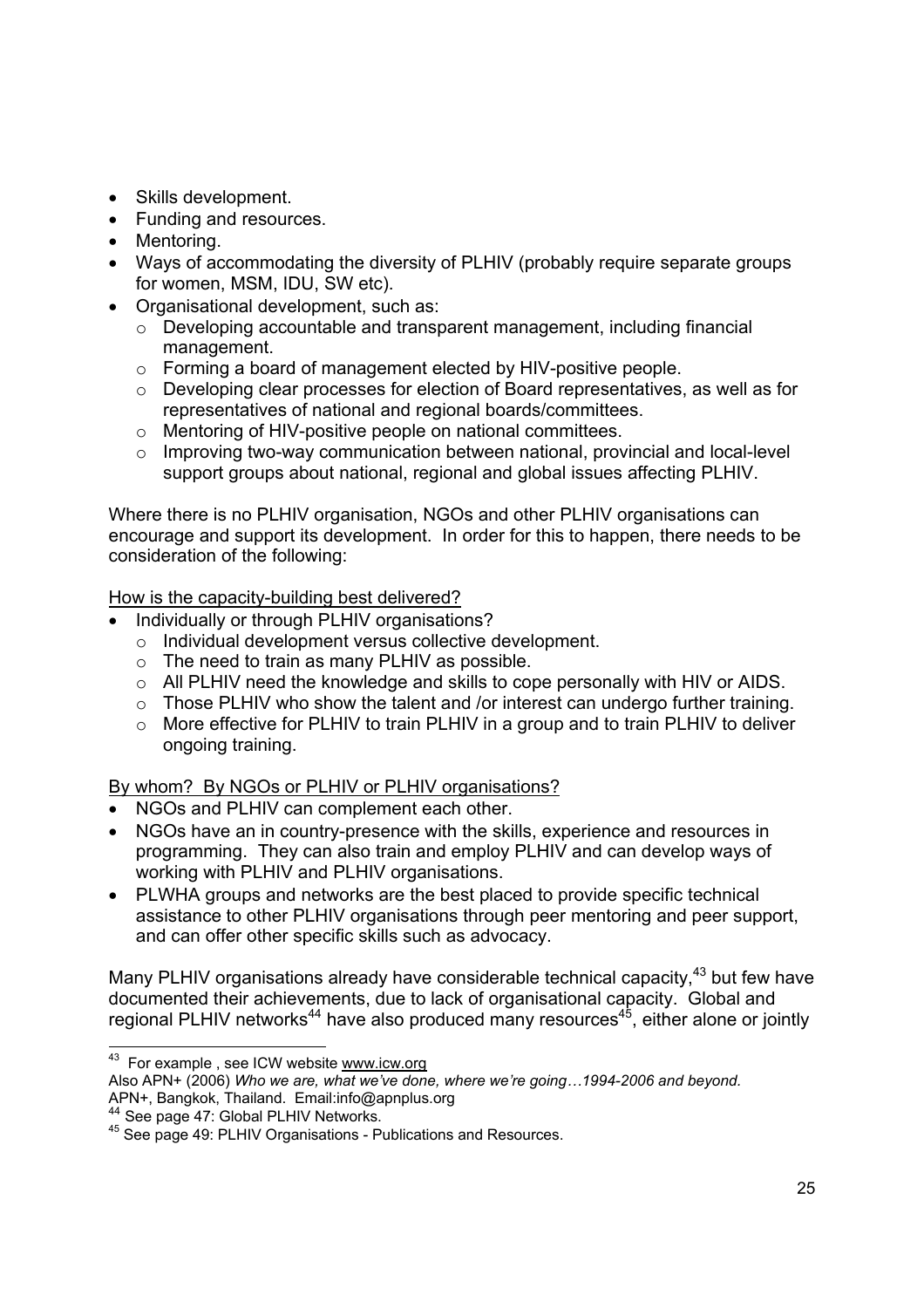- to share their collective knowledge and experience with other PLHIV. These range from fact-sheets and self-help information to manuals, toolkits and policy papers. These have been extremely well received – they are practical, accessible, written by PLHIV for PLHIV, inspiring for other PLHIV and proof of what PLHIV can do.

Some of the most useful of these resources are:

- The GNP+ Guide<sup>46</sup> provides tools for strengthening PLHIV involvement in the Global Fund's Country Coordinating Mechanisms, and can be used more generally as a resource for enhancing civil society participation. It was compiled from contributions of 400 PLHIV in 30 countries.
- Positive Development: Setting up Self-Help Groups and Advocating for Change. A Manual for People Living with HIV.<sup>4</sup>
- Training modules and manuals for public speaking.  $48$

1

Capacity building between PLHIV and similar organisations can occur at various levels. In Victoria (VIC), Australia, Paraquad, a disability and accredited training organisation, invited PLWHA VIC members to undergo training in Certificate IV in Assessment and Workplace Training. This is an Australia-wide accredited training qualification. Trained members have now gone to other ventures, working as trainers inside and outside the HIV or disability sectors. Other PLWHA VIC members are also undertaking training in small business management through Paraquad. The success of the programs was recognized through the 2005 Community Services and Health Industry Training Award for Innovative Service Delivery.

The National Association of People Living with HIV/AIDS, Australia (NAPWA) has been funded by the Australian Government, under the AusAID HIV/AIDS Partnerships Initiative (AHAPI), to work with regional PLHIV groups for 2005-2007. This work has involved capacity building of the Asia-Pacific Network of People Living with HIV/AIDS (APN+) and Igat Hope, the latter being the main PLHIV group in Papua New Guinea. NAPWA is also supporting the establishment of a PLHIV group in East Timor, including provision of training in treatment preparedness

As part of UNDP's South Asia GIPA initiative, the Asia Pacific Initiative for the empowerment of PLWHA<sup>49</sup> provided direct support for 17 PLHIV groups in 12 countries.

<sup>46</sup> GNP+ (2005). *Challenging, changing and mobilizing: A guide to PLHIV involvement in country coordinating mechanisms. (*English, French, Spanish, Arabic, Russian) Also available on ICW and POLICY project websites. http://www.gnpplus.net/cms-downloads/files/handbook-EN.pdf

<sup>47</sup> GNP+ (1998). *Positive Development: setting up self-help groups and advocating for change. A manual for people living with HIV.* GNP+ and Healthlink. http://www.gnpplus.net/cmsdownloads/files/Contents.pdf

<sup>48</sup> APN+ (1999). *Lifting the burden of secrecy – A manual for HIV-positive people who want to speak out in public.* http://www.gnpplusnet.net/regions/files/speakers\_manual.pdf

APN+ (2001). *Lifting the burden of secrecy – A training module for HIV-positive speakers.*

http://www.youandaids.org/unfiles/apn\_training\_module\_.pdf<br><sup>49</sup> UNDP (2004). *From involvement to empowerment: people living with HIV/AIDS in the Asia-Pacific* .http://www.youandaids.org/unfiles/frominvtoemp.pdf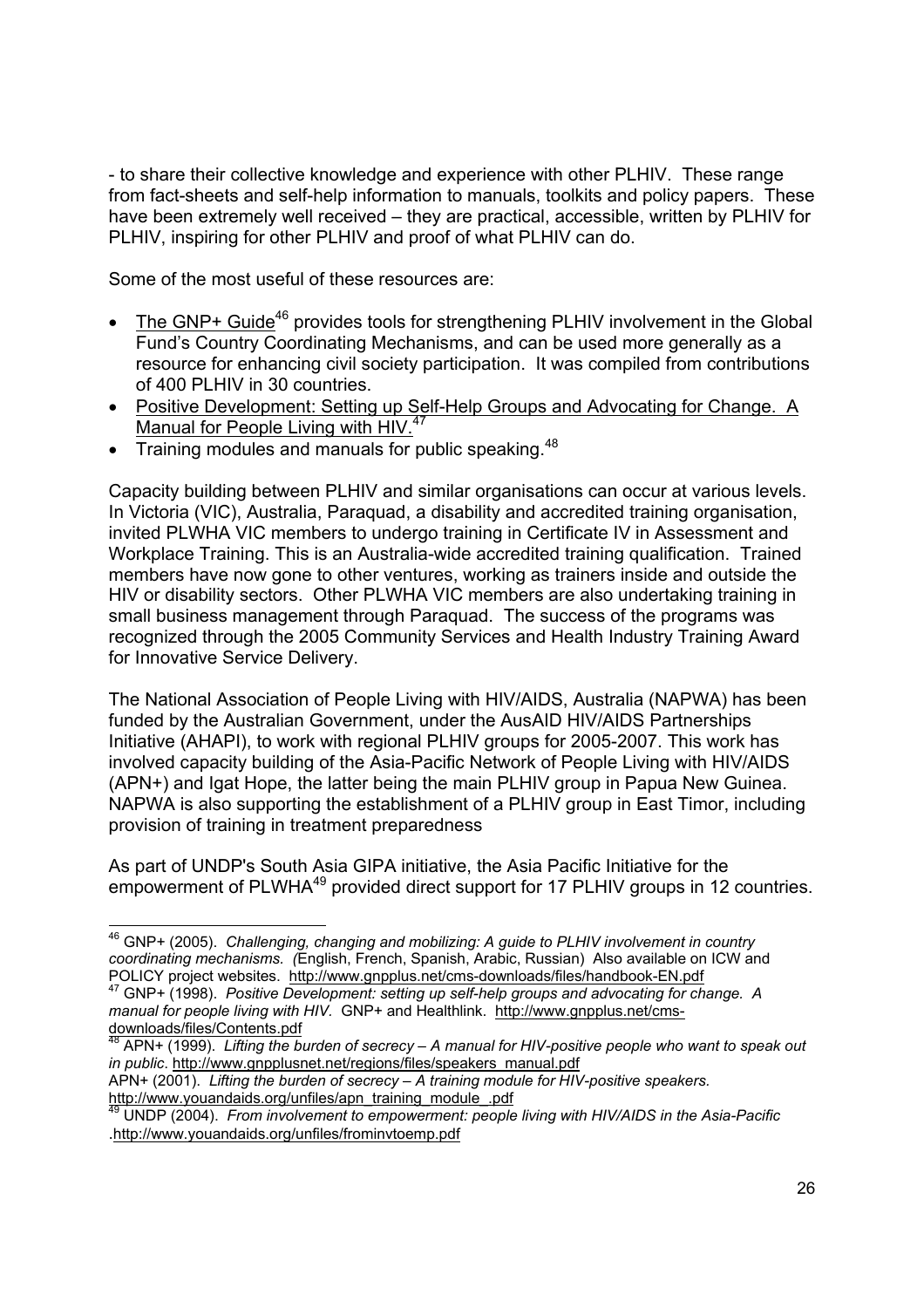This was done in partnership with APN+, and the Indian Network for PLWHA. Capacity development included facilitating networking, organisational development and advocacy training. It also involved leadership development, such as the Positive Women's Network (Chennai) beginning to organize HIV positive women in India and contacting other positive women in the region. A virtual Asia Pacific PLWHA Resource Centre  $(APPRC)$  website<sup>50</sup> was less successful, because few PLHIV organisations had the capacity to access or use the web.

#### **Positive Professionals**

A long standing-barrier to GIPA has been the scarcity of highly skilled and professional PLHIV to become visible and engaged in HIV responses. Because they have access to information, health services and treatment, they have managed to remain hidden in the community. However, new groups of positive professionals are beginning to emerge health professionals, teachers and religious leaders.

Positive health professionals in Africa and other regions are beginning to take on a greater role. GNP+ is soon to sign an MOU with WHO to start a register of HIV-positive health professionals in order to be able to draw on their expertise. The 2006 International AIDS conference in Toronto had a satellite meeting of HIV-professionals working in HIV.

Two positive teachers founded the Kenya Network of HIV-positive Teachers (KENEPOTE) in 2003. This organisation, with links to World Vision, claims to have more than 3000 members - despite the Department of Education trying to stop funds from foreign donor agencies.<sup>51</sup>

Religious leaders and teachers in Africa took the courageous step of forming their own PLHIV network. In 2003, at the International PLWHA Conference in Uganda, ANARELA+ was launched - the African Network of Religious Leaders Living with or Affected by HIV and AIDS. ANERELA+ is an inter-faith organisation, and now has about 1000 members in about 15 African countries. Members are mainly Christian but there are also a significant number of Muslims and some Buddhists and Bahais. There is also now KENERELA in Kenya.

# **6. Expanding and Strengthening GIPA**

NGOs and CBOs lack capacity to implement GIPA within their organisations, such as the ability to be able to support staff (employees and volunteers) who may be infected or affected by HIV and AIDS, and the ability to work with PLHIV and PLHIV organisations.

1

<sup>&</sup>lt;sup>50</sup> http://www.plwha.org<br><sup>51</sup> Email communication, Glen Williams.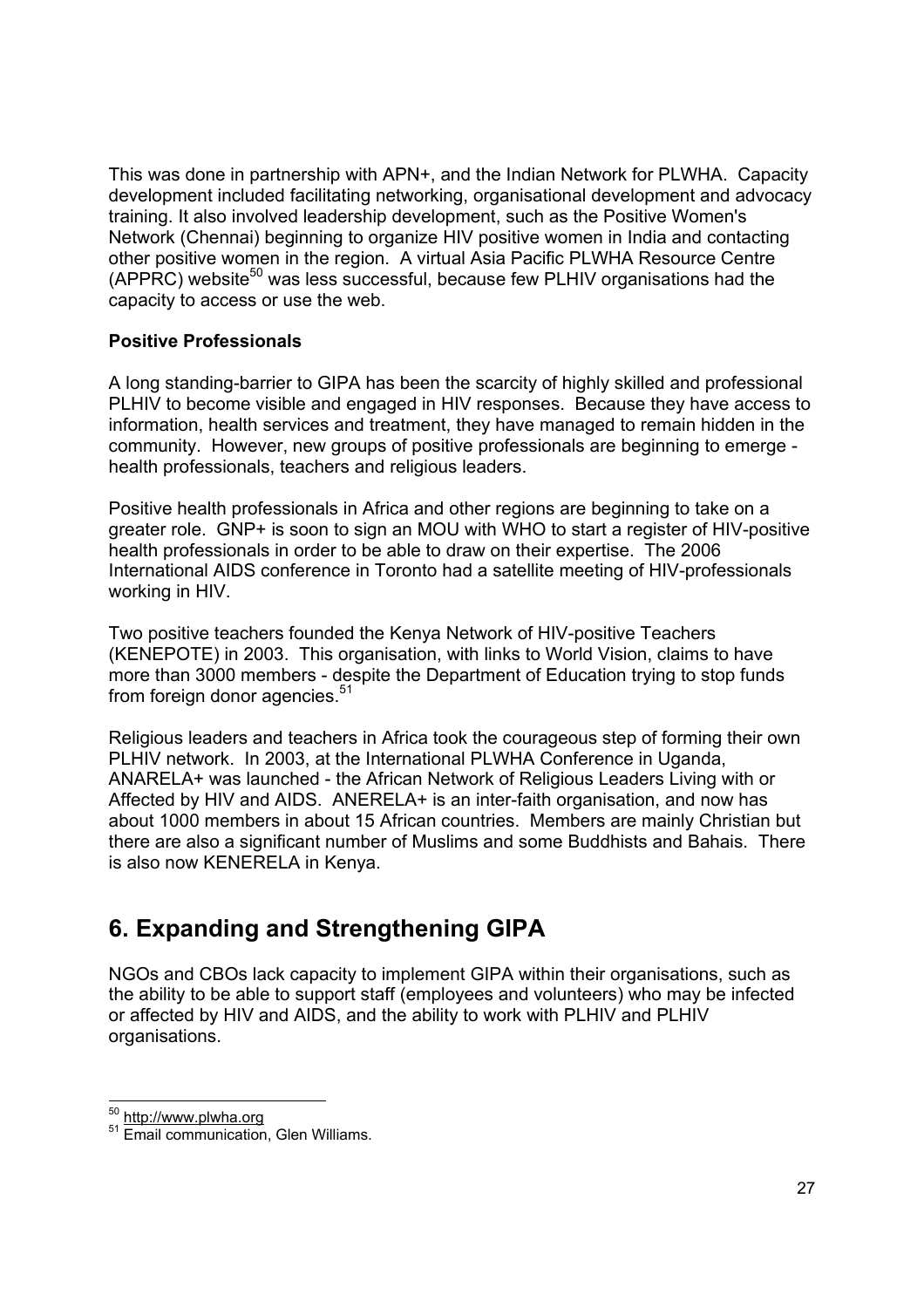NGOs face a number of challenges similar to, and in addition to, those previously described for PLHIV such as:

- Supporting staff and volunteers, who may be infected or affected by HIV and AIDS by providing:
	- o Psychosocial support.
	- o Material and/or financial support.
	- o Flexibility and reasonable accommodation.
- Lack of disclosure and openness about HIV/AIDS within the organisation which may be due to the environment or other issues.
- Issues to do with confidentiality to protect the infected or affected person. But confidentiality can also be counterproductive e.g. it limits the amount of support that can be offered.
- Recruiting PLHIV what sort of work roles are they expected to do? What is part of their job description and what is not?
- Existence of appropriate organisational policies and practices.
- Appropriate training for staff.
- Lack of financial resources including for medical benefits.
- Lack of human resources and personnel does there need to be a separate staff position to do the "internal" HIV/AIDS work? Or will this be added onto someone's existing job, in addition to their other duties?

Ways of working with PLHIV organisations also needs consideration:

- How to implement GIPA through individual PLHIV working with NGOs, without taking capacity away from PLHIV groups?
- Short-term development of individuals is easier than long-term organisational development of PLHIV organisations.
- It takes time to gain the trust of PLHIV organisations.

NGOs must develop workplace programs, based on sound workplace policies, and institutionalize ways of working with PLHIV and PLHIV organisations. Workplace policies are essential in managing HIV in the workplace and creating an enabling and supportive environment for PLHIV.

#### *Novib Study of HIV and AIDS in the Workplace in Africa*

In sub-Saharan Africa, NGOs and CBOs struggle to respond to the ever-increasing demands of a still escalating AIDS epidemic, with diminishing resources. The organisations themselves face issues of productivity and sustainability, because HIV has infected or affected their own staff and communities.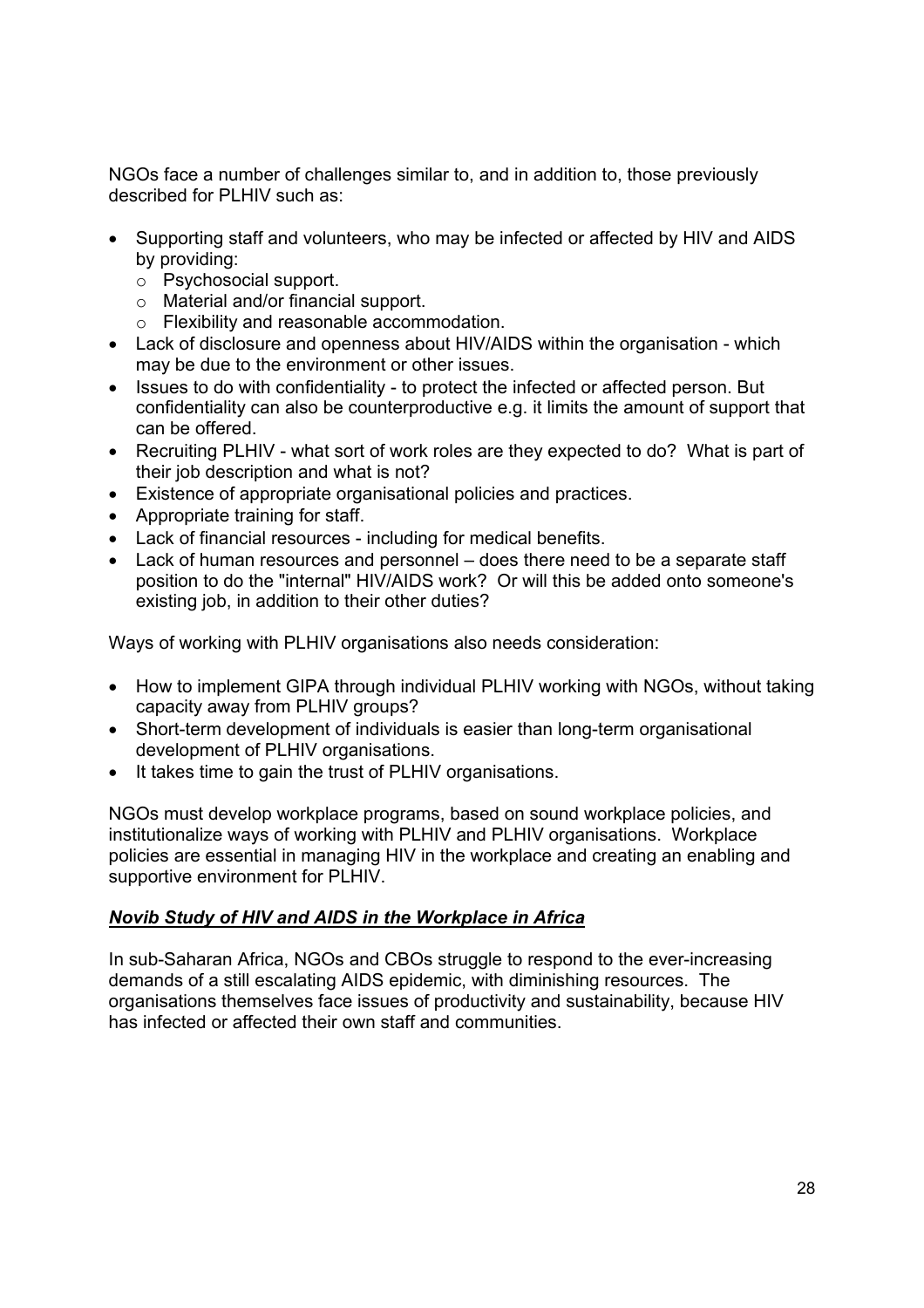In 2003-2004, Novib studied nine Oxfam partners in South Africa, Zambia, and Zimbabwe. 52 Programming had been affected by reduced staff productivity due to illness, family care needs, funeral attendance, staff changes and deaths. NGOs lacked the financial and skilled human resources to respond to staff and/or dependents' needs - including the need for medical treatment and financial, emotional and psychosocial support. They also lacked understanding and awareness of the impact of HIV/AIDS, available options for support, and the need for strategic planning to cope with these issues.

Less than half of the NGOs had workplace policies. Six NGOs had undertaken some staff training in HIV and AIDS, but not the three involved in HIV/AIDS-focused programming. Despite training, fear of HIV/AIDS-related stigma and discrimination continues to deter disclosure in the workplace setting, and prevents an accurate assessment of the scale and needs of staff impacted by HIV/AIDS.

The major lesson from the study was that funding organisations need to understand the extremely difficult context in which NGOs operate in southern Africa and should assist their partner organisations to cope better.

Funders could assist NGOs in supporting GIPA in the workplace through (but not limited to):

- Helping NGOs to better understand the issues concerning HIV in the workplace and to negotiate setting more realistic targets and improving management of these issues.
- Developing and refining comprehensive workplace policies.
- Training for staff.

-

- Providing or facilitating options to access to medical benefits, treatment packages and other services.
- Providing wider funding support negotiating with donors on "allowable costs", such as funding of staff benefits and other special needs related to HIV/AIDS.
- Providing lengthier funding timeframes; and addressing reporting pressures.

A workplace strategy typically includes:

- A clear policy statement covering: clear procedures, confidentiality, nondiscrimination, gender, education, prevention, treatment and care and monitoring and evaluation. A policy can be supported by guidelines to help management implement it.
- An education and prevention program.
- A treatment and care program.

<sup>52</sup> O'Grady, M (2004). *Managing HIV/AIDS in the workplace: examples of nine non-governmental organisations in South Africa, Zambia and Zimbabwe*. Novib. http://www.oxfam.org/en/files/pp041129\_HIV\_NO\_PHOTOS.pdf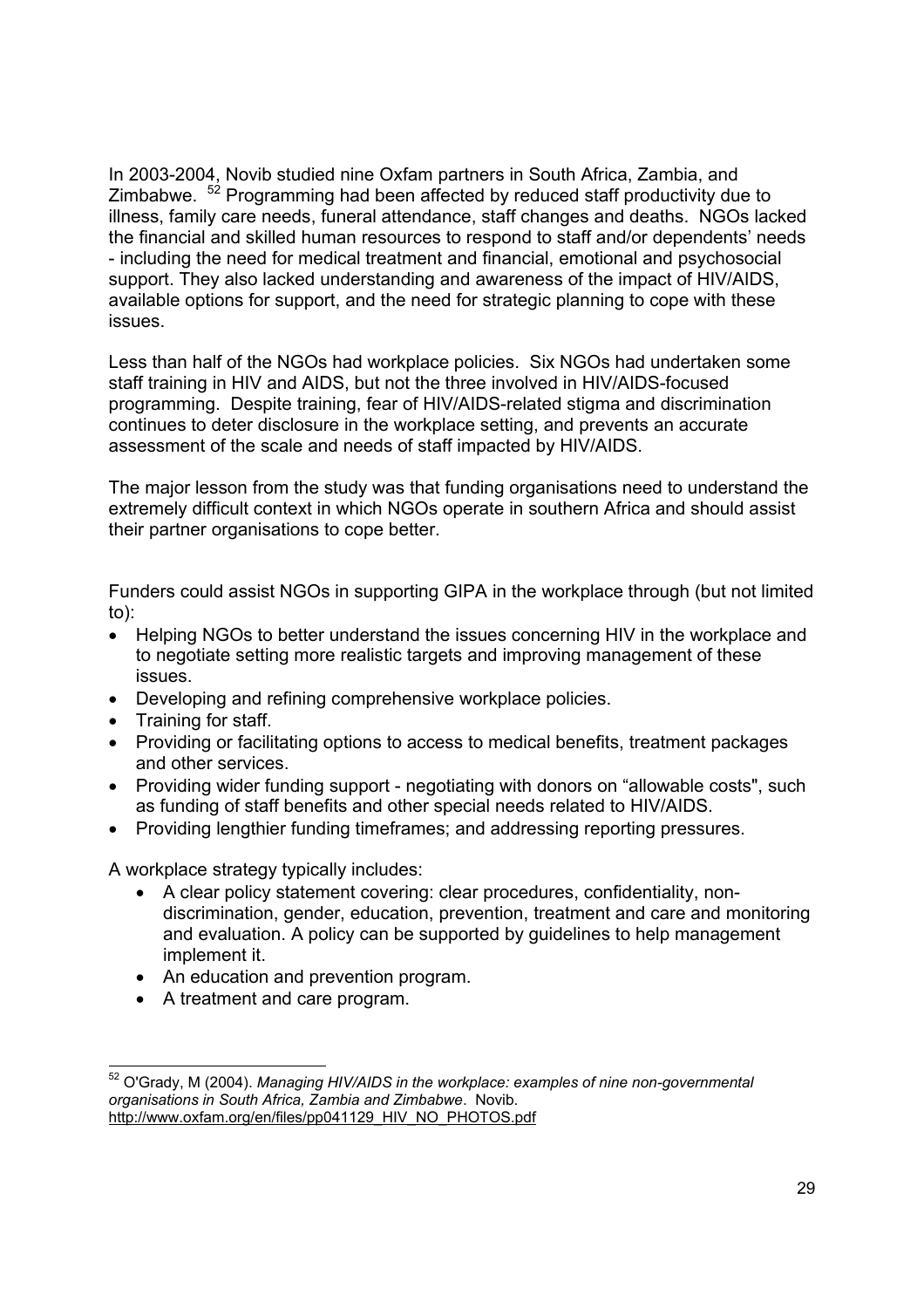Nine members of the UK Consortium on AIDS and International Development developed a practice guide, including case studies, to assist with developing workplace policies.53 The guide details the complexities of workplace strategies such as developing local or organisational policies, dealing with chronic illness or developing separate HIV/AIDS policies and different program delivery approaches.

Care International has been reviewing its workplace policies in Southern and Western Africa.<sup>54</sup> Emerging issues include:

- HIV/AIDS policies need to address the full continuum of needs prevention, positive living, access to treatment and mitigation of impacts.
- The need to develop a minimum package of support, according to the local context and impact, and availability of resources. There is enormous variation between regions in HIV prevalence and availability of resources.
- "AIDS exceptionalism" can be problematic, where HIV/AIDS gets special attention, while other major health concerns are not addressed.
- A focus on treatments and late stage illness, coupled with fear of stigma and disclosure, results in late diagnosis and low uptake of available support.
- How to move from an HIV/AIDS-specific policy to a general wellness policy.

In considering a move from an HIV/AIDS specific policy to a broader health policy, the advantages of a wellness policy to be weighed up are:<sup>55</sup>

- Does not distract from other pressing health concerns, e.g. cancer, mental illness, and physical disabilities.
- It frames HIV/AIDS as a chronic manageable disease, such as diabetes.
- It could help to reduce the stigma about HIV and AIDS.
- It encourages staff to understand broader health issues.
- It promotes general health and wellness, in ways that tie into Positive Living (such as good nutrition, safer sex practices and prompt medical treatment for illnesses).

Additional reasons for a wellness policy, rather than an HIV-specific policy are that it supports:

- Early diagnosis, so as a result people stay well as long as possible (allowing the employee and employer to plan ahead).
- Positive living giving a holistic health and self-care message which is broadly based and suitable for both HIV-positive and non-positive people.
- Continued prevention of infectious disease (especially STIs) which keeps viral load low.

<sup>-</sup>53 UK Consortium on AIDS and International Development (2003). *Good practice guide and case studies*. http://www.aidsconsortium.org.uk/Workplace%20Policy/workplaceintro.htm also available on CD-Rom. UK Consortium on AIDS and Development (2003). *Working positively: a guide for NGOs managing HIV/AIDS in the workplace.* 

http://www.synkronweb.aidsalliance.org/graphics/secretariat/publications/ukconsortium1203\_working\_pos\_<br>itively.pdf<br> $\frac{54}{24}$ 

CARE International (2005). *Lessons on addressing HIV and AIDS in the workplace: Briefing papers.* http://www.careinternational.org.uk/download.php?id=195

 $<sup>55</sup>$  ibid. pages 5-6.</sup>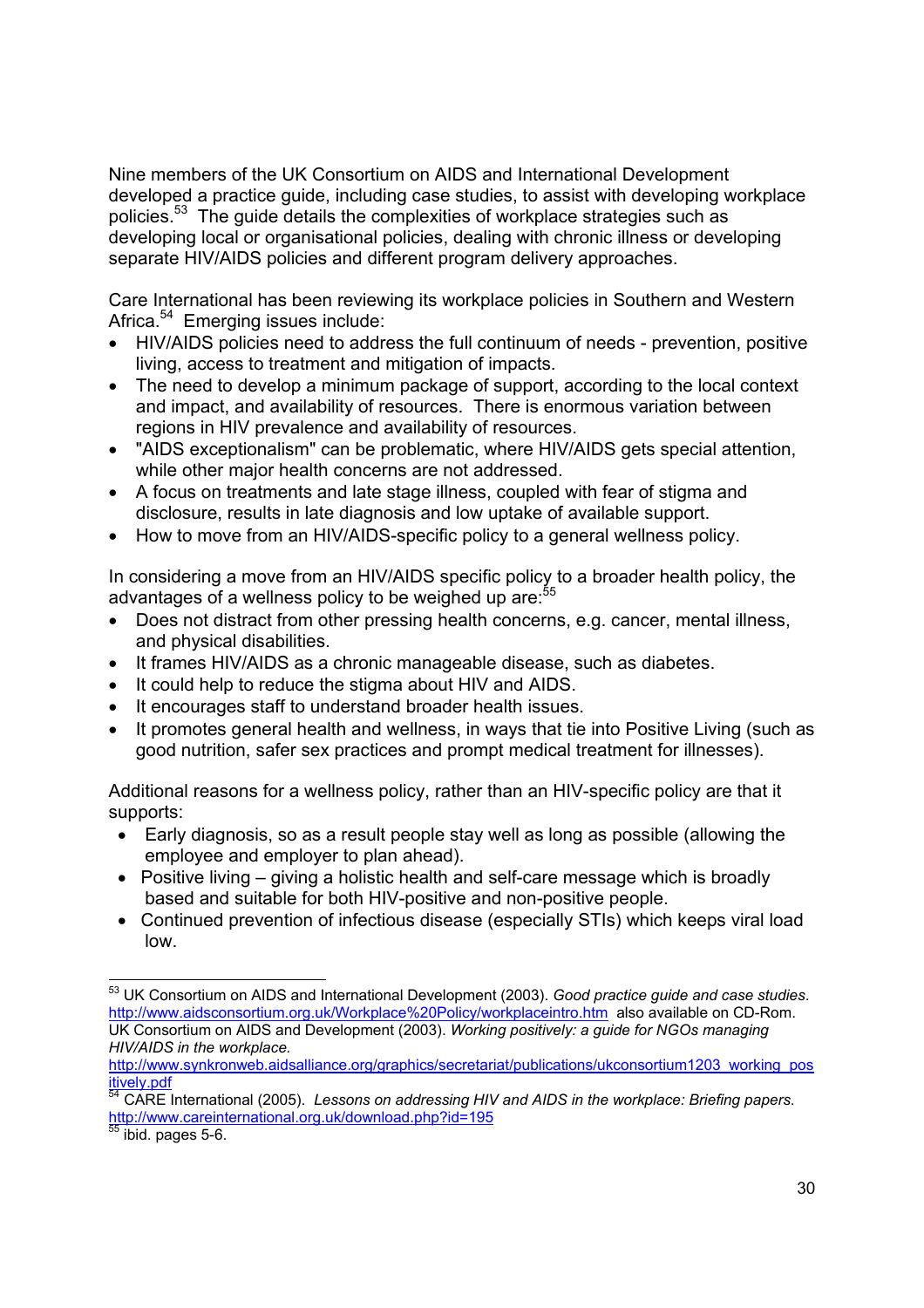- Safer sex to protect the employee and partners from further infection with HIV (and prevent further transmission in the community).
- Chronic illnesses such as diabetes and cardiovascular disease, which also impact on PLHIV in their management of treatment adherence and dealing with side effects of ART.
- The need to acknowledge the connection between mental health and well-being and physical health – the impact that poor mental health (stress, depression) can have on physical health.
- Long-term access to treatment for a variety of illnesses. Facilitating access to ART and other HIV-related treatment is more likely to be a short-term bridging measure. In high-prevalence regions, ART will eventually become widely available, and at an accessible cost, through government health systems - due to donor programs such as the Global Fund. However, there is unlikely to be public subsidies, cost reductions for treatments or surgery offered for conditions such as cancer or transplants for end-stage organ failure.

# **6.1 Education and Information in the Workplace**

Education programs aim to inform employees about HIV/AIDS and to break down stigma and discrimination. Typical core subjects are:

- Basic facts about HIV/AIDS and modes of transmission.
- Prevention.
- Testing and treatment and where to access these services.
- Importance of treatment of sexually transmitted diseases and symptoms of opportunistic infections.
- The NGO's HIV/AIDS policy and employee rights.
- National regulations and international conventions.

Most NGOs now try to openly discuss issues such as discrimination, stigma and confidentiality in order to encourage a supportive environment and to help to break down the barriers that stop people accessing benefits. Some organisations have broadened their workplace programs to include general health and nutrition, diversity and other areas of employee wellbeing. Workplace education programs that focus mainly on prevention have limited scope. Standard Chartered Bank <sup>56</sup>launched its first education campaign "Staying Alive," in 2000. This was primarily a basic facts and prevention campaign, but the need for more was soon apparent in order to support staff who were infected or affected by HIV and AIDS.

In 2002, the Bank launched its "Living with HIV" campaign across all regions and focused on issues such as:

- If you are infected with HIV what to do next?
- How can you care for and support someone who is infected with HIV?

<sup>1</sup> <sup>56</sup> Standard Chartered is one of the case studies available at UK Consortium on AIDS and International Development (2003) *Good practice guide and case studies*. http://www.aidsconsortium.org.uk/Workplace%20Policy/workplaceintro.htm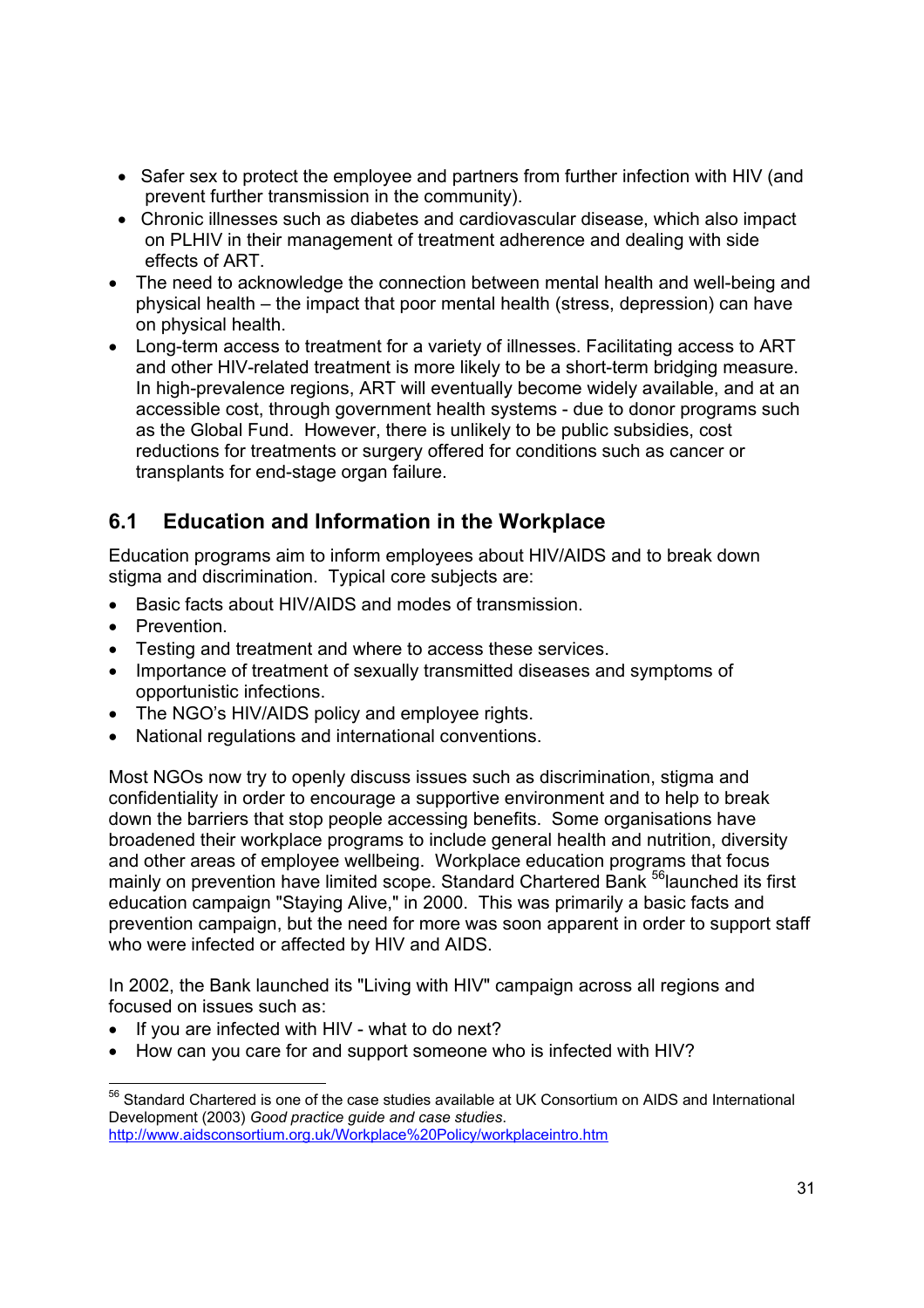The program also included information about nutrition and health, safe food and water, HIV and children, treatment and adherence, TB and other opportunistic infections. The Living with HIV program campaign was awarded the 2003 Award for Business Excellence in the Workplace from the Global Business Coalition on HIV/AIDS.

NAMDEB diamond company in Namibia provides another good example of adapting programs and sustaining interest in educational activities by remaining relevant to the changing and broadening needs of employees.57 NAMDEB ran peer education programs on HIV/AIDS and also provided comprehensive services. However employees became bored with the HIV/AIDS education sessions, but did show interest in other issues. Consequently, the content of peer education was broadened to include a different topic each month, such as malaria, TB, family planning, healthy lifestyles, child abuse, alcohol and drug abuse, stress and child care as well as updates on HIV/AIDS and STIs. These activities also illustrate the need to move to broader health policies, rather than HIV/AIDS-specific policies.

# **6.2 The Involvement of PLHA in Workplace Programs58**

Involving HIV-positive people is one of the most powerful tools for breaking down stigma and discrimination as it promotes positive role models and presents to employees the reality of living with HIV/AIDS. Crucially it helps to bring home the message that HIV/AIDS can affect anyone from any background, country, education level or position.

Most organisations typically involve positive people as visiting speakers for awareness education. However PLHIV feel that they can make a much more significant contribution to workplace policies and programs:<sup>59</sup>

ActionAid $^{60}$  and the International HIV/AIDS Alliance $^{61}$  are two NGOs known to have affirmative action policies in order to employ HIV-positive staff. However, few NGOs have people within their organisations who are open about their HIV status, with some organisations actively looking to recruit HIV positive staff or volunteers. If NGOs recruit PLHIV, they must also be willing to train and support PLHIVs to do their job.

http://www.aidsconsortium.org.uk/Workplace%20Policy/workplaceintro.htm<br><sup>60</sup> http://www.actionaid.org

<sup>1</sup> 57 Holden, S (2003). *AIDS on the Agenda: Adapting development and humanitarian programmes to meet the challenge of HIV/AIDS.* Published by OGB in association with ActionAid and Save the Children UK. Pp130-131.

<sup>58</sup> UK Consortium on AIDS and International Development (2003). *Working positively: a guide for NGOs managing HIV/AIDS in the workplace.* Pp57-58.

http://www.synkronweb.aidsalliance.org/graphics/secretariat/publications/ukconsortium1203\_working\_pos

itively.pdf 59 *Case study: Experience of People Living with HIV/AIDS*. UK Consortium on AIDS and International Development (2003) Good practice guide and case studies

<sup>&</sup>lt;sup>61</sup> http://www.aidsalliance.org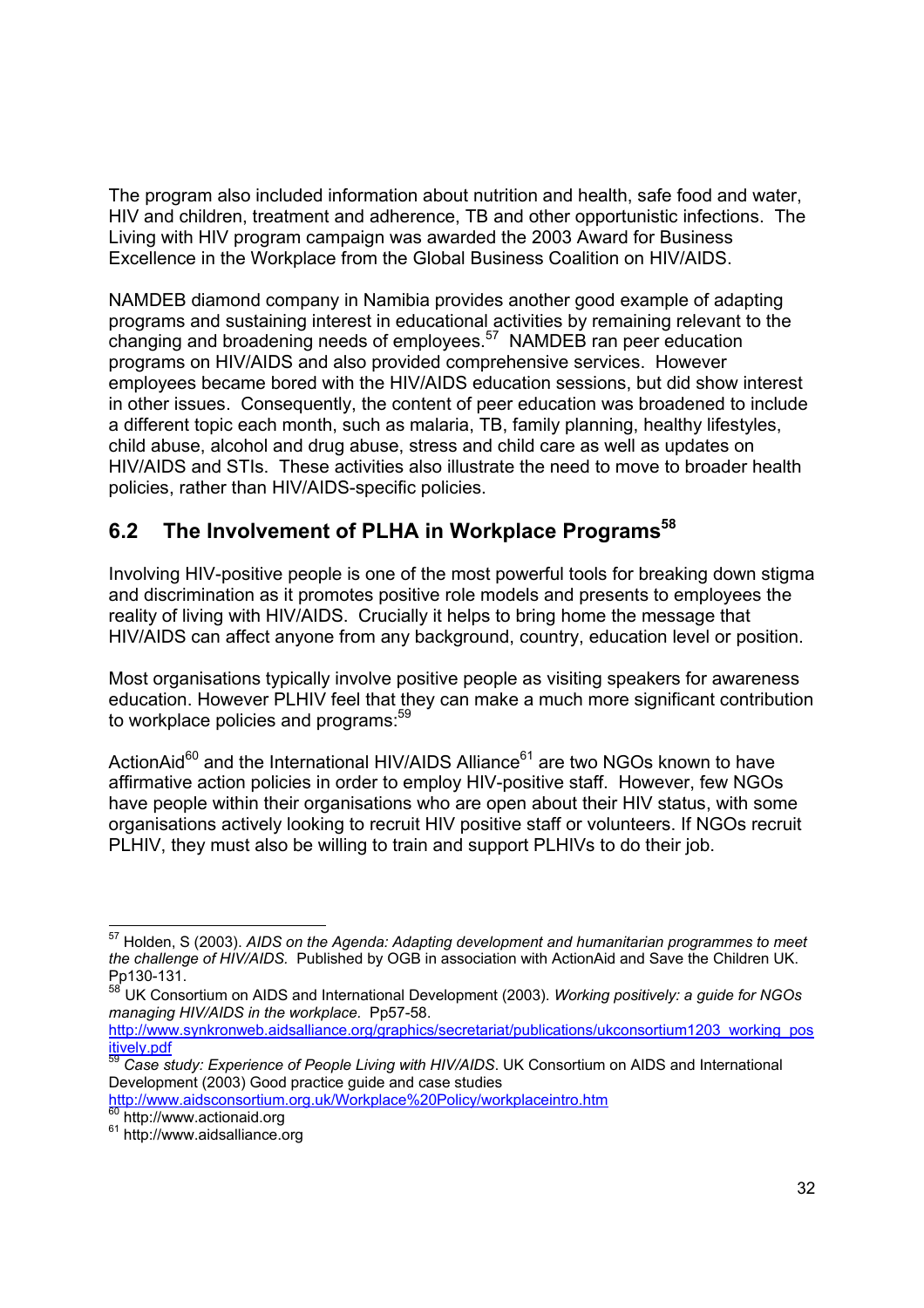*" Actively recruiting PLHIVs is important …however, I have seen some organisations employing positive people almost as a way of making a statement, regardless of the person's experience and expertise, not supporting them adequately, and then being disappointed when things don't work out. That's not helping anyone and further, is patronizing".<sup>62</sup>*

Organisations are also turning to external networks of People Living with HIV/AIDS. 63 These include the International Community of Women Living with HIV/AIDS (ICW) or the Global Network of People Living with HIV/AIDS (GNP+), both of whom have a presence in many regions. These organisations focus on: advocacy and the rights of HIV-positive individuals, reducing stigma and discrimination through increased awareness and lobbying for access to treatment and care. Such networks can help identify People Living with HIV/AIDS for recruitment purposes or to participate in education programs. They also can provide enormous value and insight when an organisation is developing a workplace strategy. Their experience can ensure that policies and programs are reflective of the physical, social and psychological needs of PLHA.

# **6.3 Positive Staff Groups**

An interesting new initiative is the formation of PLHIV or positive involvement groups within or associated with some NGOs. These serve the purpose of providing: peer support, a medium to increase the contribution of PLHIV to an organisation's work and a way of increasing recognition of the group's expertise.

At the International HIV/AIDS Alliance, staff have started the Positive Involvement Working Group (PIWG). The purpose of the PIWG is to facilitate the involvement of PLHIV at the Alliance Secretariat, through research and lobbying and keeping up momentum during this process. The group has been given the backing of management and has involved the HR department. They have produced a number of documents and contributed to policy and programming. They have also initiated a program where people with HIV can take up internships within the organisation's headquarters at Brighton.

In Britain, HIV-positive staff from various NGOs have started a new group - initially as a social network - but also with an aim of influencing policy and programming. The group has already been influential in getting GIPA on the agenda at the UK Consortium on AIDS and International Development, as part of its current strategic plan.<sup>64</sup>

<sup>62</sup> Dan Mullins' email 23/5/06.

<sup>&</sup>lt;sup>63</sup> UK Consortium on AIDS and International Development (2003). *Working positively: a guide for NGOs managing HIV/AIDS in the workplace.* P57-58.

http://www.synkronweb.aidsalliance.org/graphics/secretariat/publications/ukconsortium1203\_working\_pos<br>itively.pdf<br><sup>64</sup> Emailed Fiena Pettitt, ICW

**Emailed Fiona Pettitt, ICW.**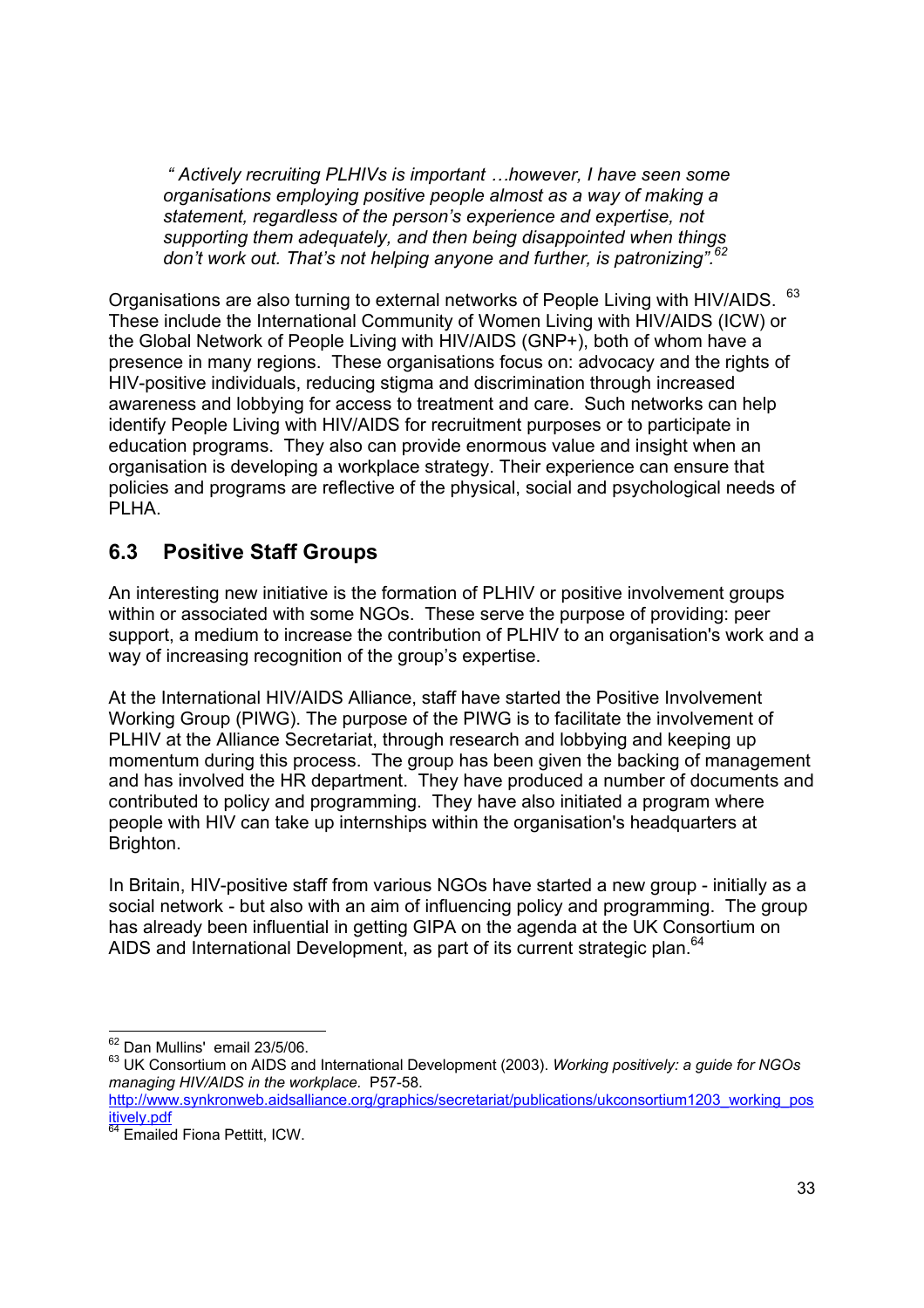Within the United Nations, HIV-positive staff from UNAIDS have set up the UN+ group for PLHIV staff of all the UN agencies. About one hundred members attended the initial meeting in early 2006. Eleven UN agencies, plus the Global Fund (GFATM), were represented, but there may be more agencies included in the overall membership. Many PLHIV are not working in HIV and some are openly living with HIV, but not in the workplace.<sup>65</sup>

The International Federation of Red Cross and Red Crescent Societies does not have a support group or network of PLHIV. RCRC staff are encouraged to join local PLHIV organisations, and there is overlap in membership between RC and PLHIV groups e.g. the HIV Program Manager of the Argentine RC is also an active member of REDLA66. PLHIV are able to be part of National Societies as openly positive people, but there are reports that when some have come out as gay men, they have been excluded from the workplace and sacked. This has happened in South America and Latvia, but the Federation has not formally objected to such discrimination.<sup>67</sup>

In Asia, at country level, the Cambodian Network of PLHIV (CPN+) is part of a pilot support group for HIV-positive members and volunteers of the Red Cross Society. 68

## **6.4 Positive Partnerships: PLHIV Organisations and NGOs**

At its most basic, the requirements for GIPA for both PLHIV and NGOs are:

- Appropriate skills development.
- Access to resources including material, financial, ART and health care.
- Access to Opportunities an enabling environment, ways of working with and within NGOs, policies, processes and partnerships**.**

Many PLHIV and PLHIV organisations have worked in partnership with NGOs, such as the POLICY Project and the International HIV/AIDS Alliance and ActionAid. ICW has been particularly effective in collaborations, global networking and working on issues for HIV-positive women around the world. Partnerships can exist at different levels and on different scales - from small scale to regional or global initiatives. Recent partnerships with the IFRC or through the Collaborative Fund have shown that when PLHIV are properly resourced and supported - to be equal partners - they can produce innovative and effective programs of change.

The International Treatment Preparedness Coalition (ITPC) was founded in 2003 after a meeting in Capetown, South Africa. It is made up of treatment activists and their allies.<sup>69</sup> The ITPC was instrumental in the push for donations to the Global Fund for Fighting

<sup>65</sup> Emailed 19/6/06 by Kate Thomson, Partnership Adviser, UNAIDS, Geneva.

<sup>&</sup>lt;sup>66</sup> REDLA+ is a regional Spanish speaking network of PLHIV in Latin America and the Caribbean.<br><sup>67</sup> Email 20/6/05 Bernard Gardiner, Unit Manager, HIV/AIDS Global Programme, IFRC, Geneva.<br><sup>68</sup> Baldwin, R (2005). *Draft rep* 

<sup>&</sup>lt;sup>69</sup> Fact sheet in ITPC (2005). Missing the target - a report on HIV/AIDS treatment access from the *frontlines.* Pp90-93. http://www.aidstreatmentaccess.org/itpcfinal.pdf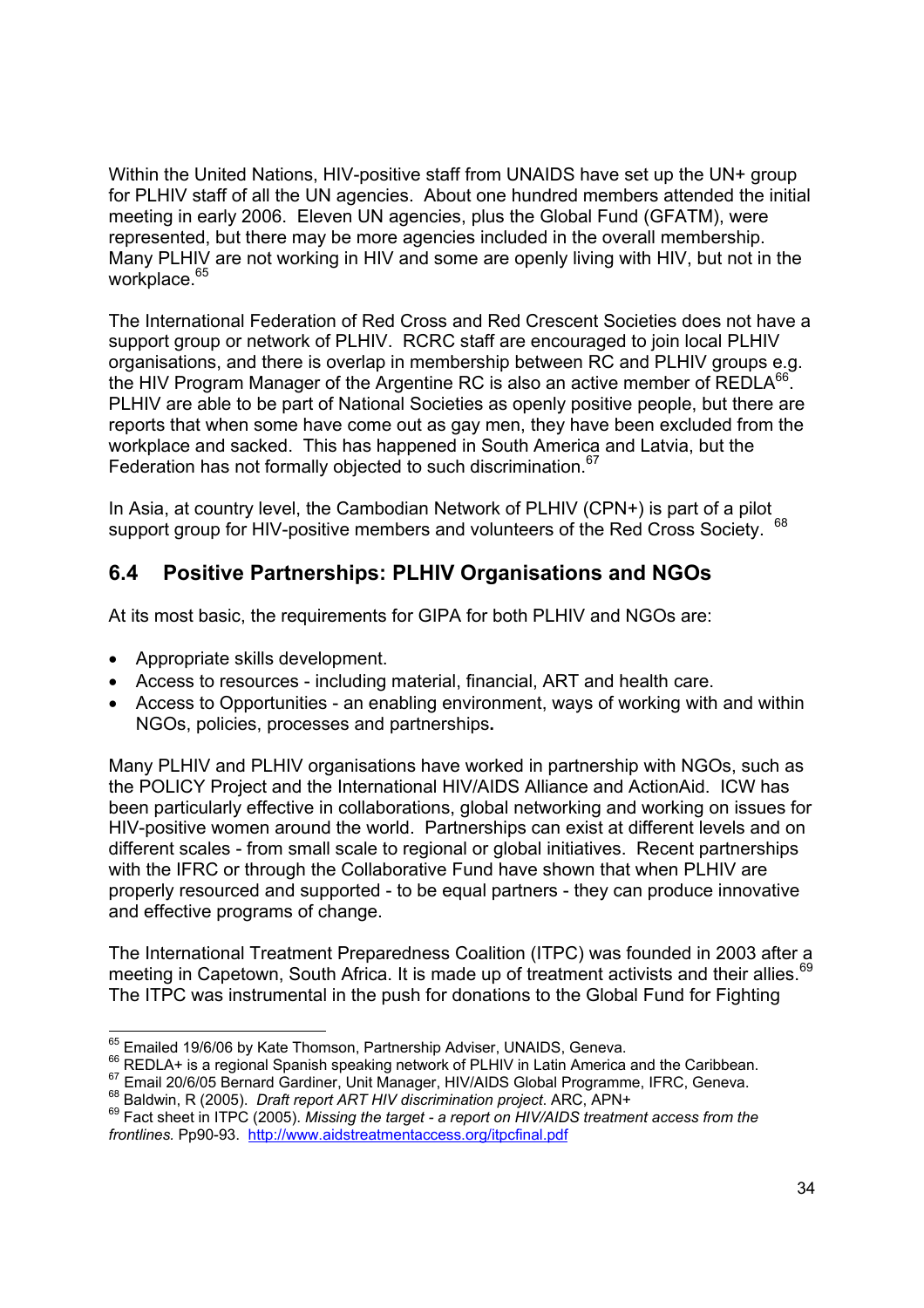AIDS, Tuberculosis and Malaria, and supporting the meaningful participation of PLHIV in each of the Global Fund's Country Coordinating Mechanisms (CCMs).

The Collaborative Fund for HIV Treatment Preparedness consists of a partnership of the ITPC with the TIDES Foundation (a philanthropic management NGO) to select proposals from PLHIV groups and disperse grants of up to \$10,000 to work on treatment preparedness. The World Health Organisation gave an initial grant of US\$1 million, and has now been joined by other donors. The initial evaluation report is available at www.hivcollaborativefund.org. The Tides Foundation/Collaborative Fund has invited ICW to coordinate a new fund of US\$225,000 for treatment literacy initiatives for women and children in Africa, under the Women and Children's Collaborative Fund for Treatment Literacy in Africa.<sup>70</sup>

#### *Partnership Case Study: IFRC and GNP+*

The most outstanding success in a partnership, in terms of concept and scale, has been that forged between the International Federation of Red Cross and Red Crescent Societies (IFRC) and GNP+. This has come about despite initial scepticism by GNP+ to the Federation's invitation:

 *"Rather like the alliance between an elephant and the flea." <sup>71</sup>*

The Memorandum of Understanding (MOU) between the two organisations was signed in 2001, reflecting a special relationship between IFRC and GNP+ to work closely in partnership with PLHIV towards the eradication of stigma and discrimination. Stigma reduction complements the IFRC'S other pillars of prevention, care and treatment. It is also an essential component of the IFRC's own workplace directive.<sup>72</sup>

### *Partnership Case Study: IFRC and APN+*

-

Case studies of the partnership have been well documented.<sup>73</sup> with the exception of the collaboration between APN+ and Australian Red Cross (ARC) Regional Office in Bangkok. But it is perhaps this partnership<sup>74</sup> which might be most relevant to Oxfam Australia's focus on the Asia and Pacific region.

A similar MOU was signed between the IFRC and APN+ in late 2002. In May 2003, APN+ accepted the ARC's offer to move its secretariat into the ARC office. At that time, APN+ had no core-funding, infrastructure or equipment. The ARC, with support from

 $^{70}$  See the ICW website *www.icw.org* for a report of treatment preparedness skills-building workshop focusing on Women, Families and Children 28th – 30th November 2005, Kampala, Uganda.

<sup>&</sup>lt;sup>71</sup> Stu Flavell, then GNP+ International Coordinator at the original meetings.<br><sup>72</sup> International Federation Secretariat/Delegation. *HIV/AIDS in the Workplace Directive.* 

<sup>73</sup> UNAIDS (2003). *A vital partnership: the work of GNP+ and the International Federation of Red Cross and Red Crescent Societies on HIV/AIDS.* UNAIDS/0.3.52E

http://www.ifrc.org/docs/pubs/health/hivaids/UNAIDS\_bestpractice.pdf There is also an IFRC CD-Rom kit Leading by example: A tool kit for the reduction of HIV-related stigma.

<sup>&</sup>lt;sup>74</sup> Personal communication and PowerPoint presentation Elden Chamberlain, ICAAP 2005, Kobe, Japan.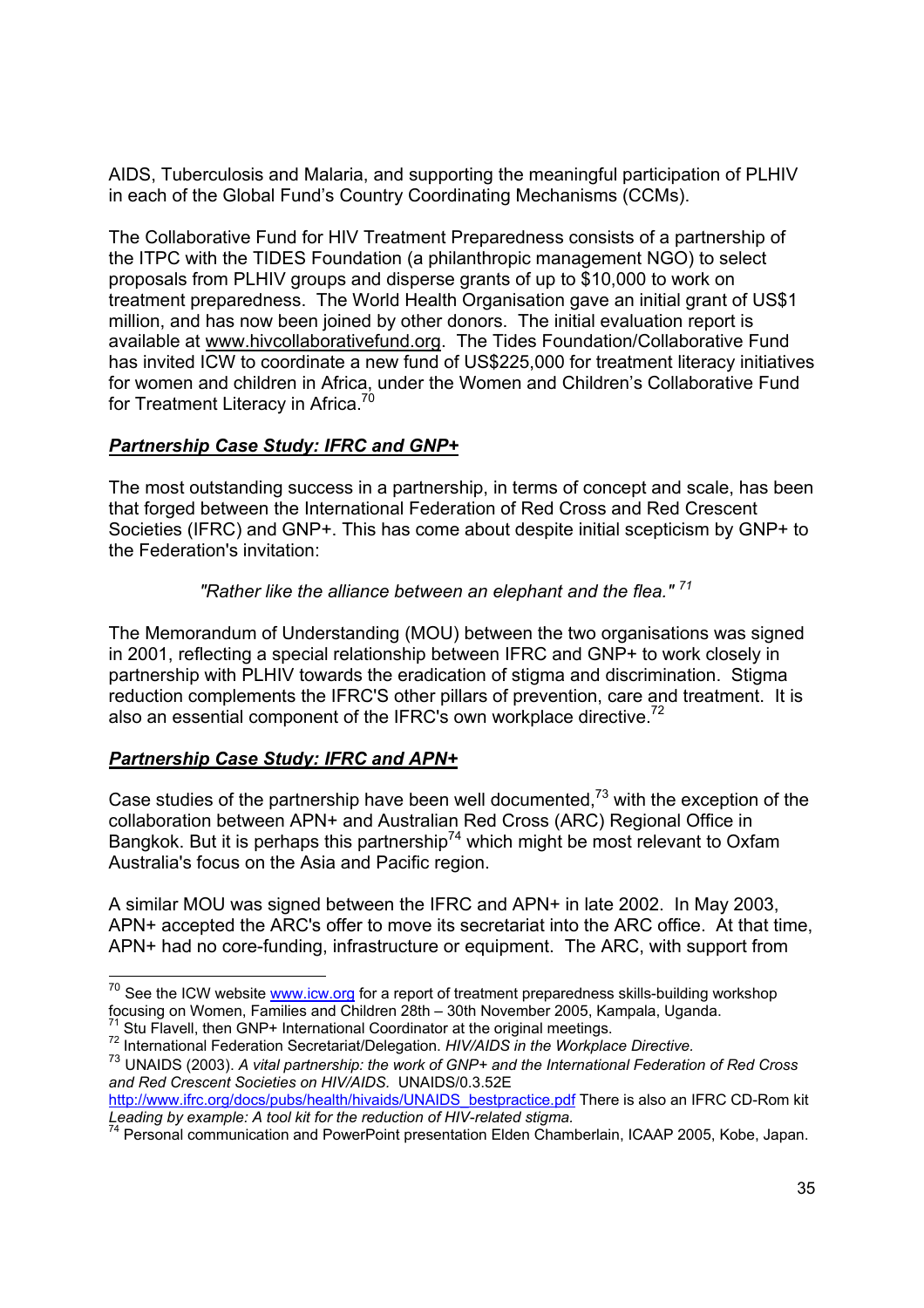the IFRC, provided APN+ with space and facilities free of charge and worked with them to submit proposals for core funding. Initially neither organisation was quite sure about how the partnership would work, but this changed over a few months as the organisations developed a better understanding of what each was trying to achieve.

In September 2003, ARCAIDS (the Australian Red Cross AIDS) held their first program meeting in Kunming, China. APN+ was invited to the meeting and facilitated key sessions for ARC on treatment, discrimination, injecting drug use and GIPA. As a result of that meeting, collaboration was discussed on a number of projects amongst the country team. Projects were developed for China, Cambodia, Laos and PNG. The ARCAIDS/IFRC was similarly invited to take part in APN+ projects. APN+ was also invited to take part in the Asian Red Cross and Red Crescent HIV/AIDS Network regional strategic planning workshop in Bali.

In October 2003, APN+ received core funding from the POLICY Project to employ staff and set up an office. Rather than do that, ARC suggested moving into a larger space and to continue to share infrastructure, rent and staff. All agreed it was the best way forward. In December 2003, the two organisations moved to a larger space that accommodated their needs yet enabled them to retain separate entities.

The arrangements under the current MOU are to:

- Share the costs of office space
- Jointly employ two staff an administration assistant and a project officer
- 5 hours per week of the ARC Office Manager's position is dedicated to APN+ for training and support with their financial systems
- Support and infrastructure from ARC/IFRC is available to APN+
- Collaboration on projects

-

Collaborations in 2005 included:

- Developing a peer-based counselling manual  $75$
- Proposal to develop two appendices to the GNP+ Positive Development Manual, on stigma and discrimination, and treatments
- Peer support program with Bali+ (a PLHIV group)
- The Dong Da Drop-in Centre in Hanoi
- Supporting the set-up of the national PLHIV support group in Laos (LNP+)
- PMI hotline evaluation (a volunteer telephone counselling service) with the Indonesian RC
- Tsunami PLHIV project (following up PLHIV needs in tsunami areas, Aceh)
- Support to Mongolia Positive Life (a PLHIV group)<sup>76</sup>

<sup>75</sup> APN+ and Australian Red Cross (2005). *Asia Pacific participant's manual and training resource on basic HIV training skills.* 

http://www.apnplus.org/doc/Basic%20HIV%20participant%20counselling%20manual.pdf 76 Mongolia Red Cross Society may be setting up a co-location with the Mongolian PLHIV group.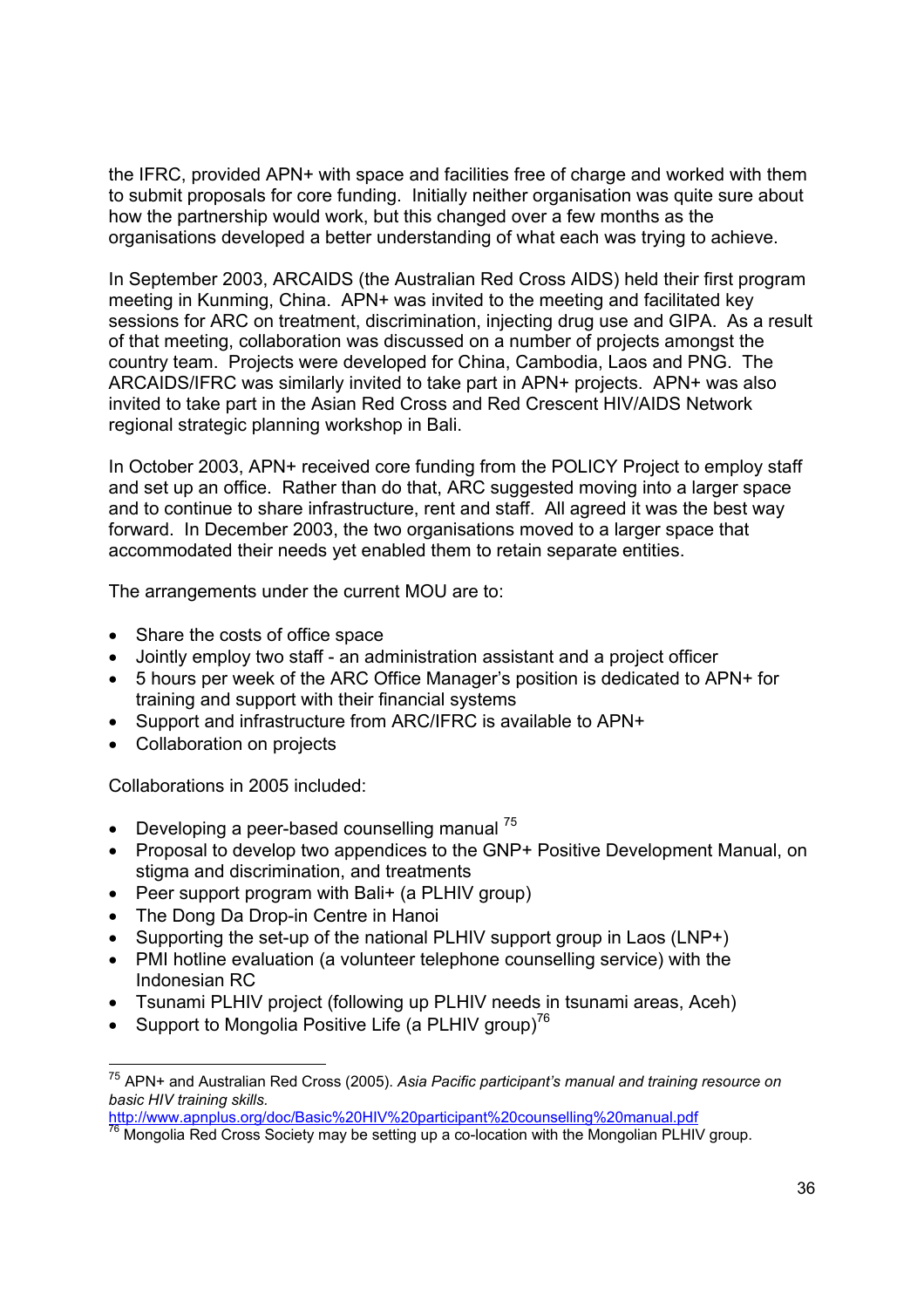- Workplace policy project with National Societies.<sup>77</sup> An Asian Red Cross HIV Workplace Policy was developed, using the Federation HIV Workplace Directive and best practice HIV Workplace Policies.
- Joint funding for emergency support.
- Discrimination in Health Sector Project (Asian Red Cross Health Care Worker HIV Discrimination Training Package and resources developed).<sup>78</sup>
- Core competencies project (for people working in HIV).
- Establishing and supporting a regional support network/mechanism for HIV+ people and others affected by HIV, including Red Cross employees, delegates and volunteers.79

The partnership results include:

- APN+ is functional and mobilised.
- APN+ has faith and understanding of IFRC.
- Increased ARC/IFRC ability to respond to needs.
- ARC/IFRC programs more focussed on GIPA.
- Asian RC/RC Network strategic plan reflects partnerships with PLHIV.
- Country level strategic plans driven by GIPA and partnerships with PLHA.
- ARC programs depend on direct input by PLHIV.
- Country level programs now much more engaged with PLHIV and their organisations.

Challenges for the ARC/IFRC include:

- Understanding GIPA principles involving APN+ from the beginning of a project, and moving beyond tokenism - such as inviting APN+ to a meeting at the last minute, or developing a project, and then going to APN+ for their approval.
- Sitting at a round table where we all have equal say and ownership in decisionmaking (having to hold back from the 'charity approach' of taking the lead and "helping" APN+).
- Institutionalizing arrangements, through policies and procedures, so that GIPA is part of the system and not dependent on the goodwill of individuals  $80$  who may leave the organisation.
- Understanding clearly the different roles of the organisations how best they can complement each other (e.g. ARC/IFRC advocacy is restricted), but that they also don't always have to agree or work together.
- Providing support so that PLHIV staff, volunteers and members of both organisations can fully participate.

<sup>1</sup> 77 Baldwin, R (2005). *Draft report ART HIV discrimination project.* ARC, APN+

 $78$  ibid.

<sup>79</sup> ibid.

<sup>80</sup> This partnership may very well not have succeeded because at the time, the ARC was not very engaged in the whole process when the MoU was signed between the IFRC and GNP+. The personal commitment from Elden Chamberlain, who had just joined as the regional ARC manager, and had some background at the Northern Territory AIDS Council, assisted with the success of the partnership.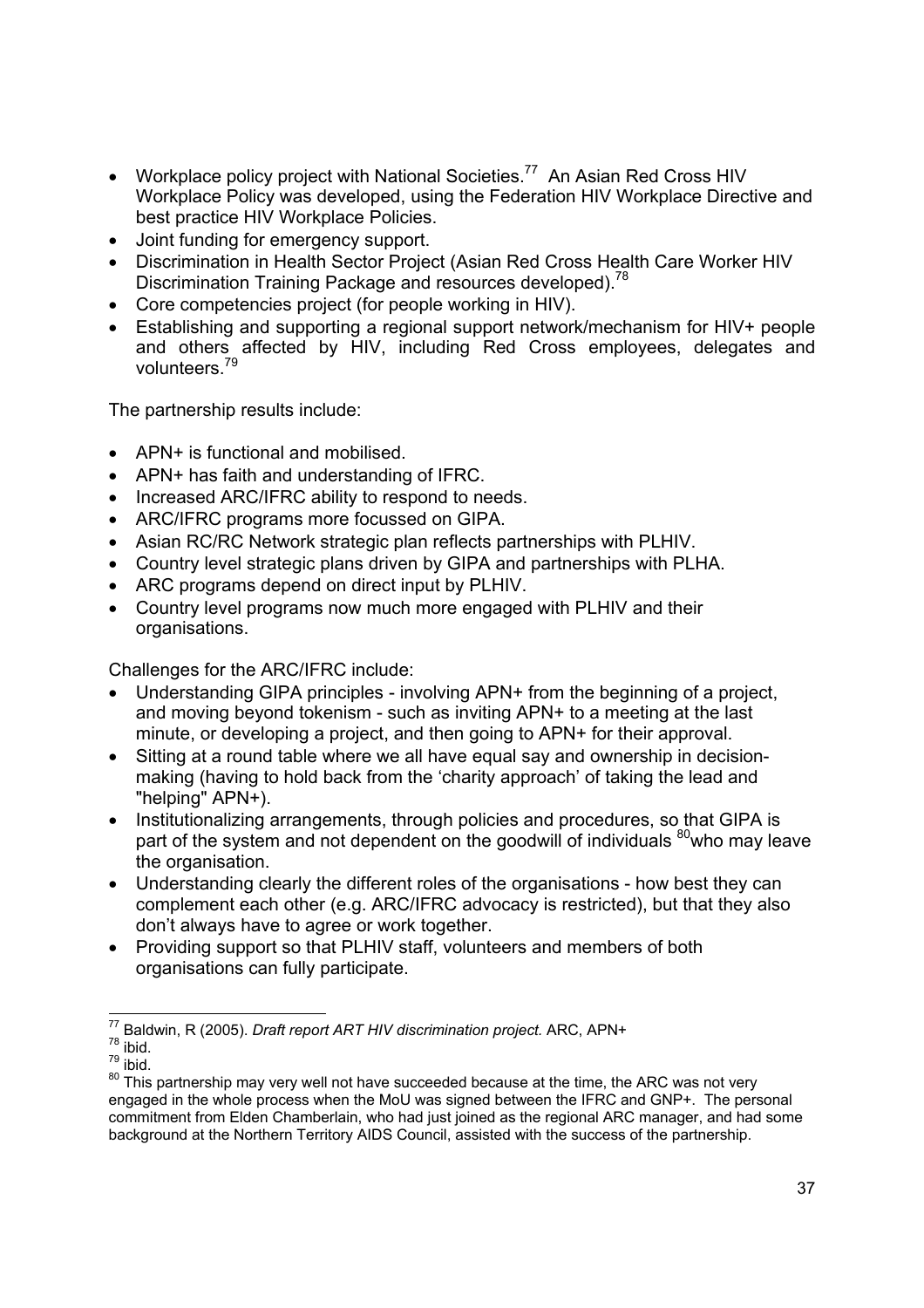• Providing resources and opportunities so that APN+ staff and members are paid for their input and involvement.

ARC's assistance has allowed APN+ to travel to different meetings and countries to work with both the national RC societies and national PLHIV support groups. APN+ was able to complement the ARC's emergency response by finding PLHIV affected by the tsunami and address their need for medications etc. This opportunity has allowed APN+ to help set up a support group for local Acehnese PLHIV.

Increased synergies between IFRC, APN+ and ICW are expected when ICW receives donor funding for an ICW Regional Women's Coordinator, who will be co-located in the same office, and will coordinate activities for ICW and WAPN+, the nascent Women's Asia-Pacific Network (WAPN+).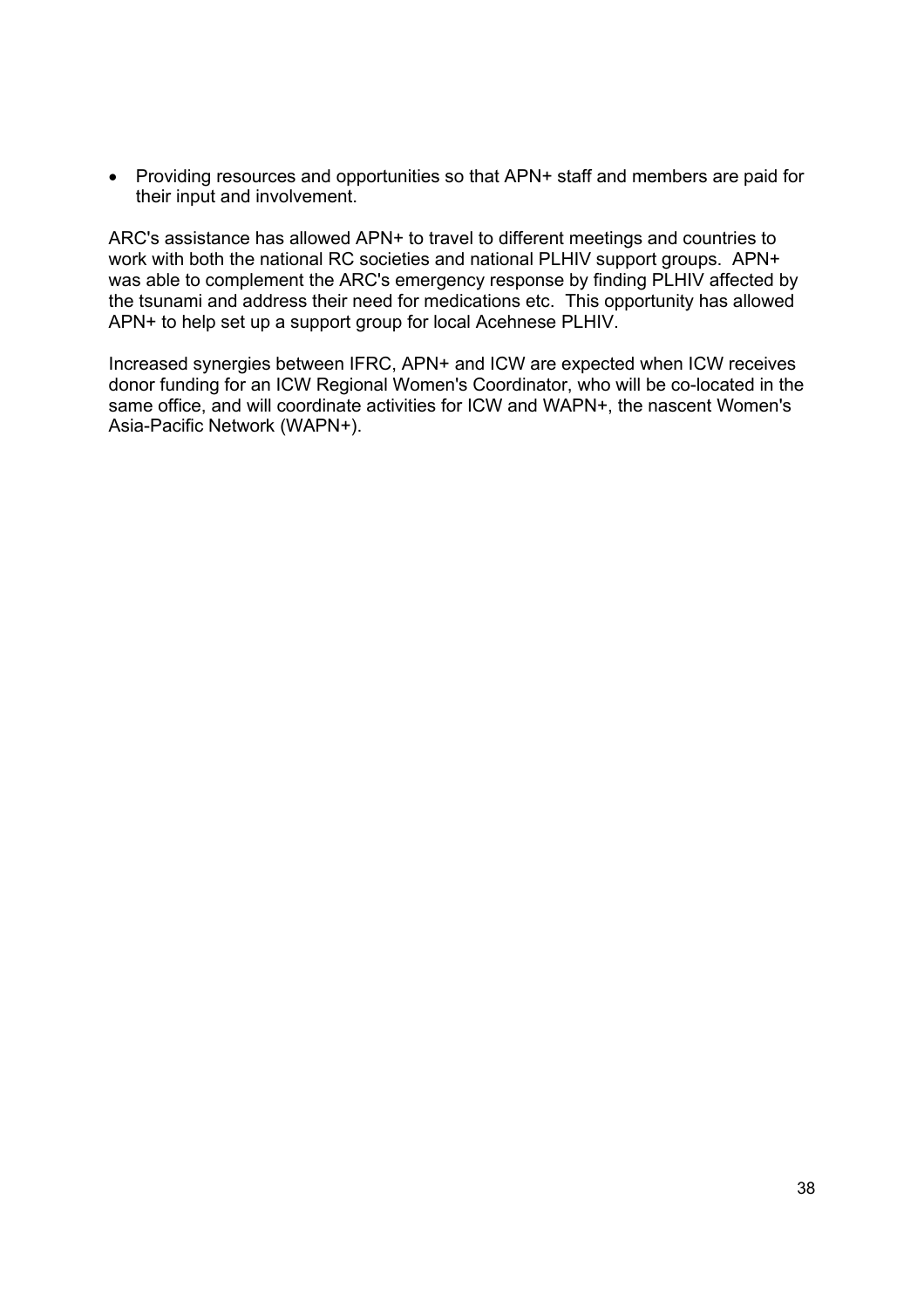# **7. Publications and Resources**

## **7.1 International Agreements and Frameworks that support GIPA**

#### **Declaration of the Paris AIDS Summit, 1994**

The full document can be found at http://www.ecpp.co.uk/parisdeclaration.htm

The signatories were: Argentina, Australia, Bahamas, Belgium, Brazil, Burundi, Cambodia, Cameroon, Canada, China, Cote d'lvoire, Denmark, Djibouti, Finland, France, Germany, India, Indonesia, Italy, Japan, Mexico, Morocco, Mozambique, Netherlands, Norway, Philippines, Portugal, Romania, Russian Federation, Senegal, Spain, Sweden, Switzerland, United Republic of Tanzania, Thailand, Tunisia, Uganda, United Kingdom, United States of America, Vietnam, Zambia and Zimbabwe.

#### **United Nations General Assembly Special Session on HIV/AIDS, 2001**

In June 2001, the United National convened the first General Assembly Special Session on HIV/AIDS (UNGASS) in New York, to review the state of the HIV epidemic. A "*Declaration of Commitment on HIV/AIDS: Global Crisis, Global Action*" was accepted by UN member countries. The full document can be found at http://www.unaids.org/html/pub/publications/irc-pub03/aidsdeclaration\_en\_pdf.pdf

#### **The Code of Good Practice for NGOs responding to HIV/AIDS (2004)**

The NGO HIV/AIDS Code of Good Practice was a joint initiative developed by many NGOs, including AIDS organisations, and was hosted by the IFRC. GIPA is one of the guiding principles of the Code.

The complete text of the Code is available at www.ifrc.org/what/health/hivaids/code/ along with a list of organisations that are signatories and have therefore committed to the implementation of the Code and its principles.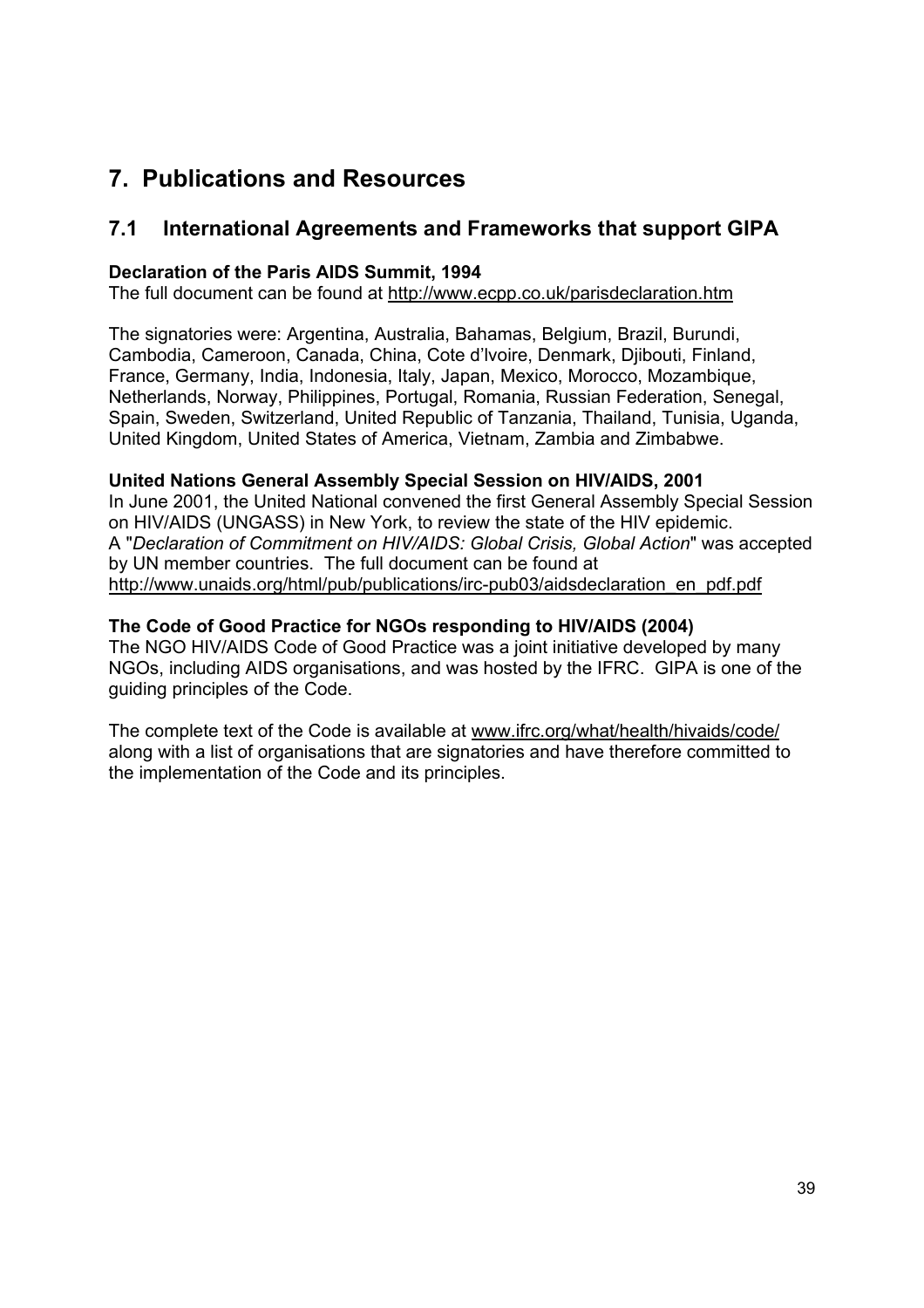# **7.2 Bibliography**

Some other publications and resources produced by PLHIV organisations are listed separately on pages 50-52.

ActionAid Alliance International (2002) ActionAid Alliance *International HIV/AIDS strategy 2003-2006*

http://www.actionaid.org/wps/content/documents/ActionAid%20Alliance%20International %20HIV%20Final%20Strategy.pdf

APN+ (2004) *APN+ Position Paper No2: GIPA* http://www.ahrn.net/library\_uploadfile/file1777.pdf

APN+ and the Asia-Pacific Council of AIDS Services Organisations (2005) *"Valued Voices" GIPA Toolkit: A Manual for the Greater Involvement of People Living with HIV/AIDS* http://www.7sisters.org/resource\_centre/common/apn\_gipa.pdf

APN+ and Australian Red Cross (2005) *Asia Pacific participant's manual and training resource on basic HIV training skills.*  www.apnplus.org/doc/Basic%20HIV%20participant%20counselling%20manual.pdf

APN+ and POLICY Project (2005) *Baseline survey on GIPA and stigma and discrimination in the Greater Mekong Region – Report on qualitative surveys in Lao PDR, Thailand, Vietnam and Guangxi and Yunnan provinces, China*  http://www.apnplus.org/doc/Baseline\_survey\_report\_\_final\_to\_USAID%20rz.pdf

APN+ (2006) *Who we are, What we've done, Where we're going…1994-2006 and Beyond.* APN+, Bangkok, Thailand Email: info@apnplus.org

Baldwin R (2005) *Draft report ART HIV Discrimination Project.* Australian Red Cross and APN+

CARE International (2005) *Lessons on Addressing HIV and AIDS in the Workplace: Briefing Papers.* http://www.careinternational.org.uk/download.php?id=195

UK Consortium on AIDS and International Development (2003) *Case study: Experience of People Living with HIV/AIDS, good practice guide and case studies* http://www.aidsconsortium.org.uk/Workplace%20Policy/workplaceintro.htm

CORE Initiative (2005) *CBO /FBO Capacity Analysis: a Tool for Assessing and Building Capacity for High Quality Responses to HIV/AIDS* www.aidsalliance.org/graphics/secretariat/publications/CORECapacityAnalysis.pdf

GNP+ and Healthlink (1998) *Positive Development: Setting up Self-help Groups and Advocating for Change. A Manual for People Living with HIV.*  http://www.gnpplus.net/cms-downloads/files/Contents.pdf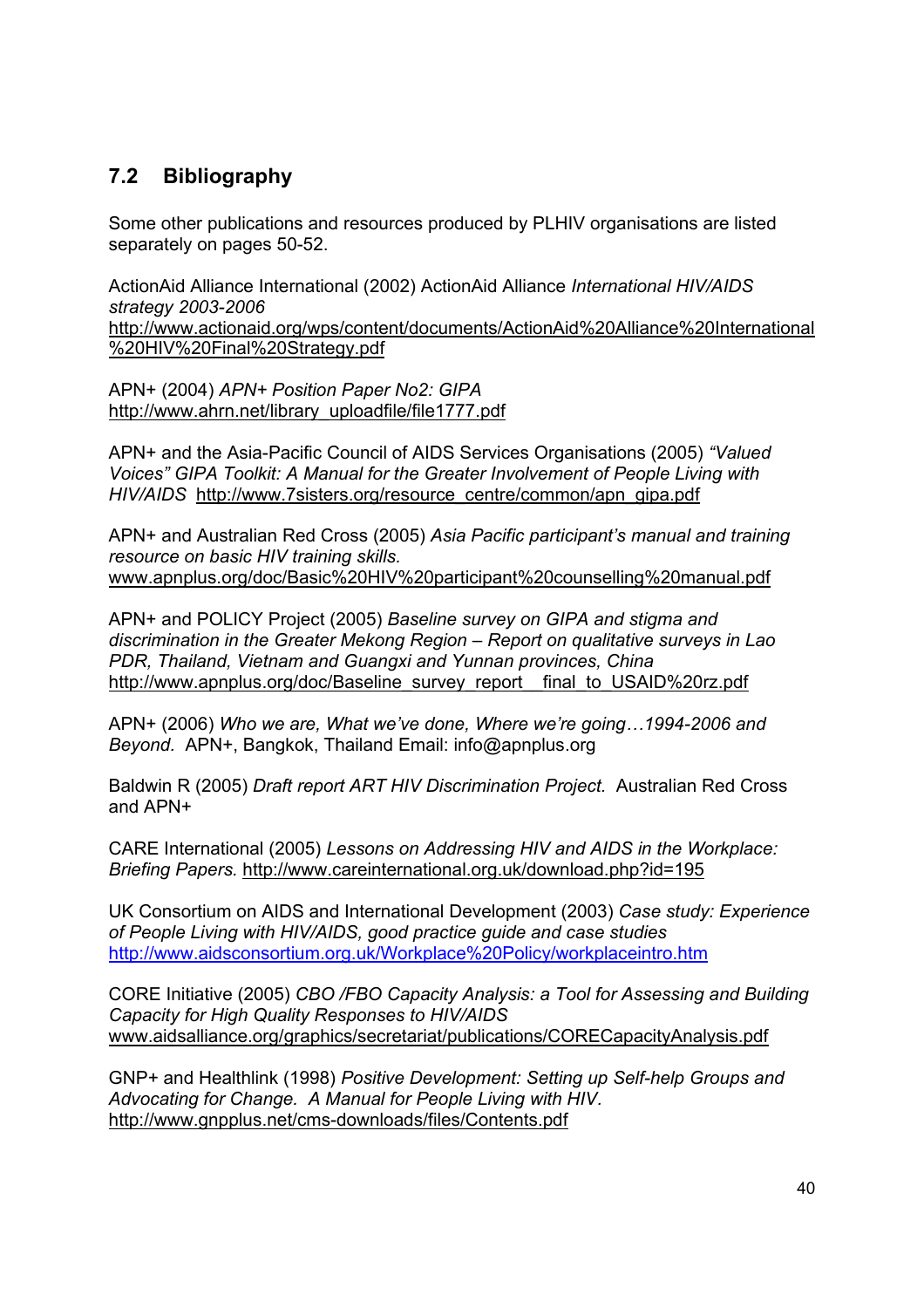GNP+ (2005) *Challenging, Changing and Mobilizing: A Guide to PLHIV Involvement in Country Coordinating Mechanisms.*  http://www.gnpplus.net/cms-downloads/files/handbook-EN.pdf

Holden, S (2003) *AIDS on the Agenda: Adapting Development and Humanitarian Programmes to Meet the Challenge of HIV/AIDS.* Published by Oxfam GB, in association with ActionAid and Save the Children UK.

Horizons (2002*). Greater Involvement of PLHA in NGO Service Delivery: Findings from a Four-country Study*

http://synkronweb.aidsalliance.org/graphics/secretariat/publications/hsum0602\_Horizon s PLHAstudy summary.pdf

International HIV/AIDS Alliance (2002) *Involvement of People Living with HIV/AIDS in the Delivery of Community-based, Prevention, Care and Support Services in Maharashtra, India – a diagnostic study.* 

http://synkronweb.aidsalliance.org/graphics/secretariat/publications/ipl0602\_India\_PLH A\_study\_report.pdf

International HIV/AIDS Alliance (2002) *Involvement of People Living with HIV/AIDS in the Delivery of Community-based, Prevention, Care and Support Services in Zambia – a Diagnostic Study.* 

http://synkronweb.aidsalliance.org/graphics/secretariat/publications/zpl0602\_Zambia\_P LHA study report.pdf

International HIV/AIDS Alliance (2003) *The involvement of People Living with HIV/AIDS in Community-based Prevention, Care and Support Programs in Developing Countries – a Multi-country Diagnostic Study.* 

http://synkronweb.aidsalliance.org/graphics/secretariat/publications/ipl0703\_PLHA\_Inter national\_report.pdf

Kaleeba N, Kadowe JN, Kalinaki D and Williams G (2000). *Open Secret: People Facing up to HIV and AIDS in Uganda*. Strategies of Hope No.15. ActionAid, UK.

Kalla K (2006) *Analysing Civil Society Participation in Country-level HIV/AIDS UNGASS 2006 Reviews.* CARE International http://www.care.ca/downloads/publ/HIV/care\_10- 5.pdf

Nairobi Think Tank (2005) *Revitalizing the Global Movement of People Living with HIV/AIDS.* Report, Nairobi Think Tank meeting of people living with HIV 28-30 November 2005.

http://www.gnpplus.net/cms-downloads/files/Nairobi\_meeting\_report.pdf

Norman A, Chopra M and Kadiyala S (2005*) HIV Disclosure in South Africa: Enabling the Gateway to Effective Response* IFPRI and RENEWAL http://www.ifpri.org/renewal/pdf/RENEWALSADisclosure.pdf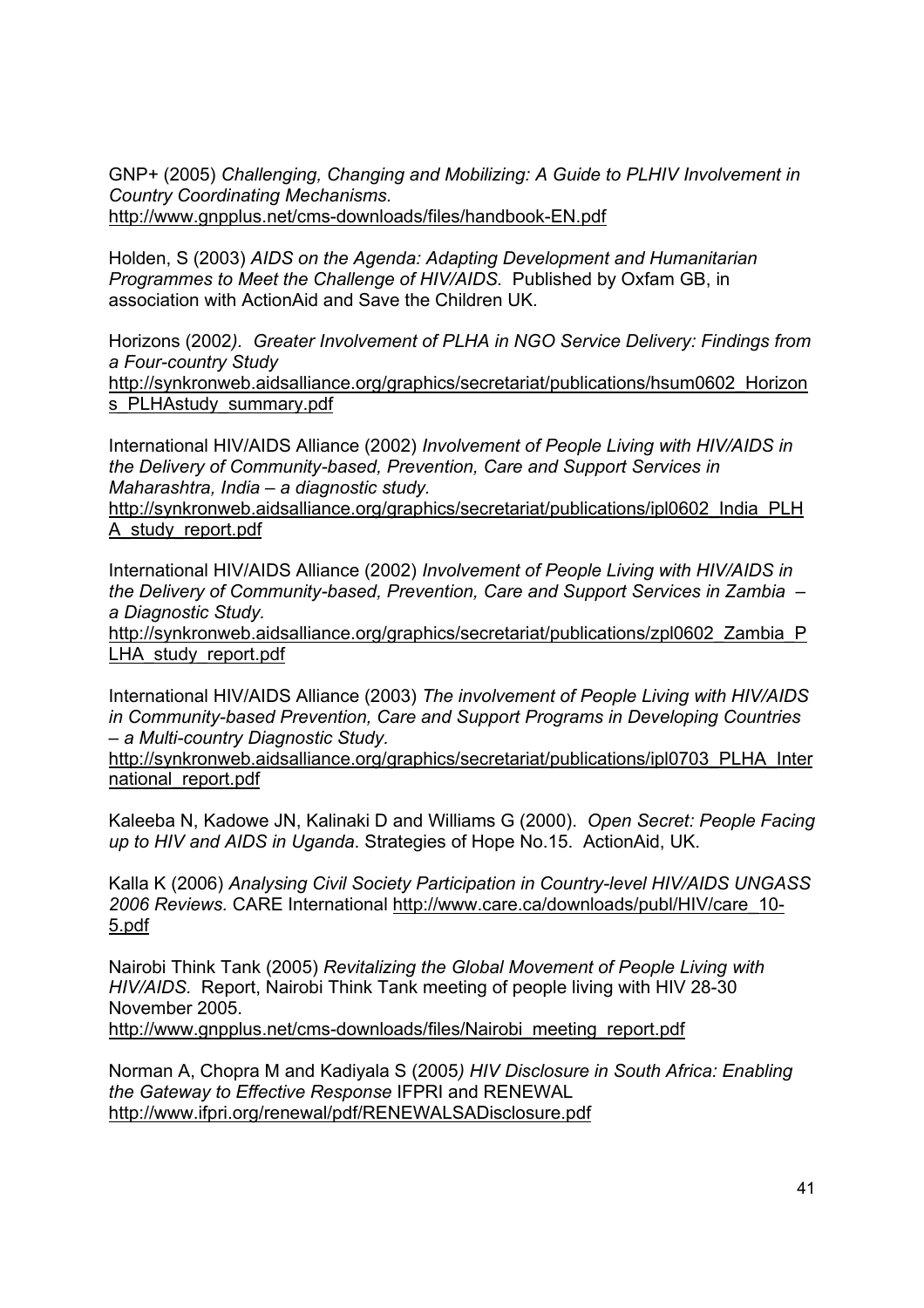NGO HIV/AIDS Code of Practice Project (2004) *Renewing our Voice: Code of good Practice for NGOs Responding to HIV/AIDS.*  http://www.ifrc.org/what/health/hivaids/code/

O'Grady M. (2004) *Managing HIV/AIDS in the workplace: examples of nine nongovernmental organisations in South Africa, Zambia and Zimbabwe.* Oxfam Netherlands (NOVIB). http://www.oxfam.org/en/files/pp041129\_HIV\_NO\_PHOTOS.pdf

Oxfam Australia (2005) JOHAP Booklet - Evaluation (2005) executive summary http://www.oxfam.org.au/world/africa/south\_africa/johapeval.pdf

Oxfam Australia (2005*) Lesson One: Strengthening Community Responses to HIV and AIDS in South Africa.* http://www.oxfam.org.au/world/africa/south\_africa/lessonsone.pdf

Paxton S (2002) *The Impact of using HIV-positive Speakers in AIDS Education.* AIDS Education and Prevention, 14(4), 282-294

Paxton S (2002) *The Paradox of Public HIV Disclosure.* AIDS Care, 14 (4), 559-567.

Paxton S (2005) *Steps to Empowerment: Challenges to the Greater Involvement of People Living with HIV in Response to AIDS in Cambodia.* The POLICY Project http://www.policyproject.com/pubs/countryreports/CAM\_StepsToEmpower\_en.pdf

POLICY Project and CARE (2003) *Moving forward: operationalising GIPA in Vietnam* http://www.policyproject.com/pubs/countryreports/VIE\_FinalGIPA.pdf

POLICY project with the Centre for the Study of AIDS, University of Pretoria, South Africa (2003) *Siyam'kela* - *Tackling HIV/AIDS Stigma: Guidelines for the Workplace*, http://www.policyproject.com/pubs/countryreports/SA\_Siyam\_workplaceguide.pdf

Stephens D (2004) *Out of the Shadows: Greater Involvement of People Living with HIV/AIDS (GIPA) in policy* POLICY Working Paper series No.14 The POLICY Project http://www.policyproject.com/pubs/workingpapers/WPS14.pdf

Stephens D (2006) *Stigma, Scale-up and Treatment Governance: Stumbling Block or Window of Opportunity?* POLICY project http://www.policyproject.com/pubs/generalreport/Treatment\_Governance.pdf

UK Consortium on AIDS and International Development (2003) *Good Practice Guide and Case Studies*. http://www.aidsconsortium.org.uk/Workplace%20Policy/workplaceintro.htm

UK Consortium on AIDS and International Development (2003). *Working Positively: A Guide for NGOs Managing HIV/AIDS in the Workplace*  http://www.synkronweb.aidsalliance.org/graphics/secretariat/publications/ukconsortium1 203\_working\_positively.pdf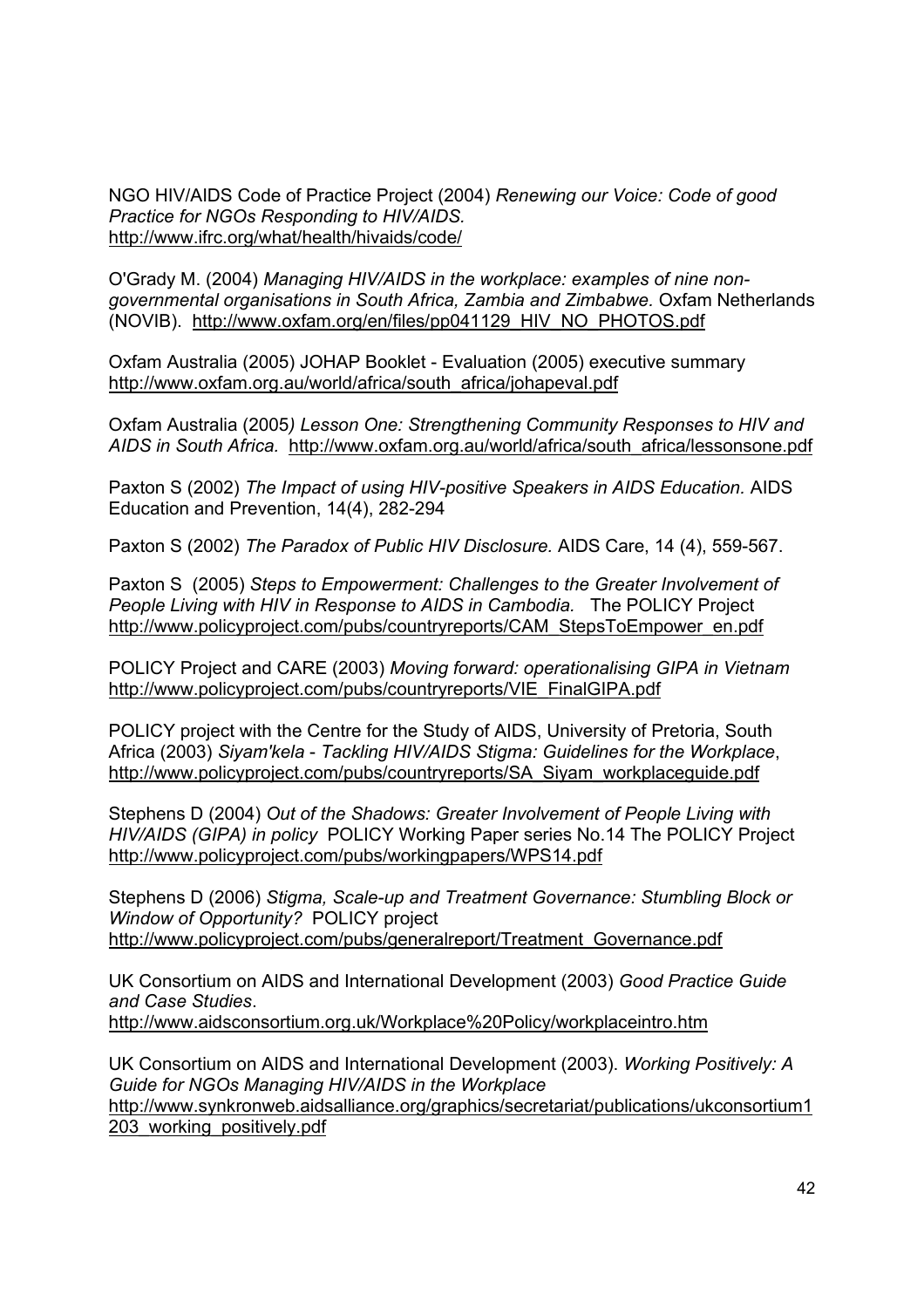UNAIDS (1999) *From Principle to Practice: Greater Involvement of People Living with or Affected by HIV/AIDS* UNAIDS/99.43E http://data.unaids.org/Publications/IRC-pub01/JC252-GIPA-i\_en.pdf

UNAIDS (2000) *The Consultation on the Greater Involvement of People Living with or Affected by HIV/AIDS (GIPA)*, Nairobi, Kenya 28th of February - 1st of March 2000, Report. http://www.synergyaids.com/APDIME/mod\_3\_design/ext\_doc/nborep.doc

UNAIDS (2000) *Enhancing the Greater Involvement of People Living with HIV/AIDS (GIPA) in sub-Saharan Africa. A UN Response: How far have we gone?* UNAIDS /00.38E http://data.unaids.org/Publications/IRC-pub01/JC274-GIPA-ii\_en.pdf

UNAIDS (2002) *The Faces, Voices and Skills behind the GIPA Workplace Model in South Africa* UNAIDS/02.36E http://data.unaids.org/Publications/IRC-pub02/JC770- GIPA-SA\_en.pdf

UNAIDS (2003) *A Vital Partnership: The Work of GNP+ and the International Federation of Red Cross and Red Crescent Societies on HIV/AIDS.* UNAIDS/0.3.52E http://www.ifrc.org/docs/pubs/health/hivaids/UNAIDS\_bestpractice.pdf

UNDP (2004). *From Involvement to Empowerment: People Living with HIV/AIDS in the Asia-Pacific* ISBN 81-902-585-1-6. http://www.youandaids.org/unfiles/frominvtoemp.pdf

UNDP (2006). *Evaluation of UNDP's Role and Contributions in the HIV/AIDS Response in Southern Africa and Ethiopia*. Evaluation Office, UNDP May 2006 http://www.undp.org/execbrd/pdf/Evaluation%20of%20HIV%20AIDS%20Programme%2 0-%20May%2023.pdf

UNV/UNAIDS (2004) *Feasibility Study Report: Greater Involvement of People Living with HIV/AIDS in Vietnam.*  http://www.unaids.org.vn/about/cosponsor/docs/Feasibility\_Study\_Report.pdf

VicHealth (2003). *The Partnerships Analysis Tool for Partners in Health Promotion: A Resource for Establishing, Developing and Maintaining Productive Partnerships.*  http://www.vichealth.vic.gov.au/assets/contentFiles/VHP%20part.%20tool\_low%20res.p df (or resources on Mental health and wellbeing at http://www.vichealth.vic.gov.au/Content.aspx?topicID=239#cs\_576

VicHealth *Mental Health Promotion Framework 2005-2007* http://www.vichealth.vic.gov.au/assets/contentFiles/vhp%20framework-print.pdf

WHO (2004) *Facilitator's Guide to the Preparation of Expert Patient-trainers for the WHO Basic ART Clinical Training Course and the ART AID Course.*  http://ftp.who.int/htm/IMAI/Firstlevel/EPT/EPTfacilitator.pdf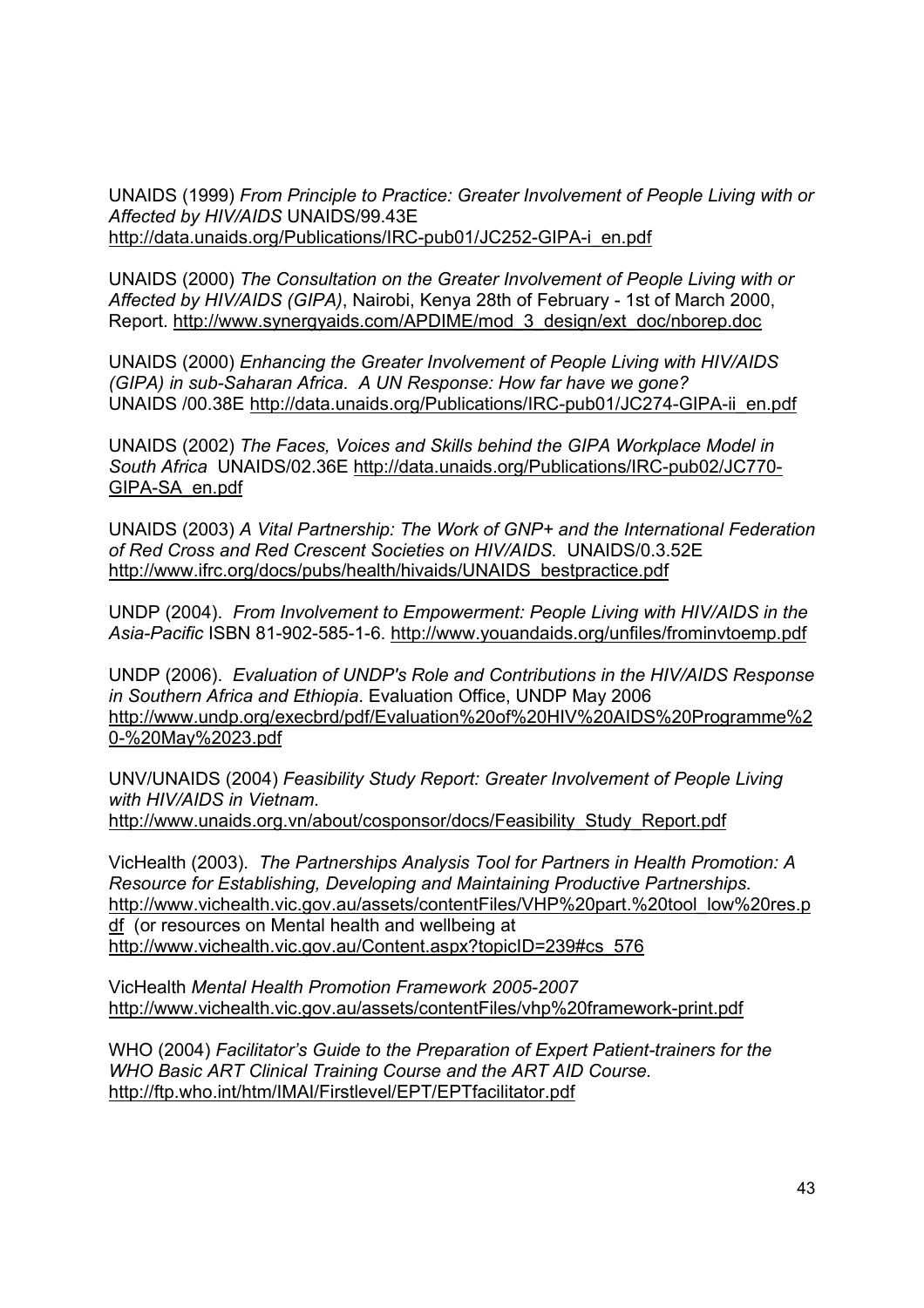# **7.3 Global PLHIV Networks**

PLHIV peer support groups are essential for the individual and collective growth and development of People Living with HIV.

Since response to GIPA has been slow, PLHIV around the world have been the first to form their own networks and partnerships. Twenty-five years on from the beginning on the pandemic, and 23 years since the Denver principles, the same priorities for the PLHIV movement remain:

- Reduction of stigma and discrimination
- Access to treatment
- The meaningful involvement of PLHIV

From 1996, the far-reaching impact of Highly Active Antiretroviral Therapy (HAART) changed PLHIVs' lives and increased the sustainability of GIPA.

The treatment access movement was catalysed in 2000 by South Africa's Treatment Access campaign (TAC) and the International AIDS Conference (IAC) in 2000 in Durban, South Africa. This was the first time that the IAC had been held in a resourcepoor country, affected by the AIDS pandemic. As a result, clinicians and activists from the North were faced with the realities and scale of the epidemic devastating the South, resulting in the creation of several North-South alliances.

There are three global PLHIV networks: GNP+, ICW and the ITPC.

#### GNP+: Global Network of People Living with HIV/AIDS<sup>81</sup>

GNP+, founded in 1993 and based in Amsterdam, is the umbrella body for the regional PLHIV groups in Africa (NAP+), the Asia-Pacific (APN+), Latin America, North America and Europe. Young Positives, a PLHIV network for HIV-positive youth under 30, is hosted through GNP+ infrastructure.

#### **ICW: The International Community of Women Living with HIV/AIDS<sup>82</sup>**

ICW is the only international network run for, and by, HIV-positive women. It was founded in 1992 and is based in London. ICW-Latina has evolved as the ICW branch for Spanish-speaking women. ICW has also started a caregiver's group for positive and non-positive women who are looking after people infected with HIV. ICW is currently undertaking a research project *"Silent Voices"*, with HIV-positive female injecting drug users.

#### **ITPC: The International Treatment Preparedness Coalition**

ITPC was founded in 2003 after a meeting of treatment activists and their allies in Capetown, South Africa.<sup>83</sup> The ITPC was instrumental in the push for donations to the

<sup>81</sup> www.anpplus.net. Many resources available online.

<sup>82</sup> www.icw.org . All ICW resources available online. Read about current activities at http://www.icw.org/tiki-index.php?page=Current%20Activities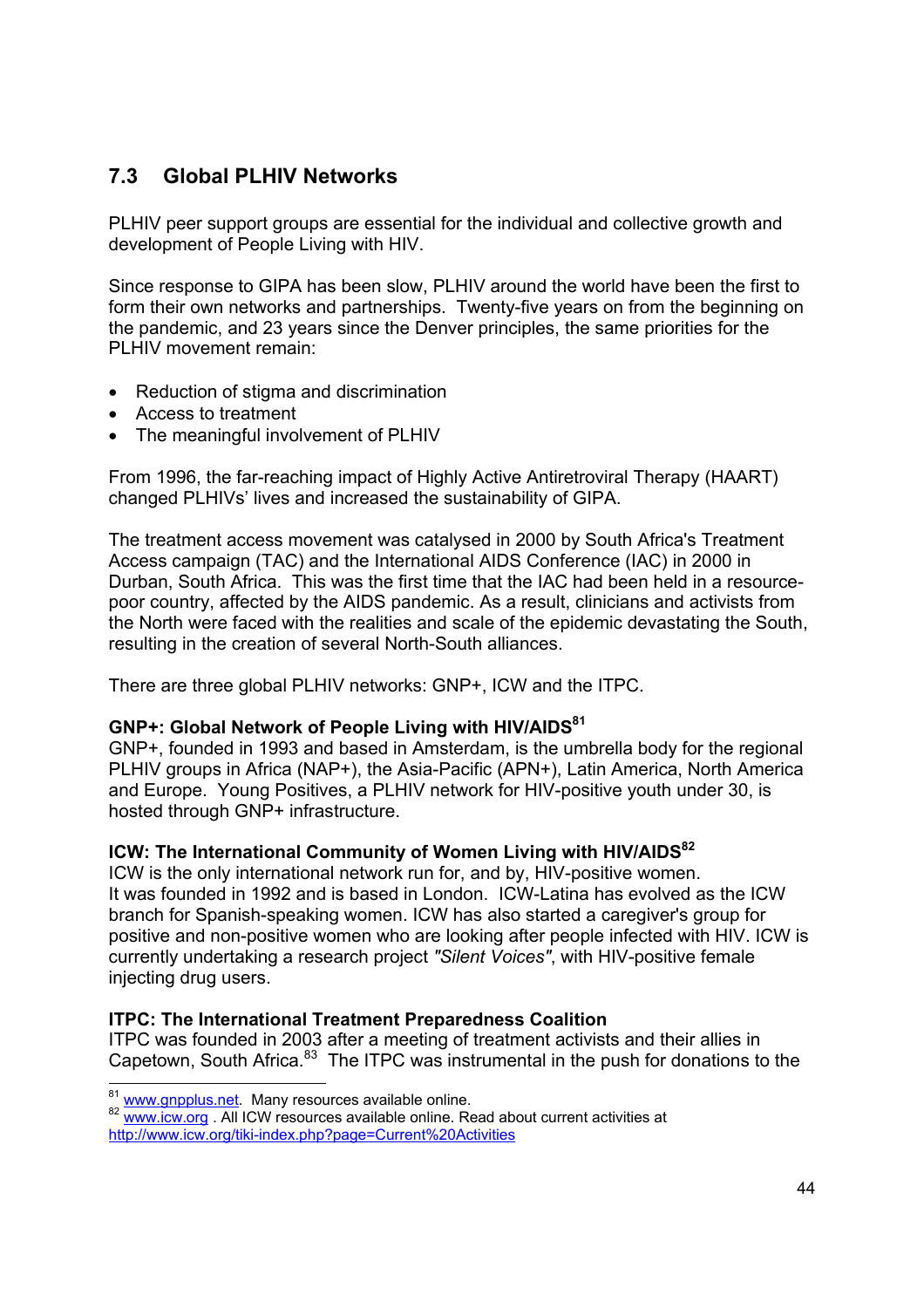Global Fund to Fight AIDS, Tuberculosis and Malaria, and in supporting the meaningful participation of PLHIV in each of the Fund's Country Coordinating Mechanisms (CCMs).

These global and regional PLHIV networks have been particularly active in engaging in issues to do with policy and carrying out their own research. Programming is more problematic than policy work because of the lack of capacity and resources.

The networks also produce their own resources, either alone or jointly, to share their collective knowledge and experience with other PLHIV. These range from fact-sheets and self-help information to manuals, toolkits and policy papers. These have been extremely well received – they are practical, accessible, written by PLHIV for PLHIV, and have inspired other PLHIV as proof of what PLHIV can do. One of the most useful examples of a resource produced is the GNP+ guide<sup>84</sup>, which provides tools for strengthening PLHIV involvement in Global Fund Country Coordinating Mechanisms, and can also be used as a resource for enhancing civil society participation.

<sup>83</sup> Fact sheet ITPC pp90-93 in ITPC (2005) *Missing the target - a report on HIV/AIDS Treatment access from the frontlines http://www.aidstreatmentaccess.org/itpcfinal.pdf<br><sup>84</sup> CND (2005) CL <sup>41</sup>* 

*f*  $GNP+(2005)$  *Challenging, changing and mobilizing: A guide to PLHIV involvement in Country Coordinating Mechanisms. (*English, French, Spanish, Arabic, Russian) Also available on ICW and POLICY project websites. http://www.gnpplus.net/cms-downloads/files/handbook-EN.pdf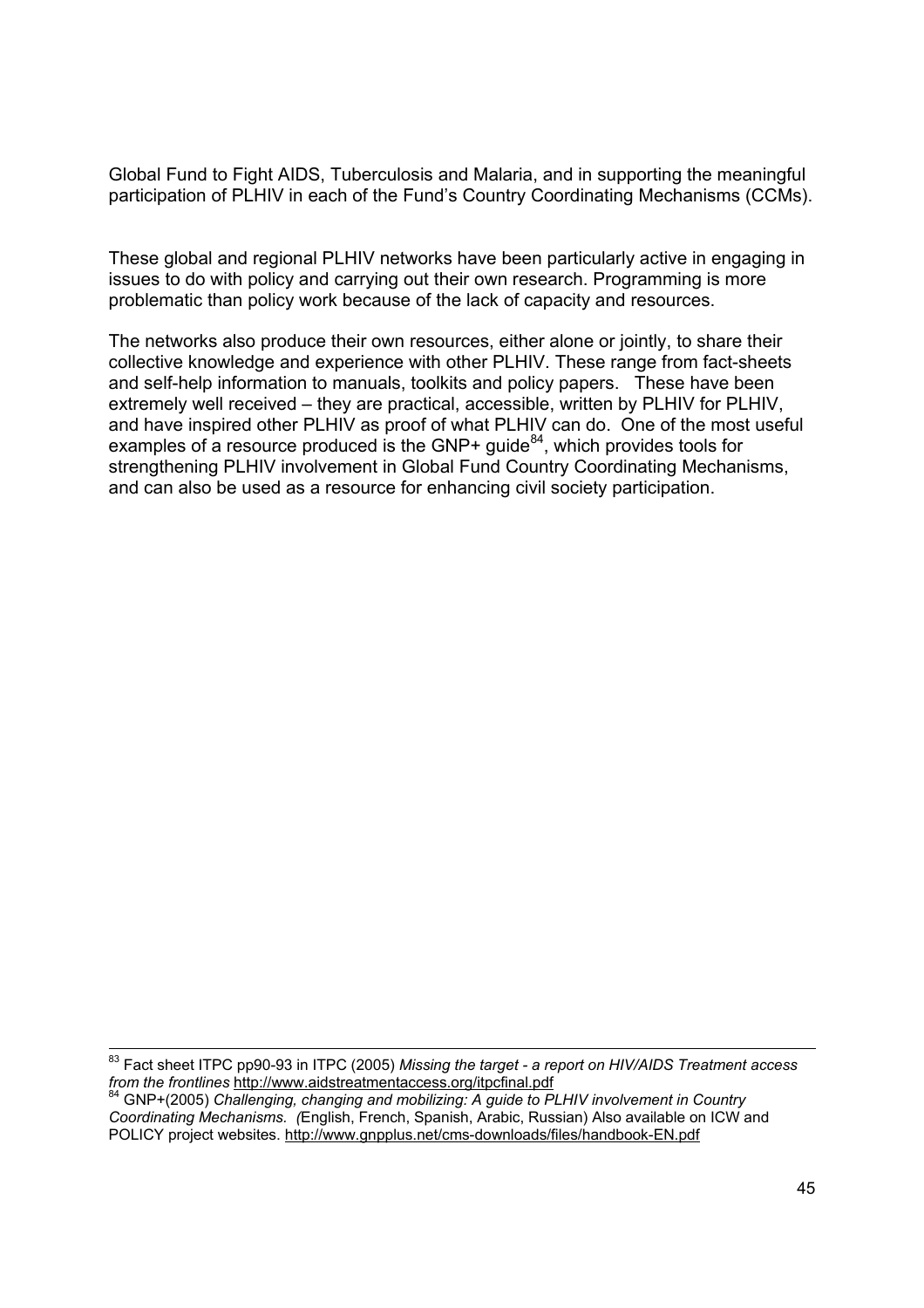# **7.4 PLHIV Organisations - Publications and Resources**

This list is only indicative of the range of resources produced by PLHIV organisations, but it is by no means a complete inventory. More are available online at organisations' websites and other websites such as UNDP's www.youandaids.org or on the Asia-Pacific PLWHA Resource Centre website www.plwha.org. All ICW resources are available at http://www.icw.org/tiki-index.php?page=Publications

#### **Presentations and Reports**

APN+ (2004) *AIDS Discrimination in Asia* http://www.apnplus.org/doc/AIDS-asia.pdf

APN+ and POLICY Project (2005) *Baseline Survey on GIPA and Stigma and Discrimination in the Greater Mekong Region – Report on Qualitative surveys in Lao PDR, Thailand, Vietnam and Guangxi and Yunnan Provinces, China.*  http://www.apnplus.org/doc/Baseline\_survey\_report\_\_final\_to\_USAID%20rz.pdf

APN+ (2006) *Who we are, What we've done, Where we're going…1994-2006 and beyond.* APN+, Bangkok, Thailand Email:info@apnplus.org

GNP+ (2003) *A Multi-country Study of the Involvement of People Living with HIV/AIDS (PLWHA) in the Country Coordinating Mechanism*  http://www.gnpplus.net/cms-downloads/files/multi\_country\_study.pdf

ICW (2002) *Voices and Choices Zimbabwe Project – Reports*.

ICW (2004) *Voices and Choices Thailand Project – Reports*.

ICW (2005) The Tides Foundation/Collaborative Fund invited ICW to coordinate a new fund of US\$225,000 for treatment literacy initiatives for women and children in Africa. *Report of a treatment preparedness skills building workshop focusing on Women, Families and Children* 28th – 30th November 2005, Kampala, Uganda.

International Treatment Preparedness Coalition (2005) *Missing the Target - A Report on HIV/AIDS Treatment Access from the Frontlines*. http://www.aidstreatmentaccess.org/itpcfinal.pdf

Nairobi Think Tank (2005) http://www.gnpplus.net/cms-downloads/files/Nairobi\_meeting\_report.pdf

Paxton S, Welbourn A et al (2004*) "Oh, This one is Infected!": Women, HIV and Human Rights in the Asia-Pacific Region.* Expert Meeting on HIV/AIDS and human rights in the Asia-Pacific 23-24 March, Bangkok. http://www.icw.org/tiki-download\_file.php?fileId=79

### **Position Statements and Policy Documents**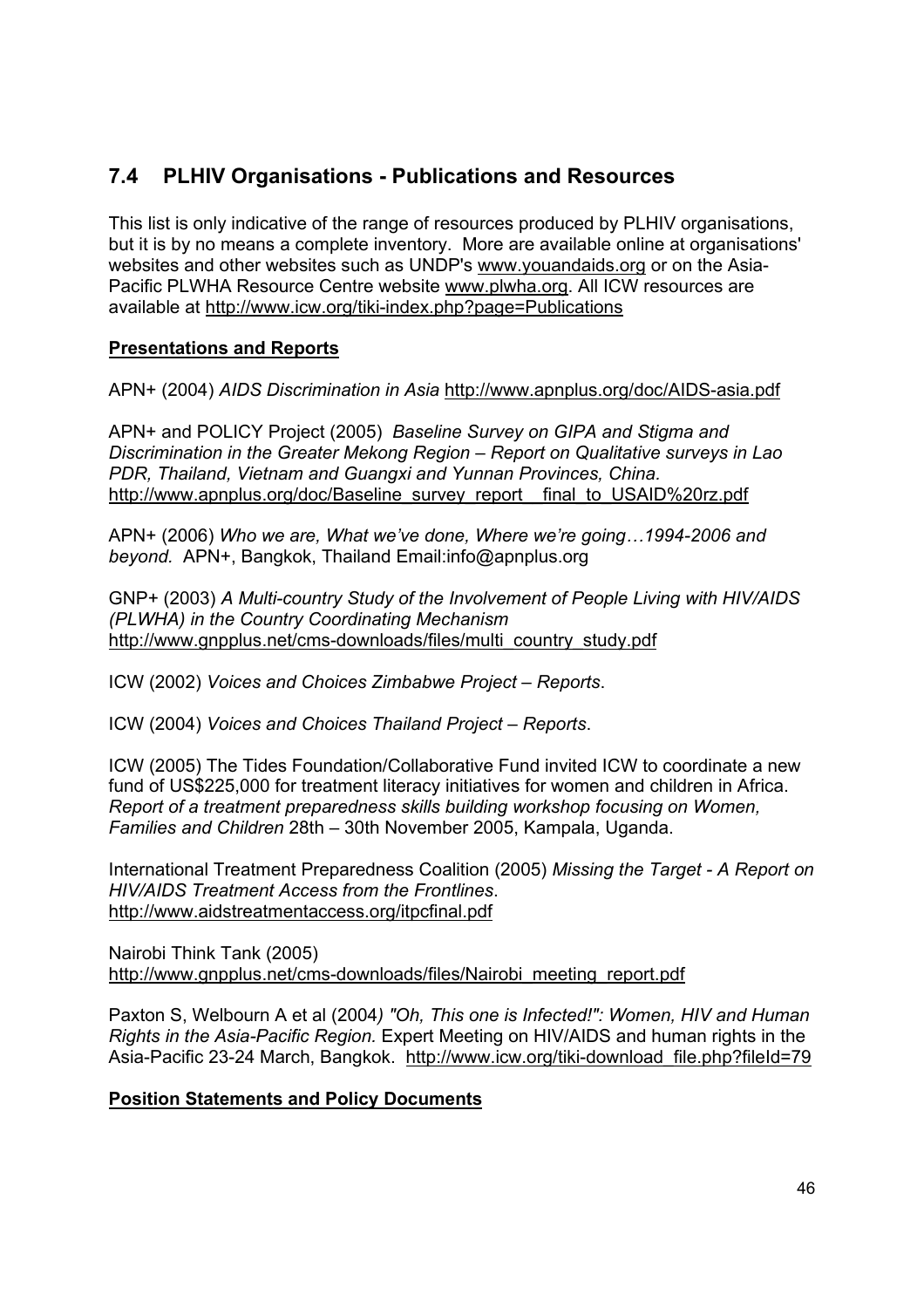APN+ (2004) *APN+ Position Paper No.1: AIDS-Related Discrimination and Human Rights.* http://www.ahrn.net/library\_upload/uploadfile/file1778.pdf

APN+ (2004) *APN+ Position Paper No2: GIPA* http://www.ahrn.net/library\_uploadfile/file1777.pdf

APN+ (2005) *We Have Rights.*

http://www.apnplus.org/doc/Rights%20Advocacy%20Tool-16%20Feb%2705.pdf ICW (2004) Guidelines on ethical participatory research with HIV positive women

GNP+ and ICW (2005) Position Statement: Injecting Drug Users and Access to HIV Treatment. http://www.icw.org/tiki-index.php?page=Publications

ICW (2004): Vision papers

- HIV Positive Young Women
- Access to Care, Treatment and Support (ACTS)
- HIV Positive Women, Poverty and Gender Inequality
- HIV Positive Women and Human Rights
- Participation and Policy Making: Our rights

ICW (2004) Visibility, Voices and Visions: A Call for Action from HIV Positive Women to Policy Makers.

#### **Toolkits and Manuals**

APN+ (1999) *Lifting the Burden of Secrecy – A Manual for HIV-Positive People who want to Speak Out in Public*. http://www.gnpplusnet.net/regions/files/speakers\_manual.pdf

APN+ (2001) *Lifting the Burden of Secrecy – A Training Module for HIV-Positive Speakers.* http://www.youandaids.org/unfiles/apntraining\_module\_.pdf

APN+ and NAPWA (Australia) (2003) *Organisational Development Manuals: 1 (Group project planning); 2 (Obtaining funding and Proposal Writing); 3 (Accountability).*  http://www.plwha.org/resources?bstart:int=20

APN+ and the Asia-Pacific Council of AIDS Services Organisations (2005) *"Valued Voices" GIPA Toolkit: A Manual for the Greater Involvement of People Living with HIV/AIDS.* http://www.7sisters.org/resourcecentre/common/apngipa.pdf

APN+ and Australian Red Cross (2005) *Asia Pacific Participant's Manual and Training Resource on Basic HIV Training Skills.*  www.apnplus.org/doc/Basic%20HIV%20participant%20counselling%20manual.pdf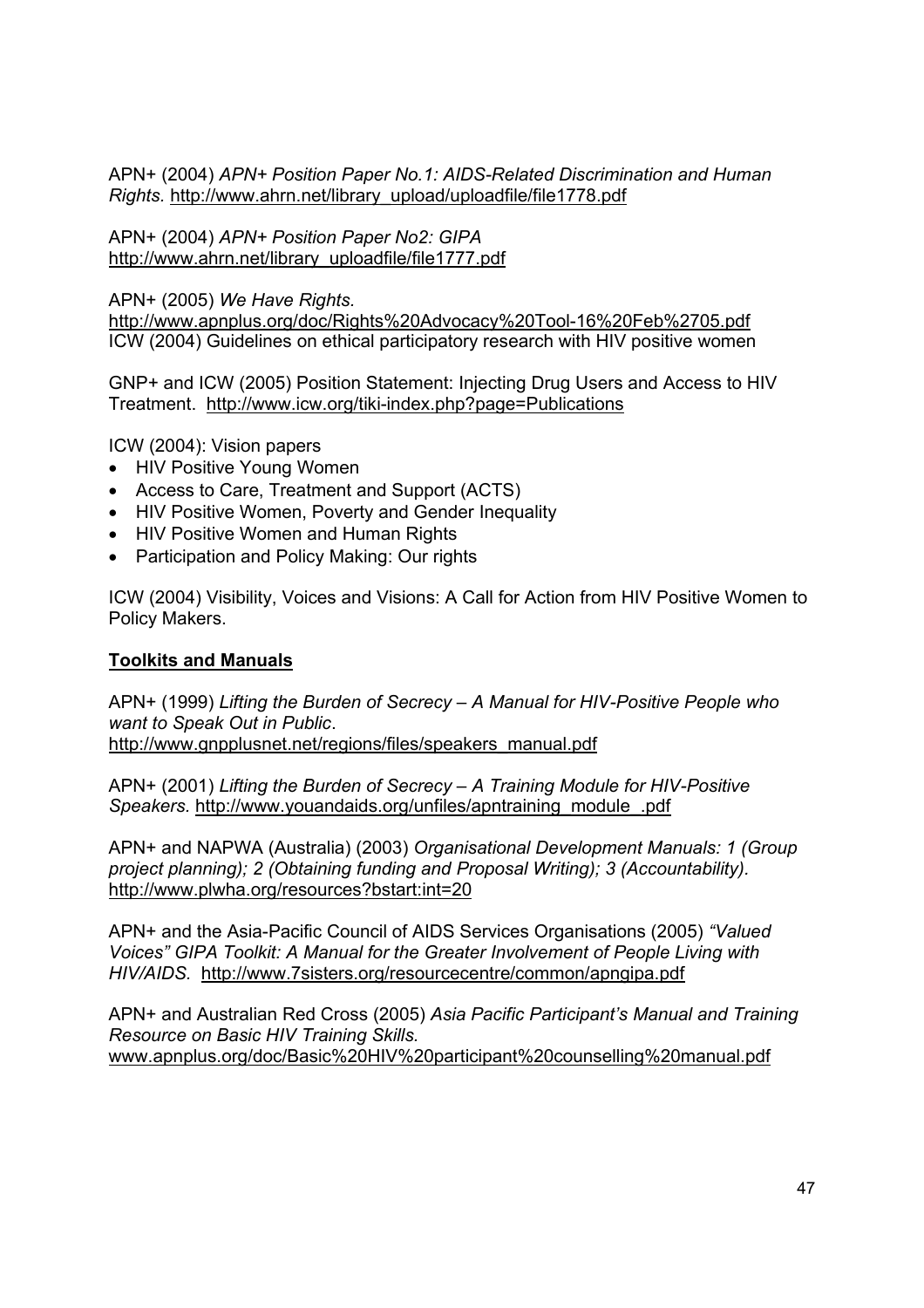GNP+ (1998) *Positive Development: Setting up Self-help Groups and Advocating for Change. A Manual for People Living with HIV.* GNP+ and Healthlink available in several languages http://www.gnpplus.net/cms-downloads/files/Contents.pdf

GNP+ (2005) *Challenging, Changing and Mobilizing: A Guide to PLHIV Involvement in Country Coordinating Mechanisms.* Provides tools for strengthening PLHIV involvement in Global Fund Country Coordinating Mechanisms *(*English, French, Spanish, Arabic, Russian) Also available on ICW and POLICY project websites. http://www.gnpplus.net/cms-downloads/files/handbook-EN.pdf

GNP+ (2005) *Guidelines for Improving CCMs through Greater PLHIV Involvement*. These guidelines can be used as an advocacy tool to assist all stakeholders in Global Fund processes to help ensure that PLHIV concerns and issues are addressed as fully as possible (they can also be adapted for use when working with other multisectoral or coordinating bodies at local, district, provincial or regional levels). Available in English, French, Spanish, Russian and Thai. Also available on ICW and POLICY project websites http://www.gnpplus.net/cms-downloads/files/Contents.pdf

ICW (1999) *A Positive Women's Survival Kit*. The kit has been produced in English, French, Spanish and Russian, Urdu, Thai, Kiswahili and Portuguese and distributed to thousands of women across the globe. The Survival Kit is also used by HIV positive women in many parts of the world when running workshops for other HIV positive women. Can be downloaded in English, French and Spanish from ICW website. http://www.icw.org

ICW and SIPAA (2005) *Positive Women Measuring Change.* A monitoring tool on access to care, treatment and support, sexual and reproductive health and rights and violence against women. It was created by and for HIV positive women, May 2005. http://www.icw.org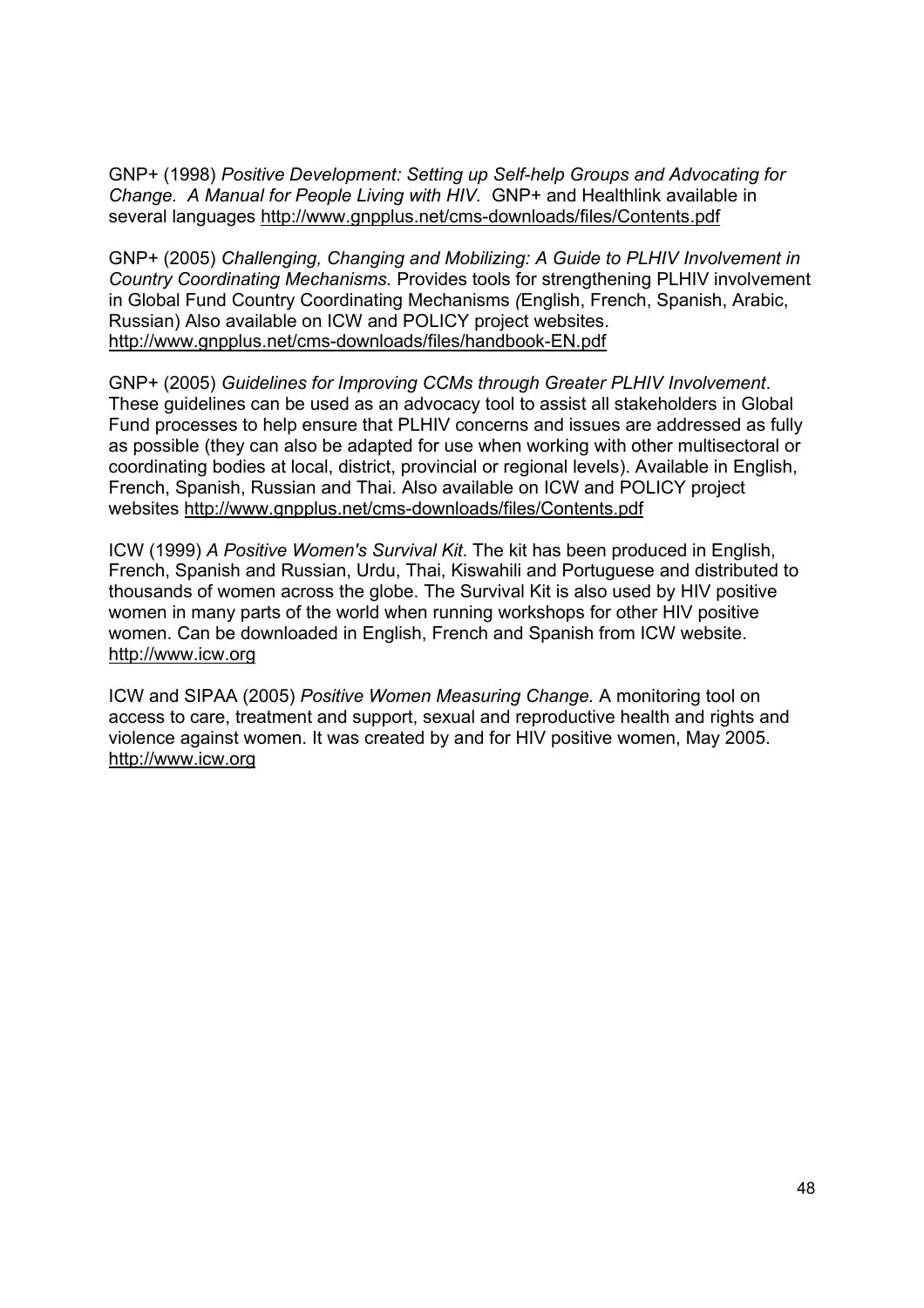# **7.5 Contact List**

Individuals contacted by email only are indicated by an asterisk\*. All others were interviewed by telephone and contacted by email.

#### **Baldwin, Robert,**

Health and Development Consultant

#### **Chamberlain, Elden**

Manager, Asia Pacific HIV/AIDS Program (ARCAIDS), Australian Red Cross

#### **Decho, Pam\***

Technical adviser – Care and Impact Mitigation International HIV/AIDS Alliance

#### **Hsu, Lee-Nah**

Visiting Professor, National Institute of Child and Family Development Mahidol University, Salaya, Nakhom Pathom, Thailand Senior Technical Advisor, Partnerships in Health

#### **Kennedy, Liz**

Senior Country Program Co-ordinator/HIV Advisor Asia and the Pacific Rim Team, World Vision Australia

#### **Kivumbi, Dr. Harriet**

Regional HIV/AIDS Policy Coordinator, Oxfam International RST Base: Kampala, Uganda

#### **Mellors, Shaun \***

Senior Technical Adviser, Civil Society Development, International HIV/AIDS Alliance,

#### **Moody, Kevin**

International Coordinator/CEO, Global Network of People Living with HIV (GNP+)

#### **Mullins, Dan\***

Deputy Regional Director, CARE Southern and Western Regional Management Unit, Johannesburg, South Africa

#### **Niggl, Max**

Speakers Bureau Coordinator, PLWHA VIC